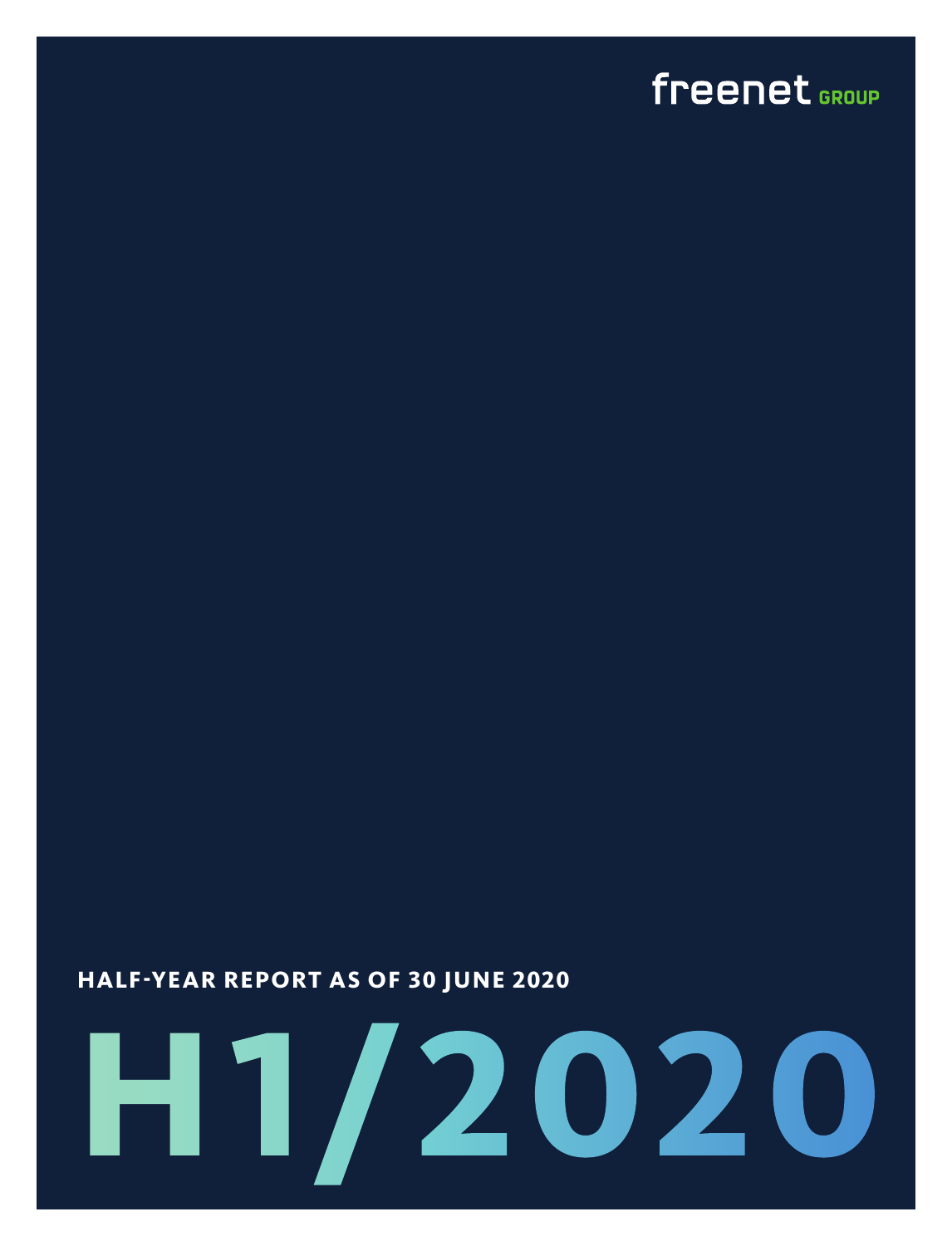# **CONTENTS**

## OVERVIEW OF KEY FINANCIALS 01 TO OUR SHAREHOLDERS 04 INTERIM GROUP MANAGEMENT REPORT 11 CONDENSED INTERIM C O N S O L I D A T E D F I N A N C I A L STATEMENTS 27

FURTHER INFORMATION 45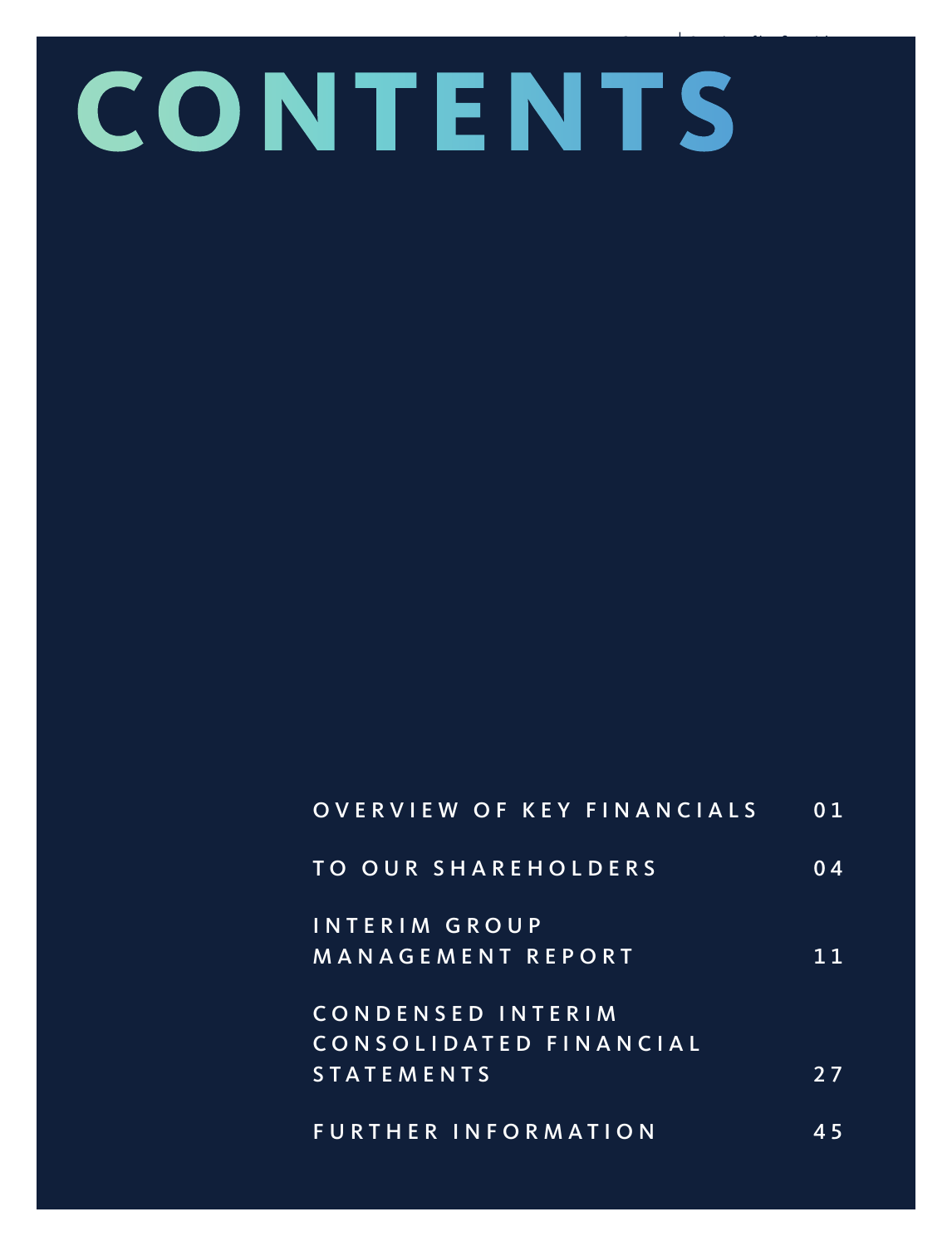### **OVERVIEW OF KEY FINANCIALS<sup>1</sup> GROUP**

#### **OPERATIONS**

| In EUR millions / as indicated              | <b>1st half 2020</b> | 1st half 2019 | Q2/2020 | Q1/2020 | Q2/2019 |
|---------------------------------------------|----------------------|---------------|---------|---------|---------|
| Revenue                                     | 1,271.0              | 1,389.0       | 622.1   | 648.8   | 699.1   |
| Revenue exclusive of MOTION TM <sup>2</sup> | 1,271.0              | 1,246.7       | 622.1   | 648.8   | 624.3   |
| Gross profit                                | 425.7                | 446.7         | 212.5   | 213.2   | 219.4   |
| <b>EBITDA</b>                               | 213.9                | 215.5         | 109.7   | 104.2   | 107.5   |
| EBIT                                        | 135.4                | 138.2         | 70.5    | 64.9    | 68.8    |
| EBT                                         | 123.1                | 123.1         | 65.3    | 57.8    | 62.0    |
| Consolidated profit                         | 109.3                | 111.6         | 58.1    | 51.2    | 55.5    |
| Earnings per share in EUR (diluted / basic) | 0.88                 | 0.91          | 0.46    | 0.41    | 0.45    |

#### **BALANCE SHEET**

| In EUR millions / as indicated | 30.6.2020 | 30.6.2019 | 30.6.2020 | 31.3.2020 | 30.6.2019 |
|--------------------------------|-----------|-----------|-----------|-----------|-----------|
| Total equity and liabilities   | 4,721.2   | 4.911.6   | 4,721.2   | 4.764.6   | 4.911.6   |
| Equity                         | 1.350.7   | 1.242.0   | 1.350.7   | 1.268.4   | 1.242.0   |
| Equity ratio in %              | 28.6      | 25.3      | 28.6      | 26.6      | 25.3      |

#### **FINANCES AND INVESTMENTS**

| In EUR millions                           | <b>1st half 2020</b> | 1st half 2019 | O2/2020 | O1/2020 | O2/2019 |
|-------------------------------------------|----------------------|---------------|---------|---------|---------|
| Free cash flow                            | 140.7                | 126.7         | 90.8    | 49.9    | 81.5    |
| Depreciation, amortisation and impairment | 78.5                 | 77.3          | 39.2    | 39.3    | 38.7    |
| Net investments (CAPEX)                   | 17.3                 | 15.6          | 9.5     | 7.8     | 8.7     |
| Net debt                                  | 1.891.5              | 2.175.1       | 1.891.5 | 1.987.4 | 2,175.1 |
| Adjusted net debt                         | 918.0                | 1.272.1       | 918.0   | 1.153.3 | 1.272.1 |

#### **SHARE**

| As indicated                         | 30.6.2020 | 30.6.2019 | 30.6.2020 | 31.3.2020 | 30.6.2019 |
|--------------------------------------|-----------|-----------|-----------|-----------|-----------|
| Closing price Xetra in EUR           | 14.32     | 17.60     | 14.32     | 16.07     | 17.60     |
| Number of issued shares in '000s     | 128,061   | 128.061   | 128,061   | 128.061   | 128.061   |
| Market capitalisation in EUR million | 1.833.8   | 2.253.2   | 1.833.8   | 2.057.3   | 2.253.2   |

#### **EMPLOYEES**<sup>3</sup>

|           | 30.6.2020 | 30.6.2019 | 30.6.2020 | 31.3.2020 | 30.6.2019 |
|-----------|-----------|-----------|-----------|-----------|-----------|
| Employees | 4.014     | 4.141     | 4.014     | 4.118     | 4.141     |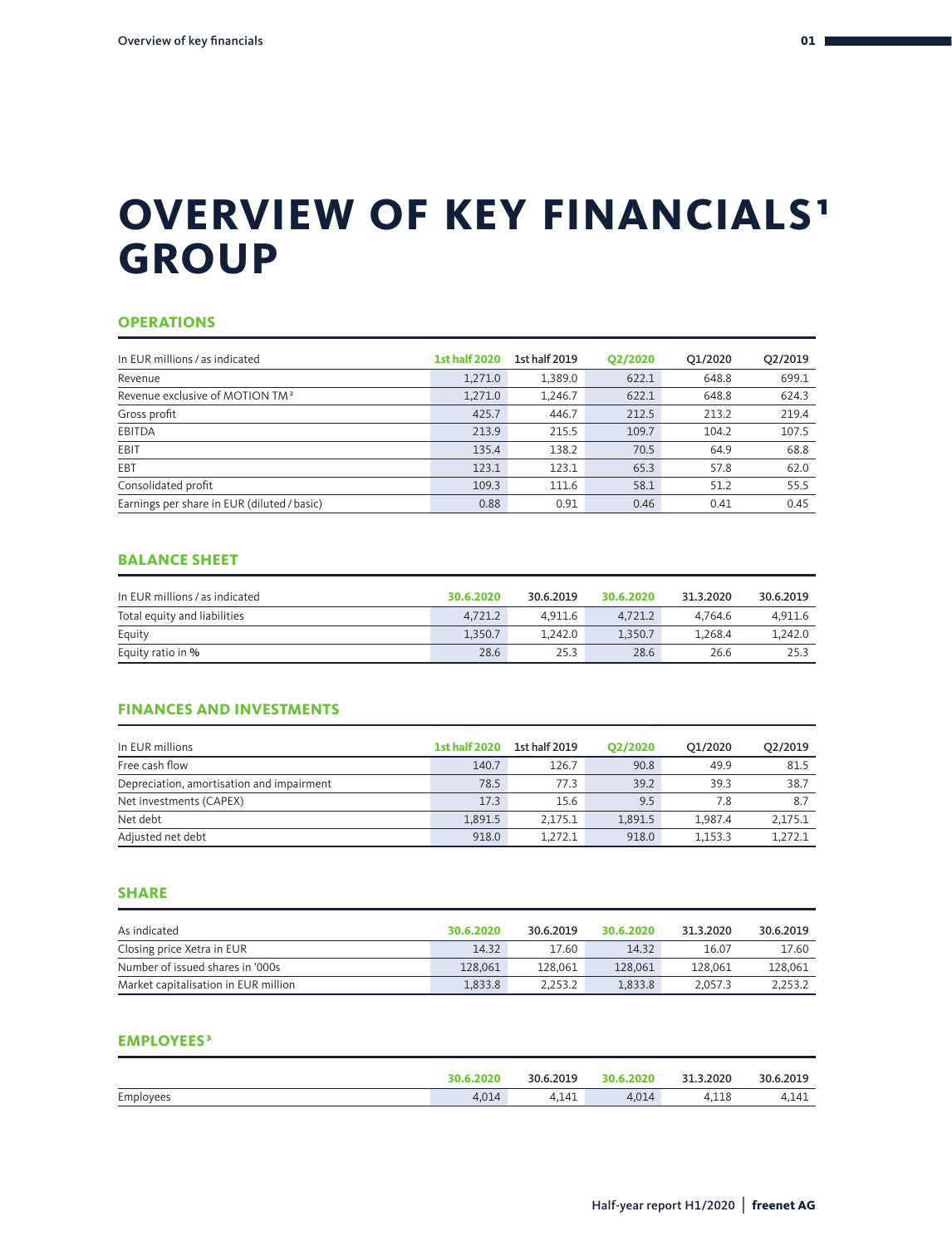## **MOBILE COMMUNICATIONS SEGMENT**

#### **CUSTOMER FIGURES3**

| In millions             | <b>1st half 2020</b> | 1st half 2019 | O2/2020 | O1/2020 | O2/2019  |
|-------------------------|----------------------|---------------|---------|---------|----------|
| Postpaid                | 6.939                | 6.834         | 6.939   | 6.925   | 6.834    |
| Net change postpaid     | 0.037                | $-0.062$      | 0.014   | 0.022   | $-0.028$ |
| freenet FUNK            | 0.042                | 0.020         | 0.042   | 0.035   | 0.020    |
| Net change freenet FUNK | 0.008                | 0.020         | 0.007   | 0.001   | 0.020    |

#### **OPERATIONS**

| In EUR millions | <b>1st half 2020</b> | 1st half 2019 | O <sub>2</sub> /2020 | O1/2020 | O2/2019 |
|-----------------|----------------------|---------------|----------------------|---------|---------|
| Revenue         | 1.136.8              | 1.256.0       | 554.2                | 582.6   | 631.3   |
| Gross profit    | 326.1                | 348.5         | 160.8                | 165.3   | 168.9   |
| <b>EBITDA</b>   | 182.6                | 186.9         | 91.0                 | 91.6    | 90.4    |

#### **MONTHLY AVERAGE REVENUE PER USER (ARPU)**

| In EUR   | <b>1st half 2020</b> | 1st half 2019 | O2/2020 | O1/2020 | O2/2019 |
|----------|----------------------|---------------|---------|---------|---------|
| Postpaid | 18.3                 | 18.8          | 18.1    | 18.4    | 18.8    |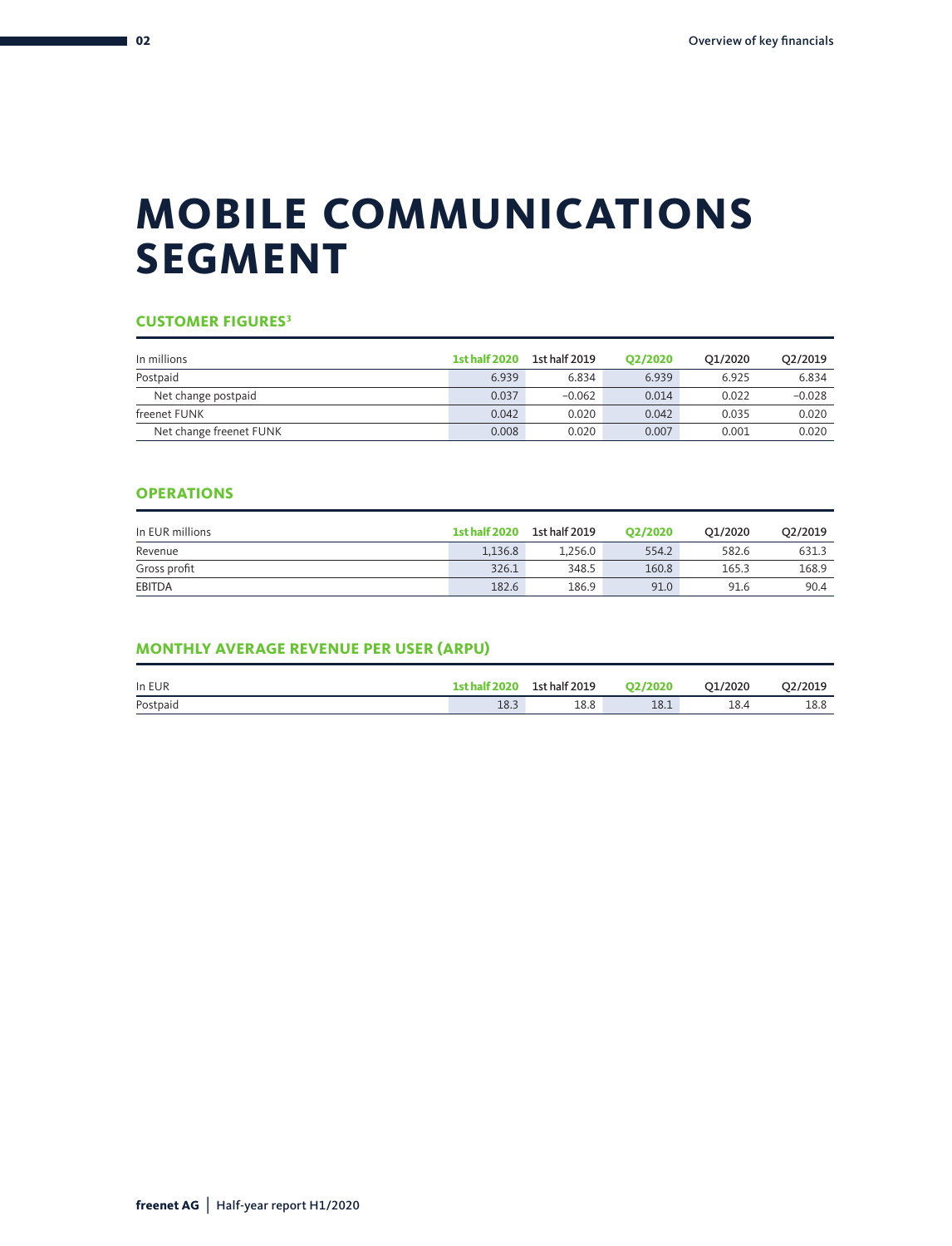## **TV AND MEDIA SEGMENT**

#### **CUSTOMER FIGURES3**

| In '000s                                | <b>1st half 2020</b> | 1st half 2019 | O2/2020 | O1/2020 | Q2/2019 |
|-----------------------------------------|----------------------|---------------|---------|---------|---------|
| freenet TV subscribers (RGU)            | 1.005.0              | 1.037.5       | 1.005.0 | 1.016.9 | 1,037.5 |
| Net change freenet TV subscribers (RGU) | $-16.1$              | 23.2          | $-11.9$ | $-4.2$  | 17.3    |
| waipu.tv subscribers                    | 504.1                | 331.9         | 504.1   | 452.5   | 331.9   |
| Net change waipu.tv subscribers         | 95.8                 | 80.1          | 51.7    | 44.2    | 45.6    |

#### **OPERATIONS**

| In EUR millions | <b>1st half 2020</b> | 1st half 2019 | O2/2020 | O1/2020 | O2/2019 |
|-----------------|----------------------|---------------|---------|---------|---------|
| Revenue         | 125.9                | 123.9         | 65.2    | 60.7    | 62.9    |
| Gross profit    | 81.1                 | 79.8          | 43.1    | 38.1    | 40.7    |
| <b>EBITDA</b>   | 36.5                 | 33.2          | 20.9    | 15.5    | 18.9    |

Unless indicated otherwise, key financials are defined in the "Corporate management" section of the 2019 Annual Report.<br>Provenue for the first half and the second quarter of 2019 includes hardware revenue of 142.3 million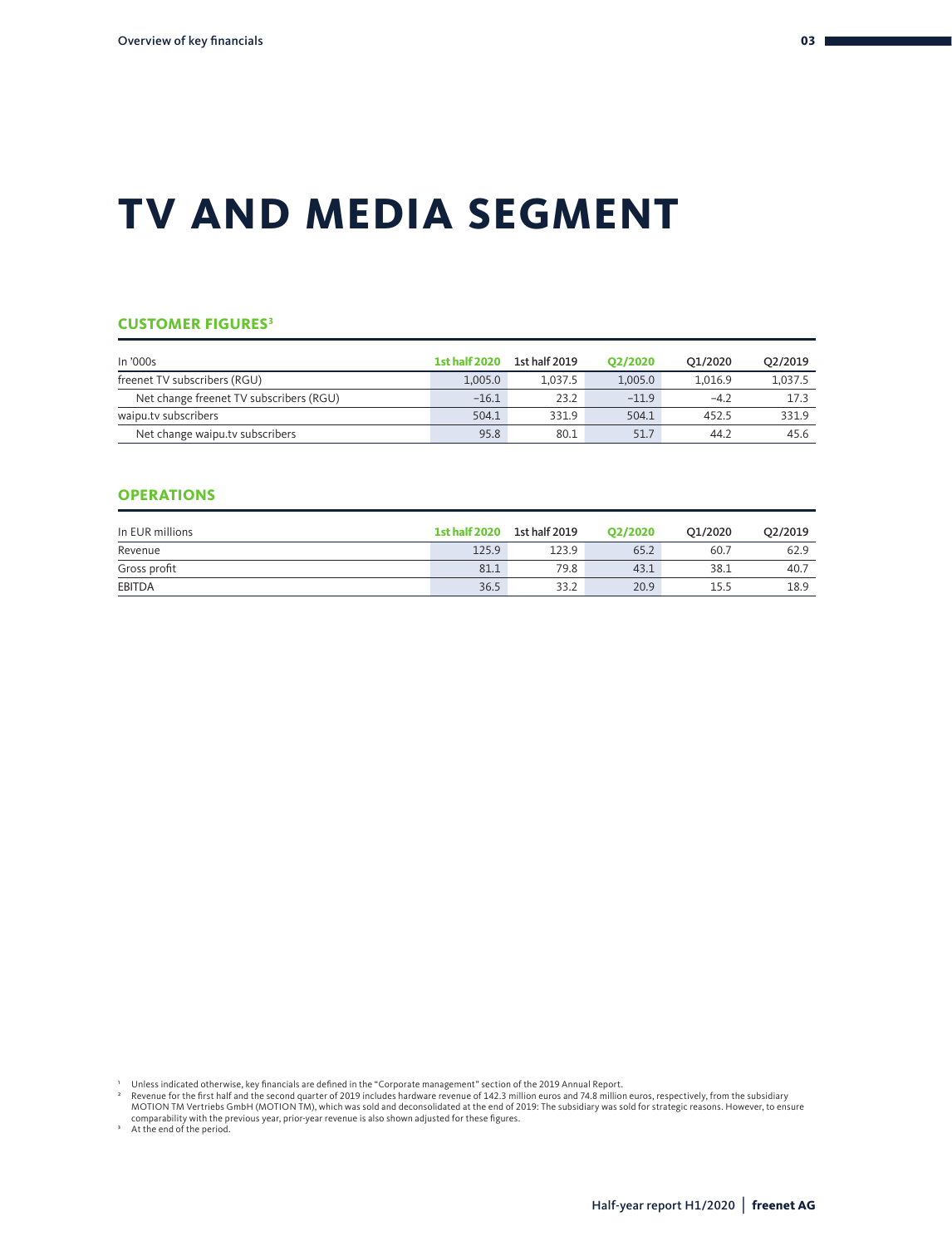# **TO OUR SHARE-HOLDERS**

### TO OUR SHAREHOLDERS 0 4

| The Executive Board                  | 05 |
|--------------------------------------|----|
| <b>Report of the Executive Board</b> | 06 |
| The freenet share                    | 08 |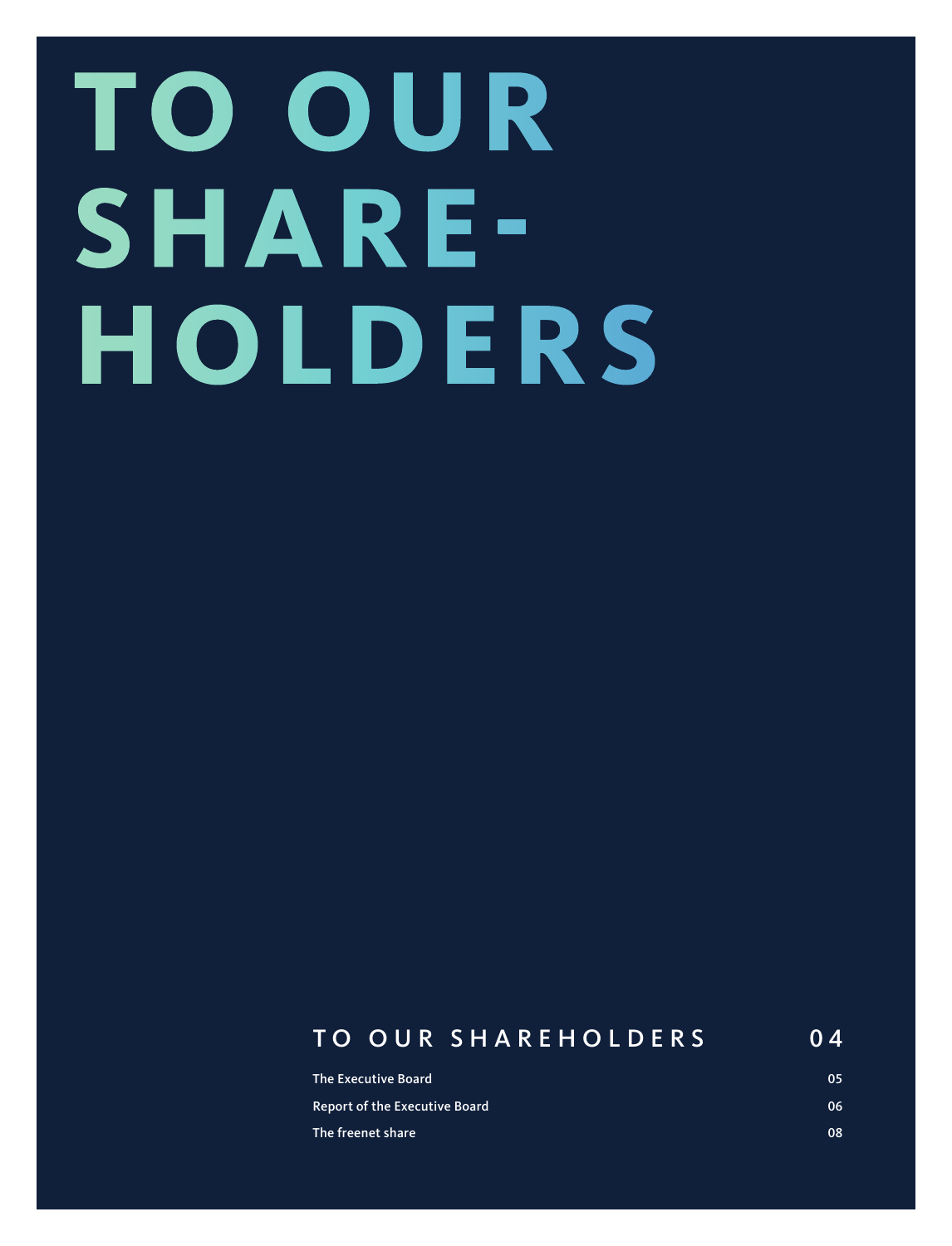







#### **THE EXECUTIVE BOARD OF FREENET AG**

**From top left to bottom right: Christoph Vilanek (CEO), Stephan Esch (CTO), Rickmann v. Platen (CCO), Ingo Arnold (CFO), Antonius Fromme (CCE)**

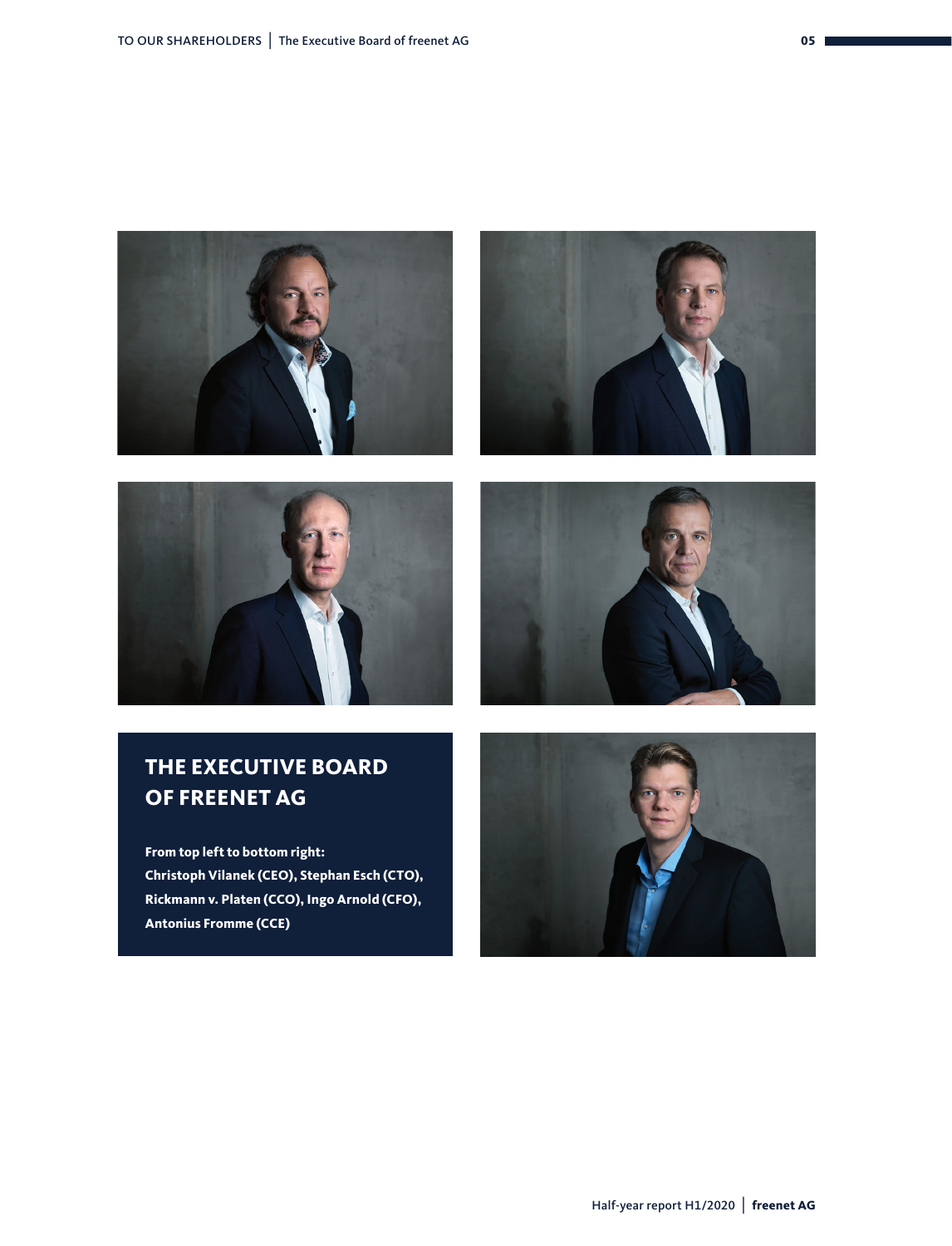# **REPORT OF THE EXECUTIVE BOARD**

#### **Dear shareholders, business partners, customers and friends of the freenet Group,**

As we take stock of the first half of 2020 today, we are reflecting on some of the most exceptional and challenging months for companies in recent economic history for one major reason – coronavirus. Right now, we can say that freenet AG has coped well with lockdown and the accompanying massive disruption so far. In fact, COVID-19 is not immediately apparent in our figures for the first half of the year. What have been the key factors in this success?

Firstly, as a company we reacted very quickly, efficiently and proactively to the emerging developments. As a David among the Goliaths of Germany's major telecommunication providers, we benefited from our flat hierarchies, manageable structures and direct decision-making and communication channels. At the start of March, when the eventual dramatic scale of the situation was only very gradually becoming apparent, freenet had already set up a crisis team formed of representatives from the Human Resources and Legal departments, Executive Board and the managing directors of our shop chains, led by the head of Internal Auditing.

Before long, we reached the second of our four predefined escalation levels, which opened up the option of working from home. Employee groups were defined based on their risk levels and needs and provided with essential IT equipment as required. As a result, more than a third of our employees worked from home or remotely without any major problems, while more than 60 per cent of processes kept running at their respective locations. This not only included logistics specialists and staff for office processes and maintenance but also teams in those of our shops that were able to remain open as part of Germany's critical infrastructure in times of crisis – although unfortunately this only represented around a third of our stores and with restricted opening hours and customer access.

Daily virtual team meetings, podcasts and webinar training sessions all helped to preserve freenet's unique spirit during lockdown. We also continued to deliver training and education programmes digitally – much like the majority of our other company processes. Although we were unable to avoid short-time work, we topped up the net salaries of the affected employees to 100 per cent in each case. This also helped to foster our team spirit and even boosted staff motivation within the Group during the crisis.

Of course, our crisis-resistant business model also helped. We offer our customers services that people find particularly indispensable in times of crisis: digital interaction, Internet access and the consumption of entertainment and information via TV and radio. These are areas in which we generate the majority of our revenue and an even larger share of our margins based on mostly long-term subscriptions.

This is also reflected in the encouraging figures for the first half of the year.

- Revenue reached 1,271.0 million euros in the first six months of 2020. This represents a slight increase of 1.9 per cent compared to the prior-year period adjusted for the MOTION TM equity investment we sold at the turn of the year. The second quarter contributed 622.1 million euros to this figures, which is on a par with the adjusted revenue generated in Q2 / 2019 (624.3 million euros).
- At 109.7 million euros, EBITDA was slightly higher compared to Q2 / 2019 (107.5 million euros). This adds up to a total of 213.9 million euros for the first half of the year – only a slight decrease compared to 215.5 million euros for the equivalent period in 2019, despite the (delayed) regulatory effects in mobile communications and the exceptional overall situation caused by coronavirus.
- Free cash flow rose by 11.0 per cent to 140.7 million euros in the first half of 2020 compared to 2019. Of this figure, 90.8 million euros is attributable to the second quarter, which, due to reporting date effects, was significantly higher than the prior-year quarter.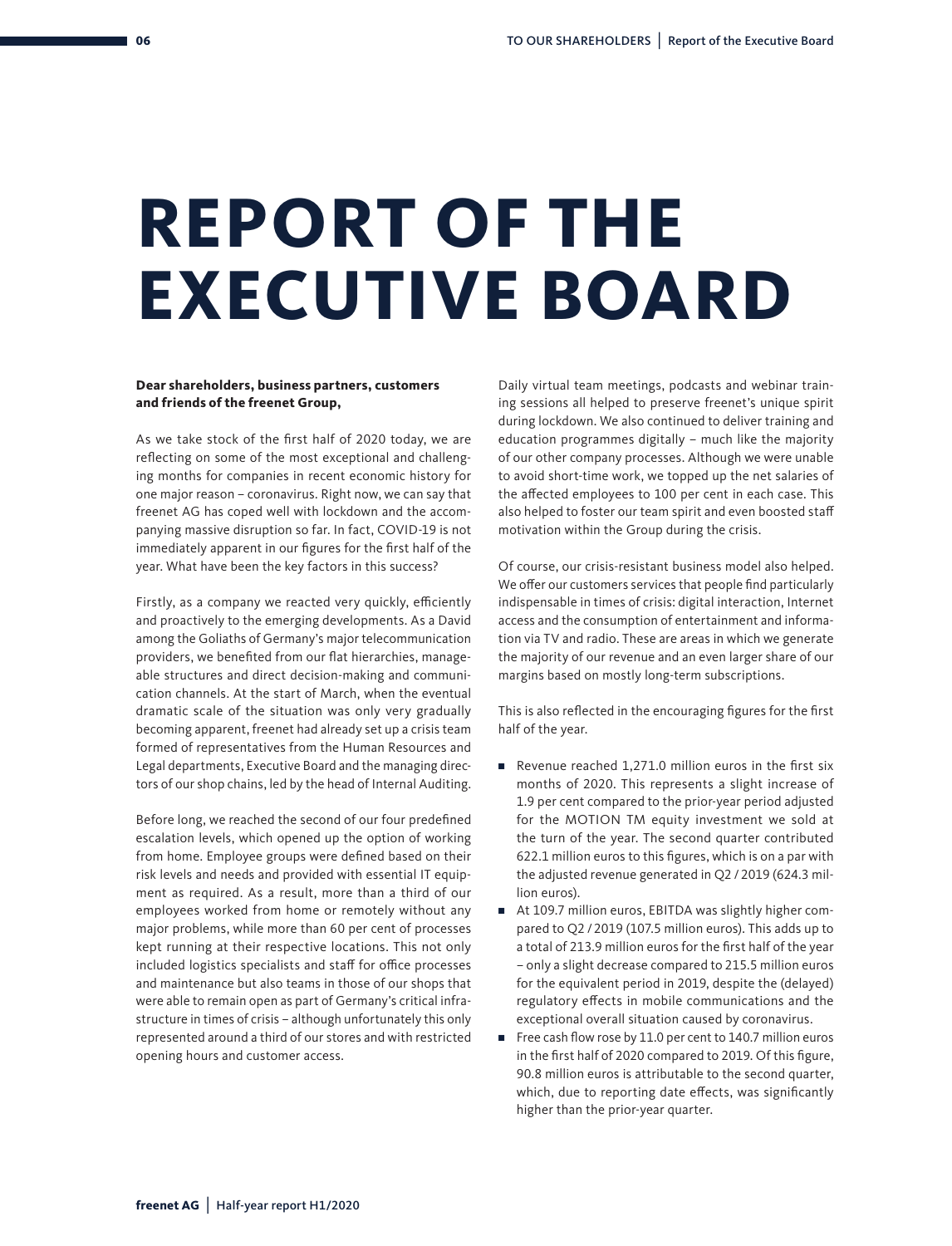- The development of our customer figures was also highly positive. In the core Mobile Communications segment, the number of postpaid customers in the second quarter rose by 14,500 to 6.939 million at the end of June – an increase of 36,600 since the start of the year – despite the restrictions. The base of around 42,000 (+7,000 in Q2 / 2020) active freenet FUNK customers generated exclusively via the app have been separately reported so far and are not included in the postpaid customer base.
- In the TV and Media segment, our IPTV service waipu.tv also continued its solid growth, with the number of subscribers exceeding the half-million mark during the most recent quarter. With 504,100 subscribers at the end of June, the customer base has grown by 95,800 since the start of the year and 172,200 over the past 12 months. In the area of antenna-based television, the number of revenue-generating freenet TV users fell only slightly by 11,900 to 1.005 million in the second quarter of 2020, despite the recent price increase and disconnection of some satellite customers.

As a summary for the first half of the year, we can conclude that the freenet Group's business model has proven to be extremely robust when subjected to the stress test of coronavirus.

With this in mind, we can face the next few months and quarters with optimism, confidence and due caution. What entitles us to adopt this attitude? Firstly, our intensive customer development and retention efforts are particularly worthy of note. Today, we already gain one in every two new customers via our online channels, while more than 70 per cent of all transactions are completed via our own "captive channels". We are improving the understanding and service our customers receive every day with the help of artificial intelligence, machine learning, chat bots, self help and digital interaction, undoubtedly making us among the pioneers in our industry. We recently received further recognition for these efforts, this time by being named a "Digital Champion" in our industry by specialist magazine FOCUS MONEY. The digitalisation many are now demanding as a necessary consequence of the coronavirus crisis is already part of everyday life at freenet.

We continue to work steadily on expanding our product and service portfolio, regardless of the crises we face or the awards we receive. Generally speaking, this does not result in real "revolutions" like freenet FUNK, but in the many small pieces of the puzzle that nonetheless come together to create a coherent picture.

- Both freenet TV and waipu.tv have expanded their range of channels and services further over the past six months. The latest additions include enhanced functionality in the app as well as almost a dozen German-speaking channels. In addition, waipu.tv's Turkish channel package is now also being marketed in partnership with Telefónica Deutschland. All of these steps make us confident that waipu.tv will also make a positive EBITDA contribution to the TV and Media segment from the fourth quarter onwards.
- In the core Mobile Communications segment, we are managing to generate almost continuous customer growth in what has been a saturated market segment for quite a while thanks to various special promotions, upgrades and new tariff launches as well as attractive bundles with devices. "Minor" highlights in the last six months include the seamless transition of virtually all legacy tariffs to LTE and the launch of a highly flexible and competitive business customer tariff via our discount subsidiary klarmobil.
- Our main brand mobilcom-debitel also expanded its portfolio further to include sustainable and inclusive product solutions. A telephone helpline for seniors was launched as part of the "Digital dabei!" ("Going digital") initiative. Specially trained shop staff provide older customers with services and advice to make it easier for them to participate in digital life.

As a result, we believe we are well equipped for the next few months and quarters. While we will not be among the biggest winners from this crisis – such as video conferencing software providers, for example – we will continue working hard to remain the same reliable partner to our stakeholders that we have always been over the past two decades. As always, we will continue to rely on a blend of innovation and tried-and-tested technology, on flexibility and continuity, and on the energy, expertise and experience of our entire team.

On this basis, we are once again confirming our guidance for 2020 at this time.

Jup Judith Chieff Vilant

Christoph Vilanek Ingo Arnold Stephan Esch

 $4 - 5 -$ 

Antonius Fromme Rickmann v. Platen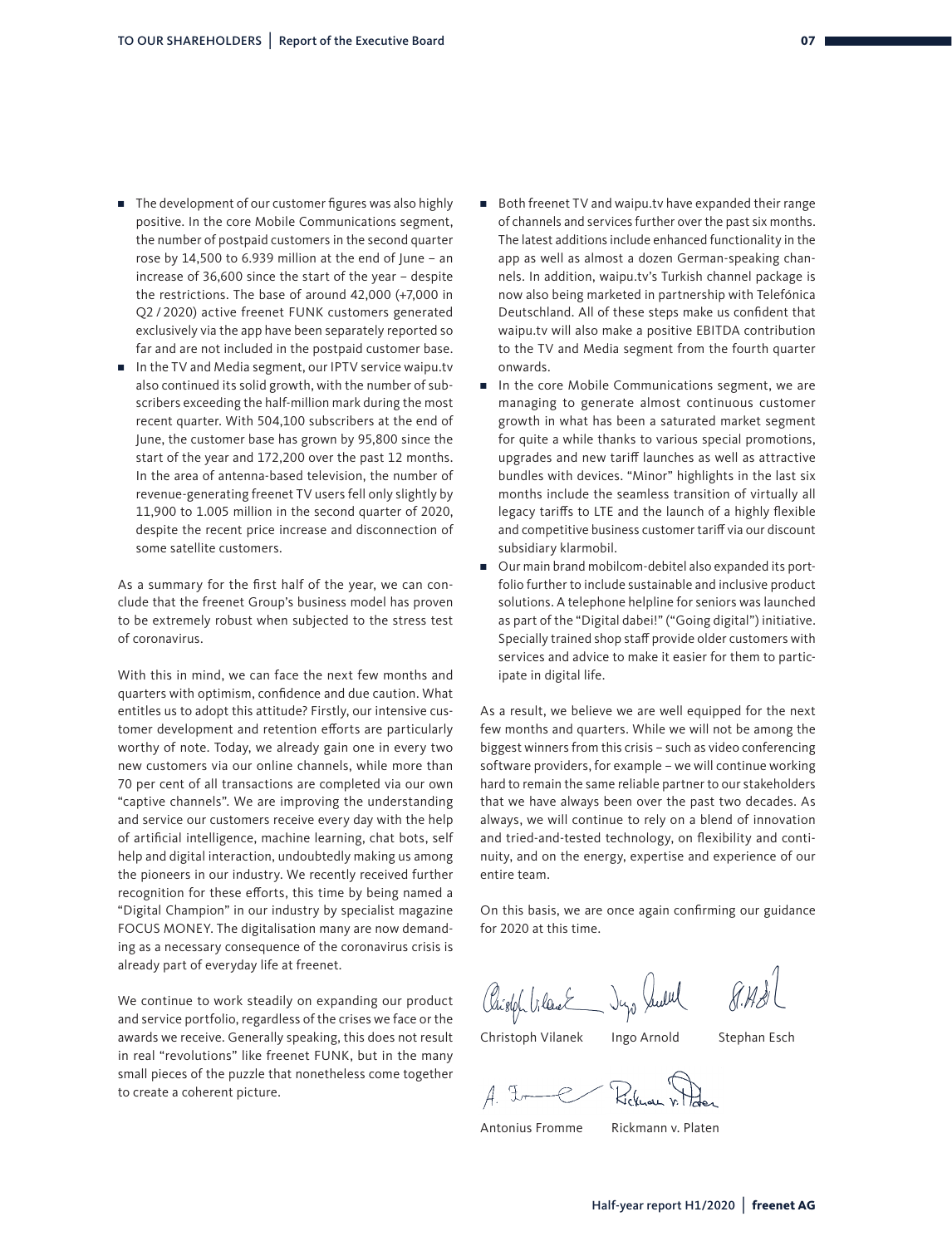# **THE FREENET SHARE**

- First half of 2020 trading year overshadowed by the coronavirus pandemic
- freenet shares reach lowest closing price in seven years during the period under review
- Shareholders approve suspension of dividend by a clear majority

#### **CAPITAL MARKET ENVIRONMENT**

Capital markets across the globe recorded their heaviest losses since the financial and economic crisis of 2008 / 2009 in the first quarter of 2020. The year began promisingly for the stock markets, with equity indices reaching new record highs in the first six weeks, primarily due to a partial agreement in the trade conflict between China and the USA.

Since then, fears of a prolonged global recession triggered by the COVID-19 pandemic have inflicted significant losses on the equity markets. The leading German DAX index dropped from an all-time high of 13,800 points on 19 February to 8,256 points in mid-March, before recovering to 12,311 points by the end of the first half of 2020. The MDAX, of which freenet AG is also a part, shed around 37 per cent of its value at the peak of the crisis and closed down by almost ten per cent on 30 June compared to the start of the year. Never before have both indices slumped so sharply in such a short space of time and climbed again just as rapidly. Massive government support programmes and far-reaching measures from global central banks aimed at ensuring liquidity are likely to have played a key role in enabling swift stabilisation in the markets.

Although the SXKP Index, as a trend indicator for European telecommunications stocks, also recorded a negative performance in the first and second quarters, this trend was significantly less negative than on the DAX and MDAX. Overall, German mobile communications stocks seem to have shown particularly remarkable resilience in the face of the crisis. As a result, the freenet Group's immediate peers made up any losses triggered by the pandemic compared to their respective closing prices at the end of 2019.

#### **FREENET SHARE PERFORMANCE**

freenet's shares were not immune to the turbulence caused by coronavirus in the capital markets and closed the first half of 2020 at 14.32 euros, well below the previous year-todate high of 21.50 euros recorded on 21 February. freenet shares were also forced to accept heavier losses than their benchmark indices and direct peers in the first half of the year as the share price slumped by almost 30 per cent. As a result, the shares suffered massively from the effects of the coronavirus pandemic, even though the Group's business model showed itself to be almost completely unaffected by the crisis and the guidance for the full-year 2020 has been confirmed. This meant that, while the Group also defied doubts predominantly expressed in English-speaking countries about the resilience of the service provider model, this has not yet been taken into account by the capital markets, as is reflected in the price of freenet shares.

The same is also true of the Executive Board's decision to suspend the dividend for the 2019 financial year. By doing this, management strengthened the freenet Group's fundamentally sound financial base while at the same time counteracting the unforeseeable effects of the coronavirus crisis on the financial sector and ensuring that the Group is equipped for any challenges it may encounter in refinancing two promissory notes totalling 700 million euros. freenet shareholders supported this move and approved the suspension of the dividend by a clear majority (95 per cent) at the virtual annual general meeting on 27 May 2020. Nevertheless, this decision appears to have had a detrimental impact on the shares, including the divestment of passive dividend funds / ETFs.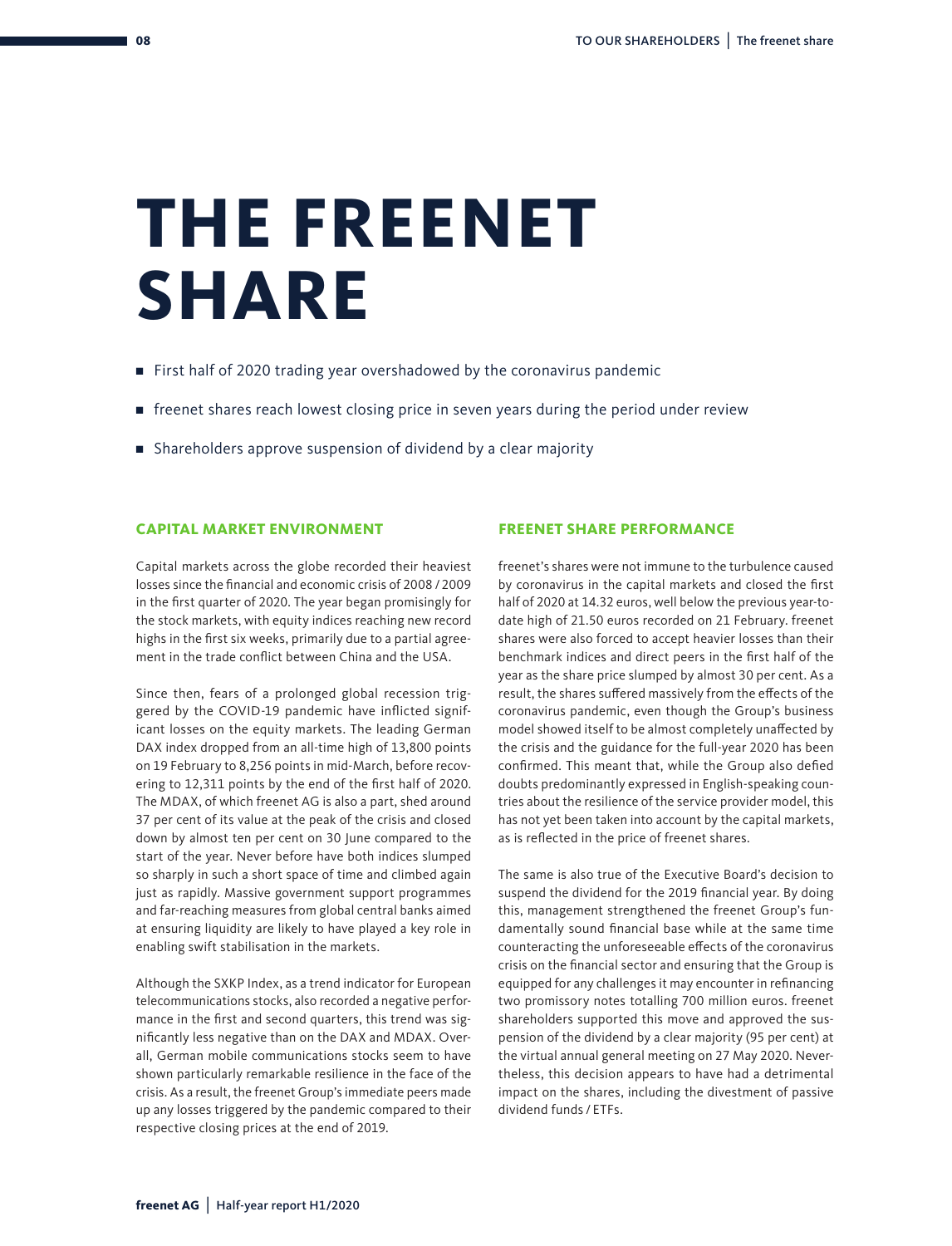

#### Figure 1: Performance of the freenet share in the past 6 months

#### **CHANGES IN SHAREHOLDER STRUCTURE**

The following diagram shows the voting rights last reported by shareholders in accordance with Sections 33 and 34 of the German Securities Trading Act (WpHG), based on the current share capital.

#### Figure 2: Shareholder structure of freenet AG on 30 June 2020



1 Incl. attributions according to the German Securities Trading Act

(Wertpapierhandelsgesetz – WpHG).

<sup>2</sup> The free float according to Deutsche Börse AG amounts to 80.64 per cent.

Holding a share of 14.89 percent as of 30 June 2020, the German asset management company Flossbach von Storch AG remains the largest shareholder of freenet AG. According to a voting rights notification dated 24 June 2020, however, asset manager BlackRock Inc. reduced its shareholding from 7.56 percent to 4.47 percent of the shares issued. The remaining 80.64 per cent was held by institutional or retail investors whose interest in freenet each totals less than 3 per cent (free float according to Deutsche Börse AG's definition).

The aforementioned and other voting rights notifications pursuant to Section 21 of the German Securities Trading Act (WpHG) for the first half of 2020 have been published at www. freenet-group.de/investor-relations.

One member of the Executive Board carried out managers' transactions in accordance with Art. 19 of the Market Abuse Regulation (MAR): Ingo Arnold acquired a total of 2,500 shares worth around 45,000 euros on 06 March 2020.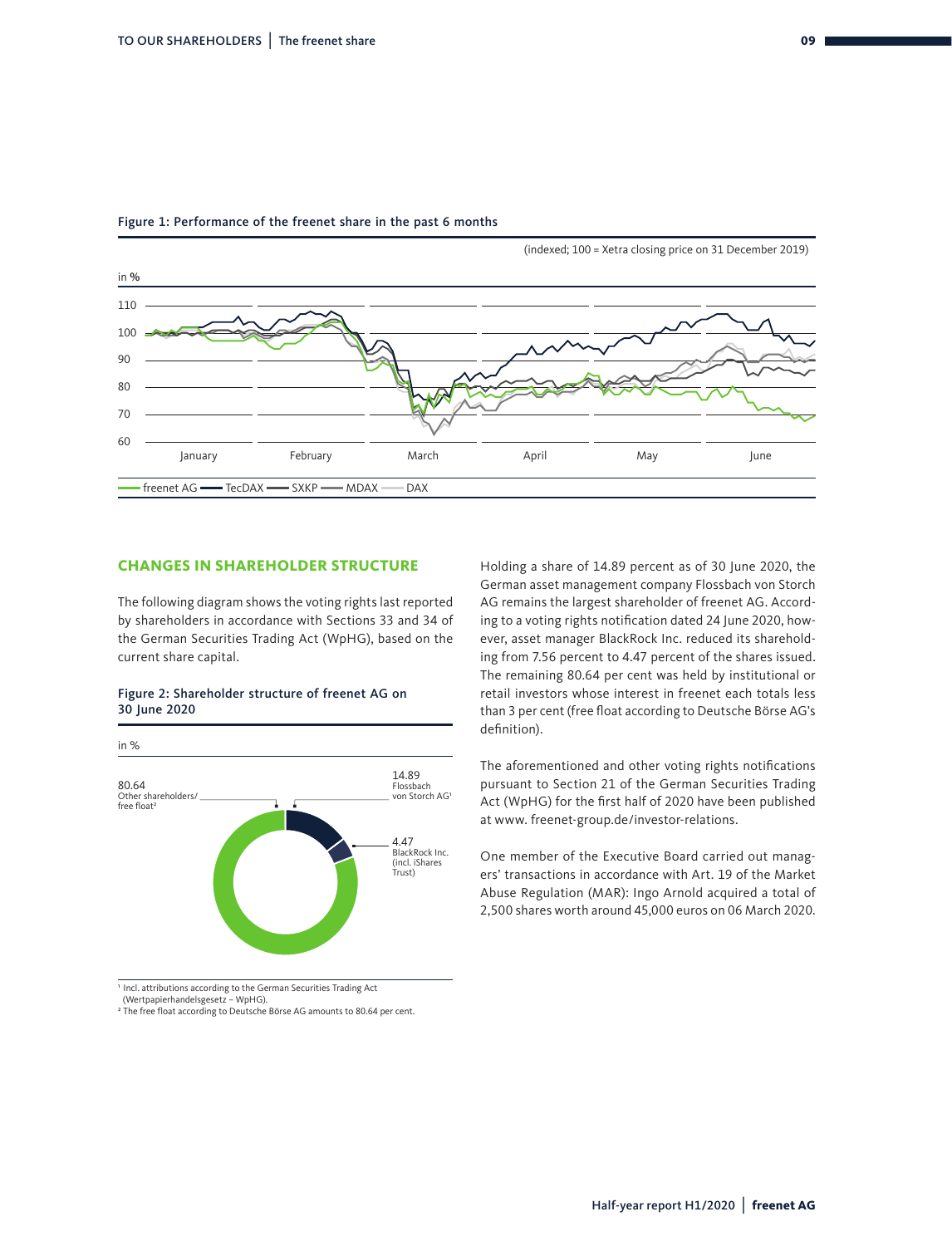#### **ANALYSTS' RECOMMENDATIONS**

The freenet share has been regularly monitored and evaluated by 18 analysts in the first half of 2020. Overall, seven buy recommendations, seven hold recommendations and four sell recommendations were issued. Target prices range from 8.40 to 24.50 euros per share, with an average of 17.97 euros.



#### Figure 3: Current recommendations for the freenet share

#### **2020 ANNUAL GENERAL MEETING**

In accordance with Article 2 of the COVID-19 Relief Act, the Annual General Meeting of freenet AG for the 2019 financial year was held as a virtual Annual General Meeting without the physical presence of the shareholders or their authorised representatives on 27 May 2020. The entire Annual General Meeting was broadcast for freenet AG shareholders live over the Internet in a password-protected online area. Shareholders had the opportunity to exercise their voting rights by post or by authorising the proxies appointed by the company. Questions could be asked via the online service for shareholders and were answered by the Supervisory Board and Executive Board on the day of the Annual General Meeting.

Other interested parties could also follow the opening of the Annual General Meeting by the Meeting Chair and the speeches by the CEO and CFO as a live broadcast, while a recording of these was also made available on the company website as an on-demand webcast afterwards.

Overall, 49.66 per cent of the registered share capital was represented at the virtual Annual General Meeting. All of the agenda items proposed by the company's management were adopted by the shareholders by the required majority.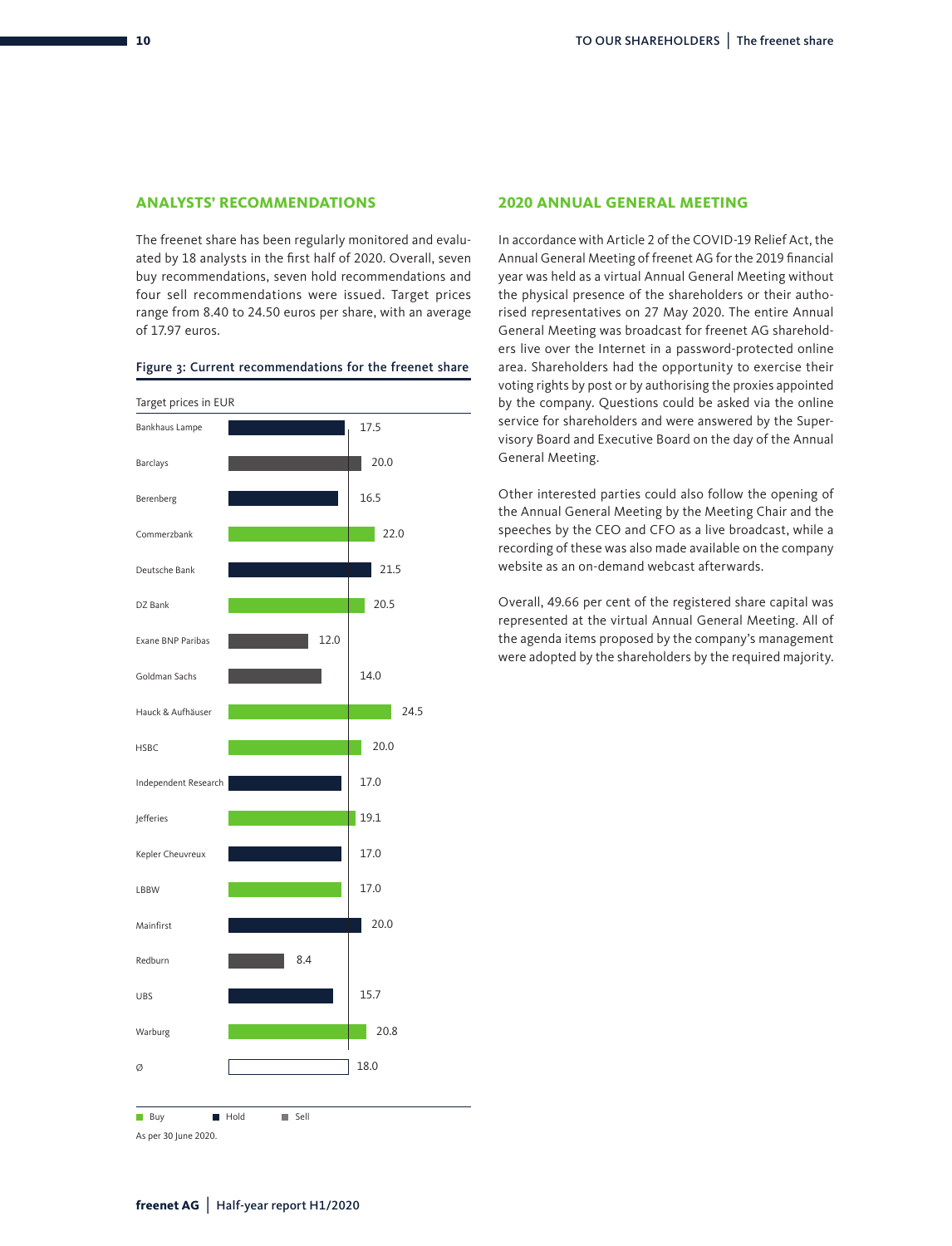# **INTERIM G ROUP MANAGE-M ENT REPORT**

### I N T E R I M G R O U P MANAGEMENT REPORT 11

| Principles of internal management                        | 12 |
|----------------------------------------------------------|----|
| <b>Course of business</b>                                | 14 |
| Segment-specific performance                             | 17 |
| Net assets, financial position and results of operations | 19 |
| Report on opportunities and risks                        | 22 |
| Report on expected developments                          | 24 |
| Report on post-balance sheet date events                 | 26 |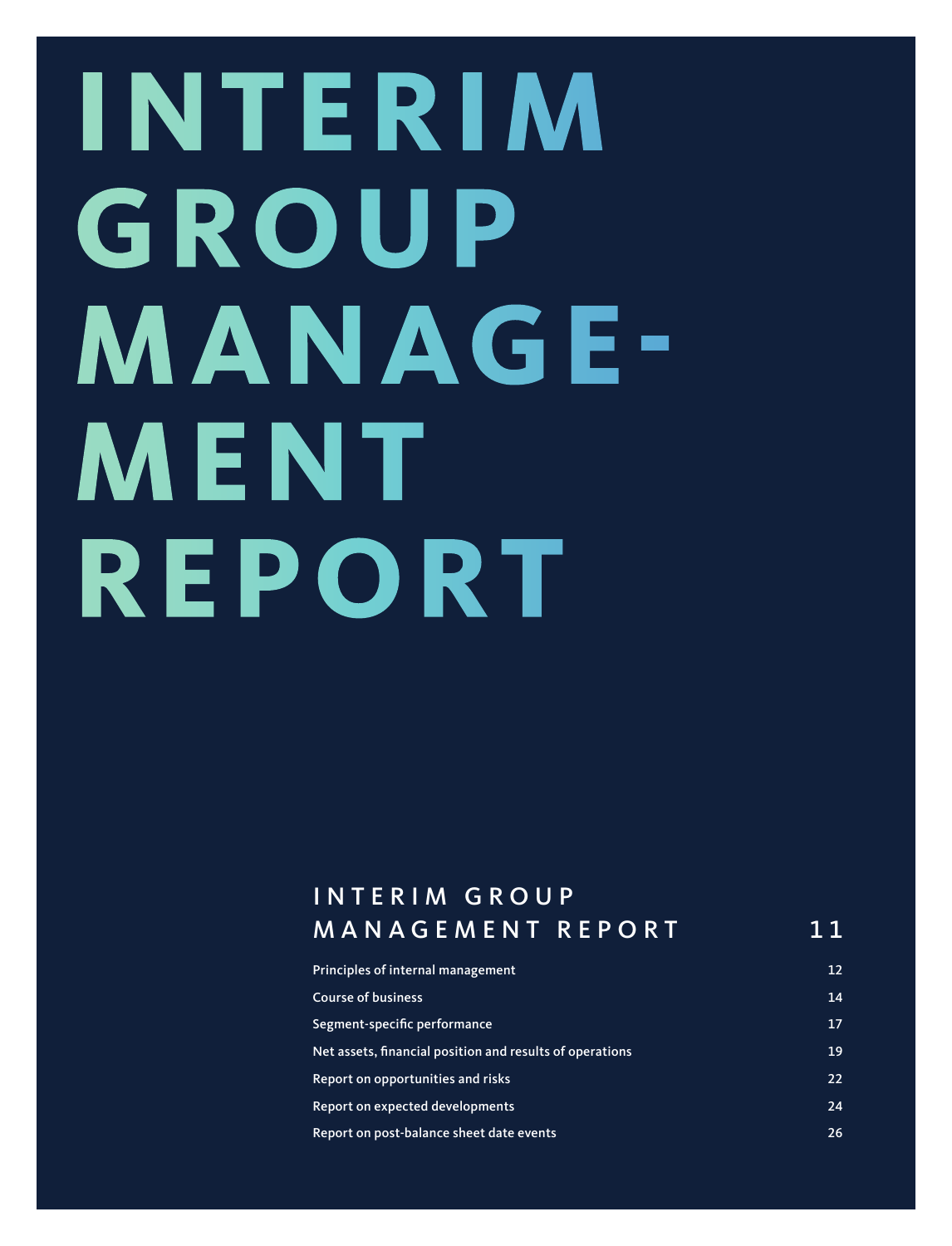# INTERIM GROUP MANAGEMENT REPORT **CORPORATE MANAGEMENT**

The freenet Group uses a standardised and reliable management system to implement its operational and strategic goals both at Group level and within the individual subsidiaries. Performance is measured using financial and nonfinancial performance indicators and is also supported by established financial management methods. The performance indicators used for corporate management purposes also regularly represent alternative performance measures (APMs) that are not governed by the IFRSs. The main features of the management system are outlined below, together with the development of the relevant key performance indicators compared to the end of 2019 and the prior-year quarter with respect to the financial management system. Please refer to the "Corporate management" section of the 2019 Annual Report (see page 42 onwards) for a detailed presentation of the key figures used.

#### **FINANCIAL AND NON-FINANCIAL KEY PERFORMANCE INDICATORS**

In order to measure the short-, medium- and long-term success of freenet's strategic alignment and its operational implementation, the freenet Group uses the following financial performance indicators:

- Revenue
- EBITDA
- Free cash flow
- Postpaid ARPU

EBITDA, free cash flow, postpaid ARPU, and adjusted EBITDA, which is calculated for information purposes, are also APMs. The financial performance indicator free cash flow is not used for management purposes at the segment level; it is used exclusively at the Group level. Postpaid ARPU is only used in the Mobile Communications segment.

The development of the freenet Group's operating performance is closely linked to the development of customer numbers. Customer acquisition and retention are therefore essential. The strategically relevant customer group varies depending on the operating segment. The postpaid customer base serves as a non-financial performance indicator for the Mobile Communication segment, and the revenuegenerating TV customer base serves as a non-financial performance indicator for the TV and Media segment.

The measurement of the valuable postpaid customers, which comprises strategically important customers with two-year contracts, is used for medium- and long-term corporate management. In conjunction with postpaid ARPU, this figure represents a key indicator of the earnings and liquidity potential shown by the mobile communications business. The development in revenue-generating freenet TV subscriber (RGU) numbers as well as waipu.tv subscribers is used as a key measure for the success in establishing the TV business and thus for market penetration with both TV products. Taken together, the segment-related non-financial performance indicators reflect the subscription customer base of the freenet Group.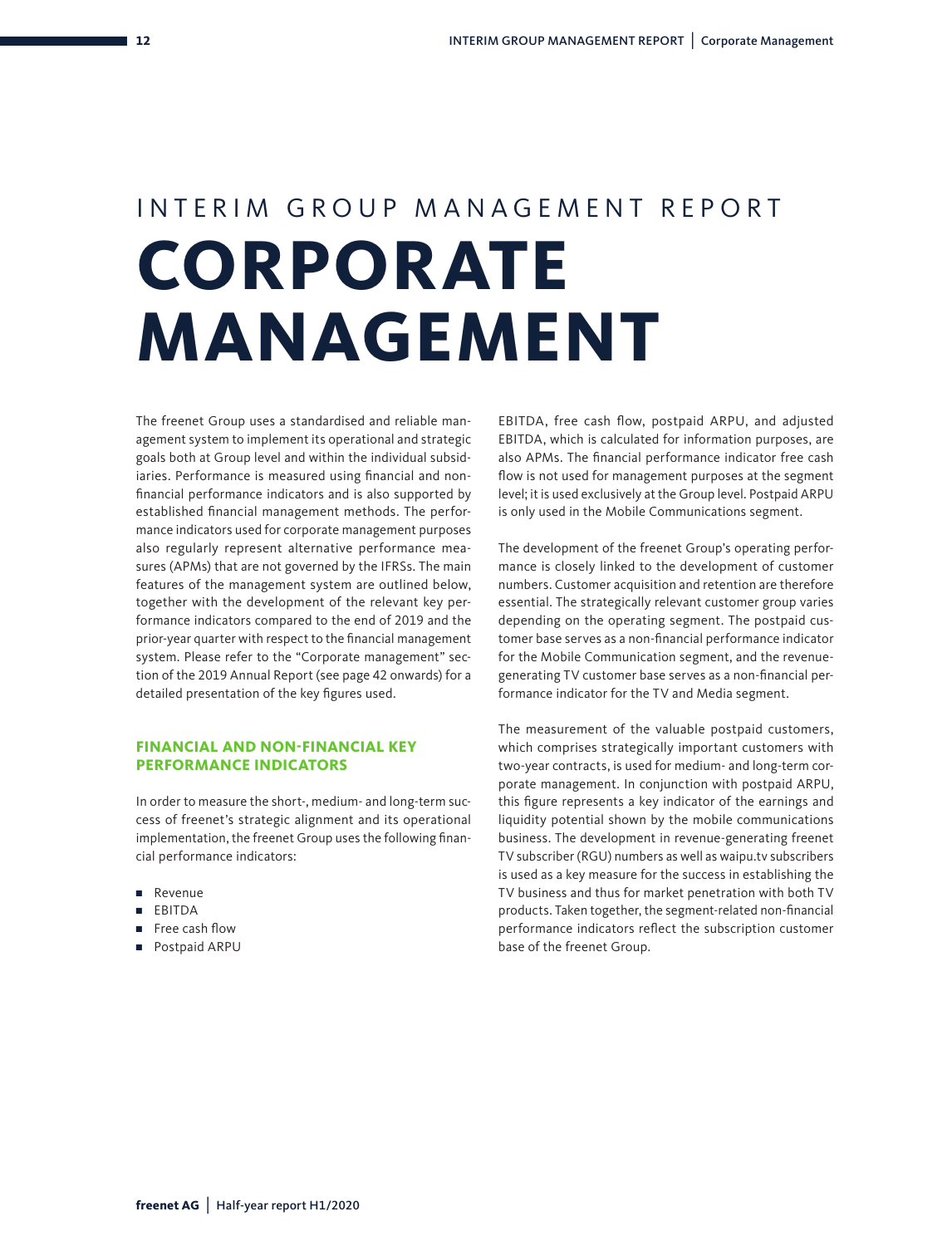#### **FINANCIAL MANAGEMENT**

#### **CASH, LIQUIDITY AND CAPITAL STRUCTURE MANAGEMENT**

The financial management system essentially comprises cash and liquidity management along with capital structure management, and is handled centrally by the Treasury department, in some cases in cooperation with Financial Control and Accounting.

Two alternative performance measures – equity ratio and leverage – are an integral part of capital structure management and thus of financial management. In addition, an adjusted leverage is also reported for information purposes. This provides a less conservative perspective on debt by including the market values of equity investments in the debt structure.

#### Table 1: Key figures of capital structure management

| as indicated           | Target |      | 30.6.2020 31.12.2019 | 30.6.2019 |
|------------------------|--------|------|----------------------|-----------|
| Equity ratio<br>in $%$ | > 25.0 | 28.6 | 27.3                 | 25.3      |
| Leverage               | < 3.0  | 4.4  | 4.8                  | 4.6       |
| Adjusted<br>leverage   | < 3.0  | 2.2  | 2.5                  | 2.7       |

The equity ratio improved by 1.3 percentage points compared to the end of 2019 and by 3.3 percentage points compared to the prior-year quarter. This rise was primarily due to the suspension of the dividend payment in May 2020 and the resulting increase in the freenet Group's equity base. The leverage, which is calculated as the ratio of net debt to EBITDA generated in the last 12 months, was 4.4 at the end of June 2020 and thus slightly above the medium-term target value of a maximum of 3.0. This figure stands at 2.2 when taking into account the share price of the equity investments in Sunrise and CECONOMY. The improvement in both debt factors is also mainly attributable to the undistributed dividend for the 2019 financial year and the liquidity base strengthened by this measure.

#### Table 2: Net debt and adjusted net debt

| In EUR million                                       |          | 30.6.2020 31.12.2019 | 30.6.2019 |
|------------------------------------------------------|----------|----------------------|-----------|
|                                                      |          |                      |           |
| Long-term borrowings                                 | 1,000.8  | 1,428.0              | 1,650.9   |
| Short-term borrowings                                | 641.7    | 265.6                | 180.3     |
| Net lease liabilities                                | 468.1    | 471.2                | 497.4     |
| Liquid assets                                        | $-219.1$ | $-133.7$             | $-153.6$  |
| Net debt                                             | 1.891.5  | 2,031.1              | 2.175.1   |
| Market value of Sunrise<br>and CECONOMY <sup>1</sup> | $-973.5$ | $-953.2$             | $-903.0$  |
| Adjusted net debt                                    | 918.0    | 1,078.0              | 1.272.1   |

The market value of Sunrise is calculated by multiplying the closing price of the Sunrise share on the Swiss stock exchange by the number of shares held by the freenet Group (11,051,578) as of the relevant reference date. Swiss francs are translated into euros using an officially defined reference date rate based on data of Bloomberg. The market value of Ceconomy is calculated by multiplying the closing price of Ceconomy's ordinary shares on the Frankfurt stock exchange by the number of shares held by the freenet Group (32,633,555) as of the relevant reference date.

#### **DIVIDEND POLICY**

The dividend policy is another key component of the freenet Group's financial management activities. In principle, the freenet Group's Executive Board pursues a policy of consistent dividend payments aligned with the operational performance of the company. The dividend policy is therefore aligned with the relatively constant liquidityoriented free cash flow indicator. As a reliable and stable point of reference for estimating the expected dividend, this indicator is integral to forecasting and managing the company's performance. In the interest of continuing to regularly pay dividends, management has defined a long-term, stable distribution rate of 80 per cent of free cash flow as basic dividend. The basic dividend represents the Executive Board's fundamental commitment to a shareholder-friendly dividend policy based on a reliable and appropriate participation of shareholders coupled with a comparatively high return. Moreover, the Group has not ruled out the possibility of either paying an additional dividend or buying back shares to provide freenet shareholders with a further opportunity to participate in the distribution of the free cash flow remaining after deduction of the basic dividend.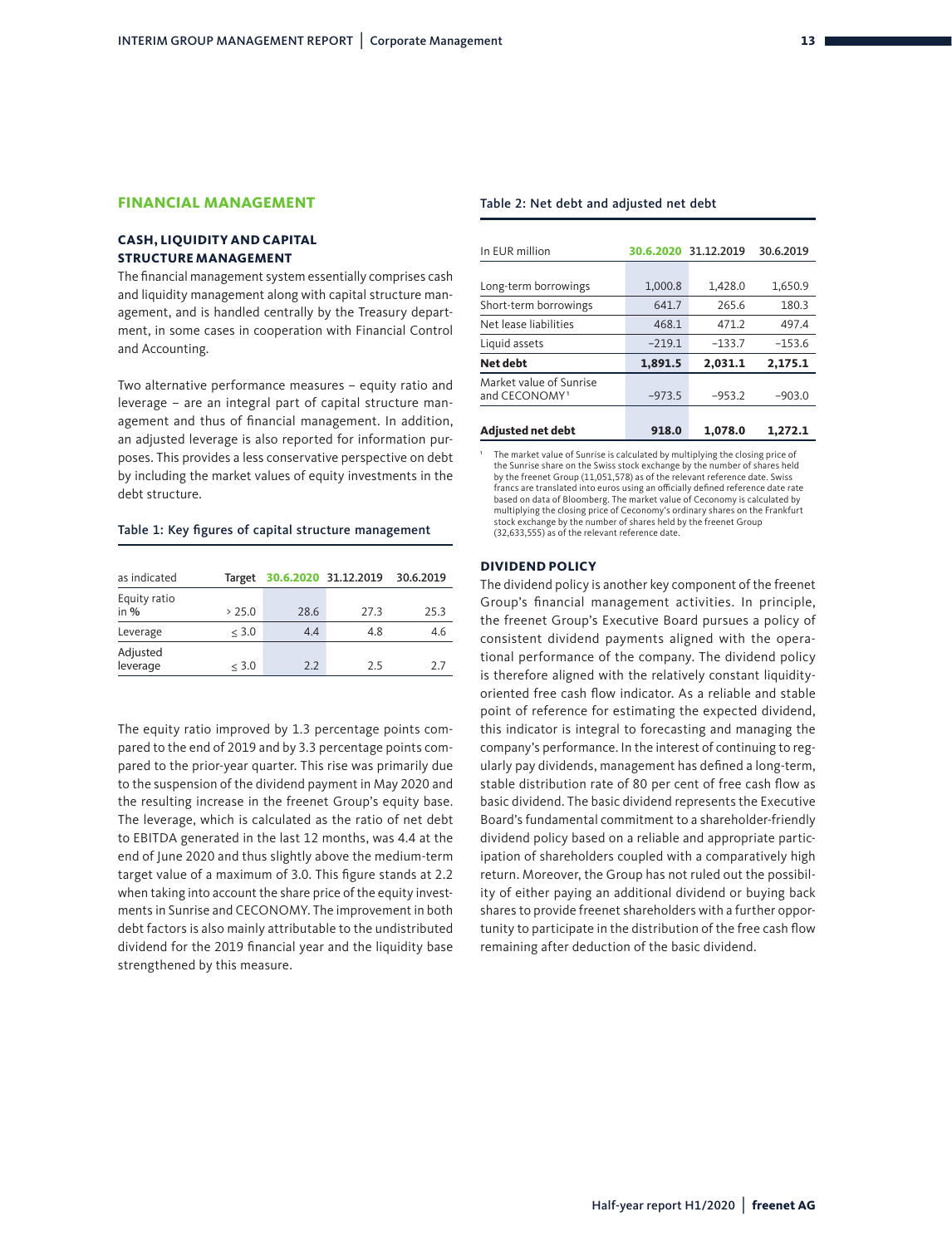# INTERIM GROUP MANAGEMENT REPORT **COURSE OF BUSINESS**

#### **REVENUE PILLARS OF THE FREENET GROUP**

As a digital lifestyle provider and the largest networkindependent telecommunications provider in Germany, the freenet Group operates in three business areas:

- In the core Mobile Communications business, the main mobilcom-debitel brand primarily focuses on high-quality postpaid contractual relationships. In addition, the company operates a specially developed IT platform as the basis for digital and increasingly flexible tariffs – such as freenet FUNK.
- The core business is supplemented by the growing digital lifestyle business, in which the company offers its customers products and solutions for digital living, such as entertainment, infotainment and data security products and services.
- The third key element of the product and service portfolio is modern, high-definition digital television in two technological variants: waipu.tv in the area of IPTV entertainment, and freenet TV for terrestrial television.

The freenet Group's largely subscription-based business model is proving to be sustainable, predictable and relatively crisis-resistant, particularly in view of the disruption to Germany's economic and social life caused by COVID-19. This is demonstrated by the resoundingly positive performance of the Group's three business areas in the first half of 2020.

#### **POSTPAID CUSTOMER BASE GROWS DESPITE SHOP CLOSURES**

freenet's individual mobile communications brands began the 2020 financial year with various initiatives and promotional tariffs. These included:

- at mobilcom-debitel, an upgrade to the green LTE tariffs on the Deutsche Telekom and Vodafone networks and the launch of the new MegaSIM online platform to cater for customers on the Telefónica network,
- at klarmobil, the launch of three affordable Allnet flats on the Vodafone network in January, and
- new customer-focused tariffs with a high degree of flexibility on the Telekom network in February – a choice of seven tariffs, a two-year term or a monthly cancellation option, with or without an LTE high-speed option.

mobilcom-debitel also began a sales partnership with Tele Columbus for its Pyur brand at the start of the year, with fibre-based Internet products as well as packages such as Surf & Phone + HDTV with integrated telephone and TV services.

Initiatives and promotions relating to tariffs offered by the main brand and discount brands continued in the second quarter. In may, mobilcom-debitel reduced the price of its 20 GB green LTE tariff with monthly cancellation option to around 16 euros. In June, higher data volumes became an integral part of green LTE tariffs on the Deutsche Telekom network.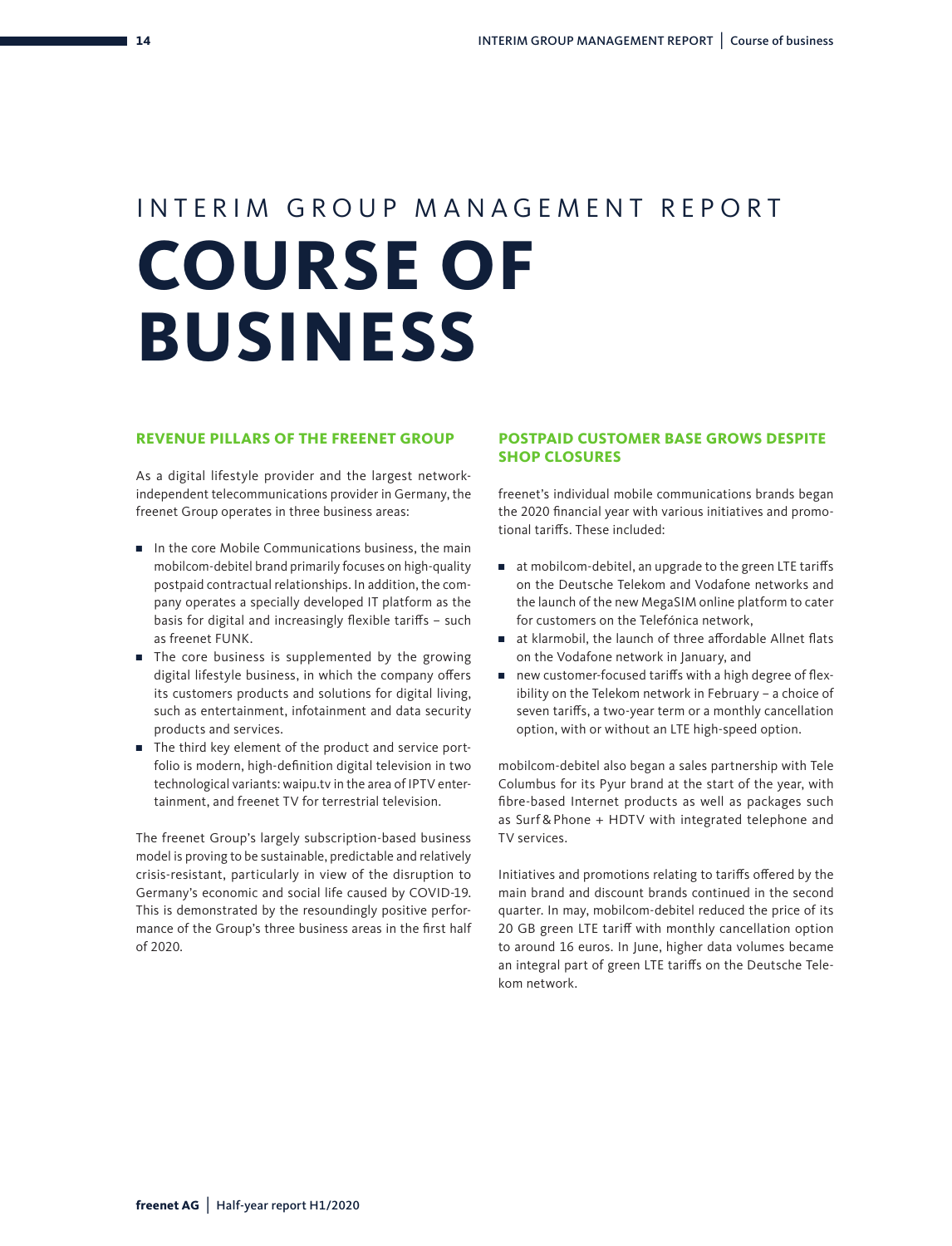Other time-limited special tariff promotions covered a wide range of user requirements, all at competitive rates:

- a 5 GB LTE Allnet flat on the Telekom network from klarmobil for around 10 euros a month,
- an 18 GB LTE option on the Vodafone network for 18 euros a month from mobilcom-debitel, and
- a 60 GB Allnet flat on the O<sub>2</sub> network for 35 euros a month aimed at frequent Internet users.

In addition, mobilcom-debitel regularly launched attractive tariff bundles with top-of-the-range devices. As part of the exclusive sales partnership with Saturn / MediaMarkt, for example, mobilcom-debitel offered the Samsung Galaxy Note 10 with 256 GB for just under 700 euros combined with the Green LTE 10 GB tariff for a two-year term in June. Alternatively, customers could select a Galaxy S10 128 GB with the Green LTE 6 GB tariff for around 570 euros.

At the end of the second quarter, klarmobil launched its own range for business customers. The freenet subsidiary's 5 GB option with a monthly cancellation option for around 25 euros per month caters for start-ups, small-scale entrepreneurs, sole traders and companies with high staff turnover in particular. The same tariff is another 10 euros cheaper over a 24-month term.

The number of particularly valuable postpaid customers rose slightly over the first two quarters of the year to reach 6.939 million by the end of June – an increase of 105,500 compared to the same period in 2019 and 36,600 since the start of the year. Of this figure, 14,500 new customers were gained in the second quarter. Postpaid ARPU also remained relatively stable at 18.3 euros (18.8 euros in the first half of 2019), as did service revenue in the postpaid segment at 758.6 million euros (772.5 million euros in the first half of 2019). At 60.1 million euros, the no-frills / prepaid segment was below the level of the prior-year period (67.2 million euros). Of these figures, 376.2 million euros of service revenue in the postpaid segment and 28.8 million euros in the no-frills / prepaid segment was generated in the second quarter.

#### **REVENUE STABLE IN THE DIGITAL LIFESTYLE PORTFOLIO**

With products and services for digital living, the digital lifestyle business is the ideal complement to the core Mobile Communications segment. This portfolio focuses on mobile devices from major manufacturers as well as products and services in the areas of entertainment / infotainment and data security.

As in the first few months of the current year, various promotions in the second quarter focused on smartphones from major manufacturers in particular, including the Galaxy S10, S10+ and S20+ from Samsung, various Apple iPhones, the Xiaomi Mi 10 Pro and the Google Pixel 3a. Free gifts added to individual bundles included the Xbox One S and X, wireless headphones such as Galaxy Buds and Xiaomi Wireless, and smartwatches such as the Galaxy Watch Active.

In this respect, this area of the business made a notable contribution to Group revenue, as in previous quarters and years. It generated 85.8 million euros in revenue in the first six months of the current financial year, of which 42.8 million euros was attributable to the second quarter. This corresponds to a small 1.1 per cent decrease compared to the first half of 2019 (86.7 million euros).

#### **TV AND MEDIA SEGMENT REMAINS A GROWTH DRIVER**

With freenet TV's traditional linear television in full HD quality and waipu.tv for IPTV, freenet offers two high-quality TV broadcasting methods with an extensive portfolio of channels. The Group continued to increase the scope of products, quality and number of users across the entire TV and Media segment in the first half of 2020.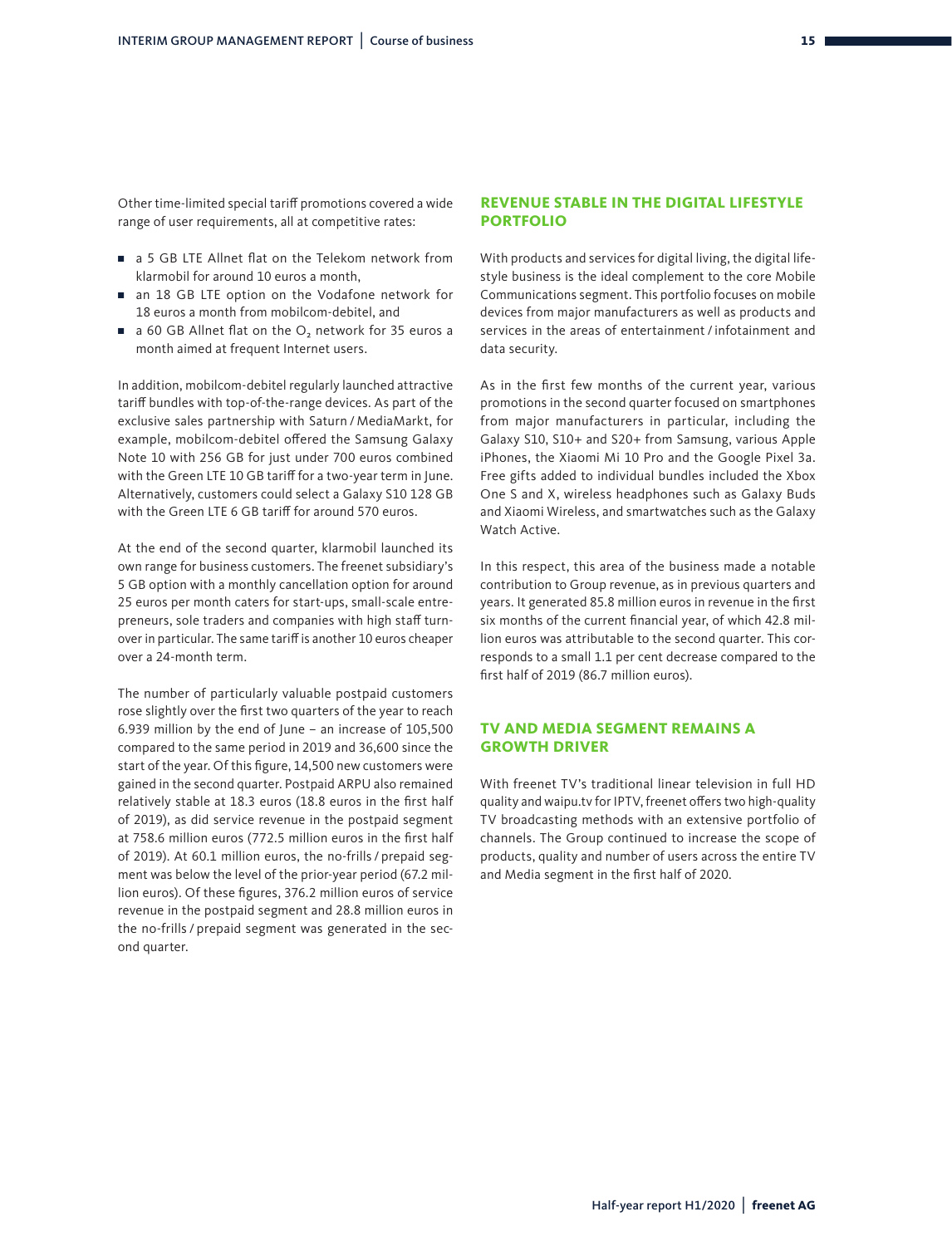EXARING expanded the programme portfolio for waipu.tv further in the first six months of the year. Notable new additions included

- "Spiegel TV Wissen" and "Tempora", which offer a wide array of documentaries, as well as historical programming on "Spiegel Geschichte",
- BILD's football chat show "Reif ist live" with Marcel Reif,
- fishing tips and trips with "Wir Angeln".

One highlight was the launch of "O<sub>2</sub> TV Türkei" at the end of April, based on the partnership formed with Telefónica Deutschland in the previous year. This Turkish-language TV package includes 30 Turkish channels and more than 70 German channels and can be viewed completely wirelessly on up to four devices. The expansion in programming was accompanied by various sales initiatives such as discounted or extended offers in conjunction with Amazon Fire TV and Samsung or via the REWE and Penny card schemes.

In the second half of May, waipu.tv expanded the range of functions in its Comfort package by adding new channels and doubling the recording memory to 50 hours. At the same time, the monthly charge for the package increased by one euro to just under 6 euros.

freenet TV also raised its prices in May from 5.75 euros to 6.99 euros per month. During the first six months of the year, the range of programming available via DVB-T2 HD increased to 21 channels, with "Comedy Central HD" the latest new addition. The channel's programmes include US sitcoms and series, cartoons for adults, sketch shows, specials and local in-house productions. As expected, the number of freenet TV users fell slightly as a result of the price increase, with primarily direct debit customers exercising their right to terminate the agreement for cause. The way in which voucher customers, who make up a substantial part of the customer base, will react to the price increase will only become clear in the second half of the year, when a majority of 12-month prepaid cards come up for renewal. The number of revenue-generating users (RGUs) was 1.005 million subscribers as of the end of June, representing a slight decrease of 16,100 compared to the end of 2019. This is due to the focus on profitability by shutting down satellite customers and a low churn triggered by the price increase.

By contrast, the number of waipu.tv subscribers continued its positive trajectory, as in previous quarters, totalling 504,100 at the end of June. This corresponds to an increase of 95,800 compared to the start of the year and a rise of 172,200 in the last 12 months. 51,700 new customers opted for one of the two packages on offer during the second quarter.

In the area of digital radio, the first quarter brought an important breakthrough for freenet subsidiary Media Broadcast. After an out-of-court settlement between DABP (Digital Audio Broadcasting Platform) and SLM (Saxony State Office for Private Broadcasting and New Media – Sächsische Landesanstalt für privaten Rundfunk und neue Medien), the path is now clear for the activation of a second nationwide DAB+ multiplex with up to 16 nationwide digital private radio stations. This means that Antenne Deutschland, a consortium between Media Broadcast and the Absolut Digital radio group, can begin setting up a national radio chain in 2020 that will be highly attractive to advertisers.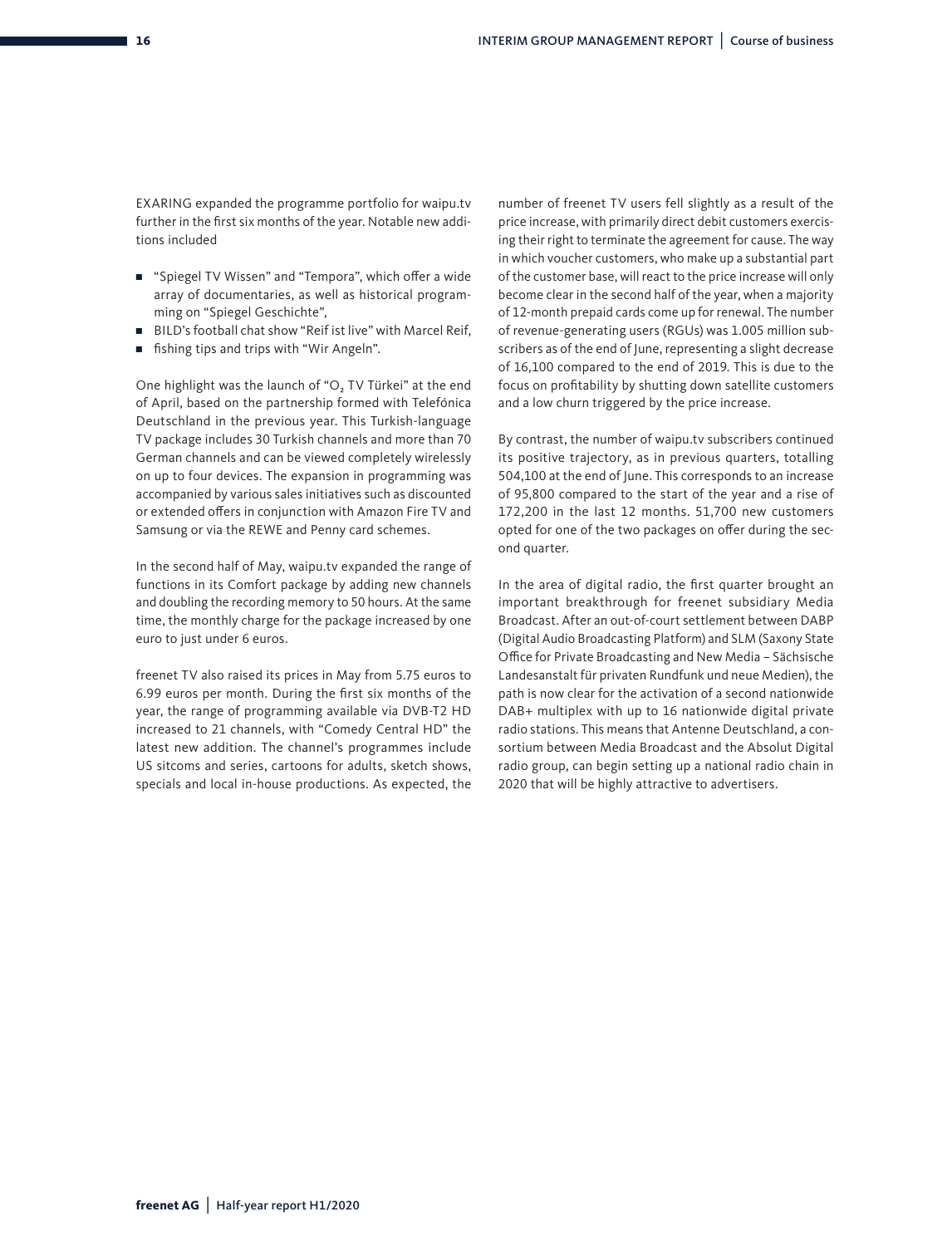# INTERIM GROUP MANAGEMENT REPORT **SEGMENT-SPECIFIC PERFORMANCE**

#### **MOBILE COMMUNICATIONS**

#### **POSTPAID CUSTOMERS**

The freenet Group's core business is based on customerfocused mobile tariffs and services aimed at steadily increasing the number of customers with a two-year contract. To do this, it was necessary to restructure the product and distribution portfolio in the first half of 2019, which then led to a fall in the number of contract customers. In the second half of 2019, the steps already taken translated into an increase in the postpaid customer base, which has steadily continued until the end of June 2020. As a result, the number of customers in this strategically critical group rose by around 105,500 year-on-year. While the first quarter of 2020 remained almost completely unaffected by the arrival of the coronavirus crisis in Germany in mid-March with approximately 22,100 new customers, the slight decline to around 14,500 customers acquired in the second quarter not only illustrates the impact of shop closures across the country but also reflects the strength and flexibility of our distribution model, even in exceptional times.

The base of around 42,000 (+7,000 in Q2 / 2020) active freenet FUNK customers generated exclusively via the app have been separately reported so far and are not included in the postpaid customer base.

#### **MONTHLY AVERAGE REVENUE PER USER AND REVENUE FROM SERVICES (POSTPAID ARPU)**

Conversely, postpaid ARPU fell slightly to 18.3 euros in the first half of 2020, down from 18.8 euros in the first half of the previous year. At 758.6 million euros for the first half of 2020, the associated revenue from services decreased slightly as a result of coronavirus as well as (delayed) regulatory effects (international calls / roaming /mobile communications fee reduction [MNP]) (previous year: 772.5 million euros). The corresponding revenue in the no-frills / prepaid segment is currently 60.1 million euros and is therefore below the figure for the first half of 2019 (67.2 million euros) as expected.

#### **DIGITAL LIFESTYLE**

Devices, products and services in the areas of entertainment, security, smart home and e-health have successfully complemented our offering in the Mobile Communications segment for several years in order to boost organic growth in this business. In the first half of 2020, the freenet Group generated flat revenue of 85.8 million euros with the marketing of its digital lifestyle products, after 86.7 million euros in the same prior-year period. The revenue performance is remarkable given the coronavirus crisis, as the marketing of digital lifestyle products has so far been more closely linked to the conclusion of mobile phone contracts in offline retail.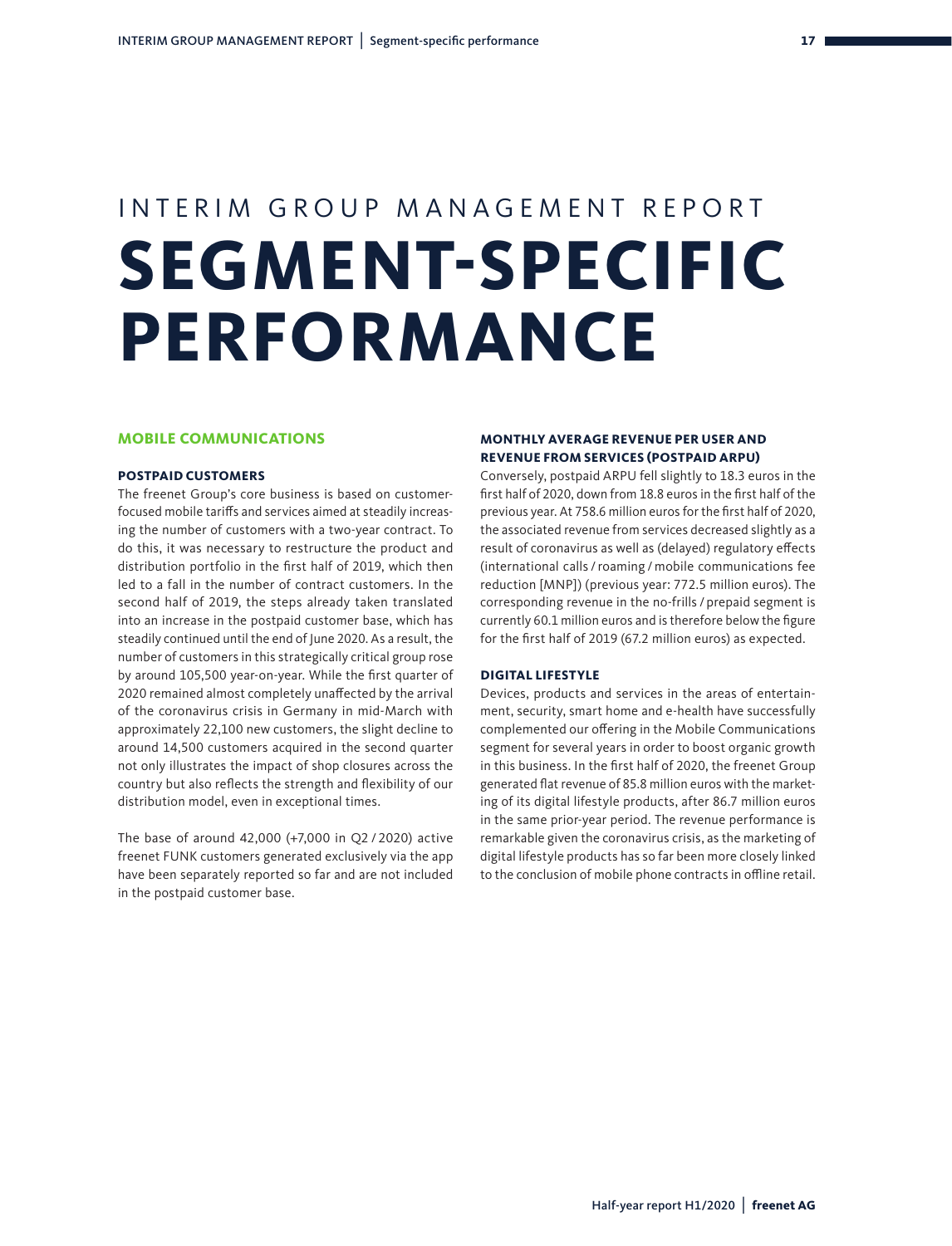| In EUR mil-<br>lions / as<br>indicated              | 1st half<br>2020 | 1st half<br>2019 | <b>Q2/</b><br>2020 | <b>O1/</b><br>2020 | O2/<br>2019 |
|-----------------------------------------------------|------------------|------------------|--------------------|--------------------|-------------|
| Postpaid<br>customers <sup>1</sup><br>(in millions) | 6.939            | 6.834            | 6.939              | 6.925              | 6.834       |
| Postpaid ARPU<br>(in EUR)                           | 18.3             | 18.8             | 18.1               | 18.4               | 18.8        |
| Revenue from<br>services,<br>postpaid               | 758.6            | 772.5            | 376.2              | 382.5              | 385.2       |
| Revenue from<br>services,<br>no-frills /<br>prepaid | 60.1             | 67.2             | 28.8               | 31.3               | 33.8        |
| Digital lifestyle<br>revenue                        | 85.8             | 86.7             | 42.8               | 43.0               | 44.6        |

#### Table 3: Mobile Communications key financials

1 At the end of the period.

#### **TV AND MEDIA**

#### **CUSTOMER FIGURES IN THE TV AND MEDIA SEGMENT**

Another important pillar of the freenet business model, the TV segment supplements the attractive digital lifestyle growth market. We increased the variety and quality of the products on offer further in the first half of 2020, which was also reflected in the encouraging number of subscribers.

Around 504,100 customers opted for one of the two feebased waipu.tv subscription options (Perfect or Comfort) by the end of June 2020. This equates to an increase of around 52 per cent or 172,200 subscribers in 12 months (30 June 2019: 331,900), of which around 95,800 subscribers were gained in the first half of 2020 and approximately 51,700 in the second quarter of 2020.

The number of revenue-generating users of the traditional linear antenna-based television service freenet TV remains above one million and totalled 1.005 million subscribers at the end of June 2020. As expected, the number of freenet TV users fell slightly in the second quarter of 2020 (–11,900 customers) as a result of the announced shutdown of satellite customers and the price increase in May 2020, with primarily direct debit customers exercising their right to terminate the agreement for cause. The way in which voucher customers, who make up a substantial part of the customer base, will react to the price increase will only become clear in the second half of the year, when a majority of 12-month prepaid cards come up for renewal.

#### Table 4: TV customers

| In $'000s$                        | 30.6.<br>2020 | 31.3.<br>2020 | 31.12.<br>2019 | 30.9.<br>2019 | 30.6.<br>2019 |
|-----------------------------------|---------------|---------------|----------------|---------------|---------------|
| freenet TV sub-<br>scribers (RGU) | 1.005.0       | 1.016.9       | 1.021.1        | 1,036.6       | 1.037.5       |
| waipu.tv<br>subscribers           | 504.1         | 452.5         | 408.3          | 365.8         | 331.9         |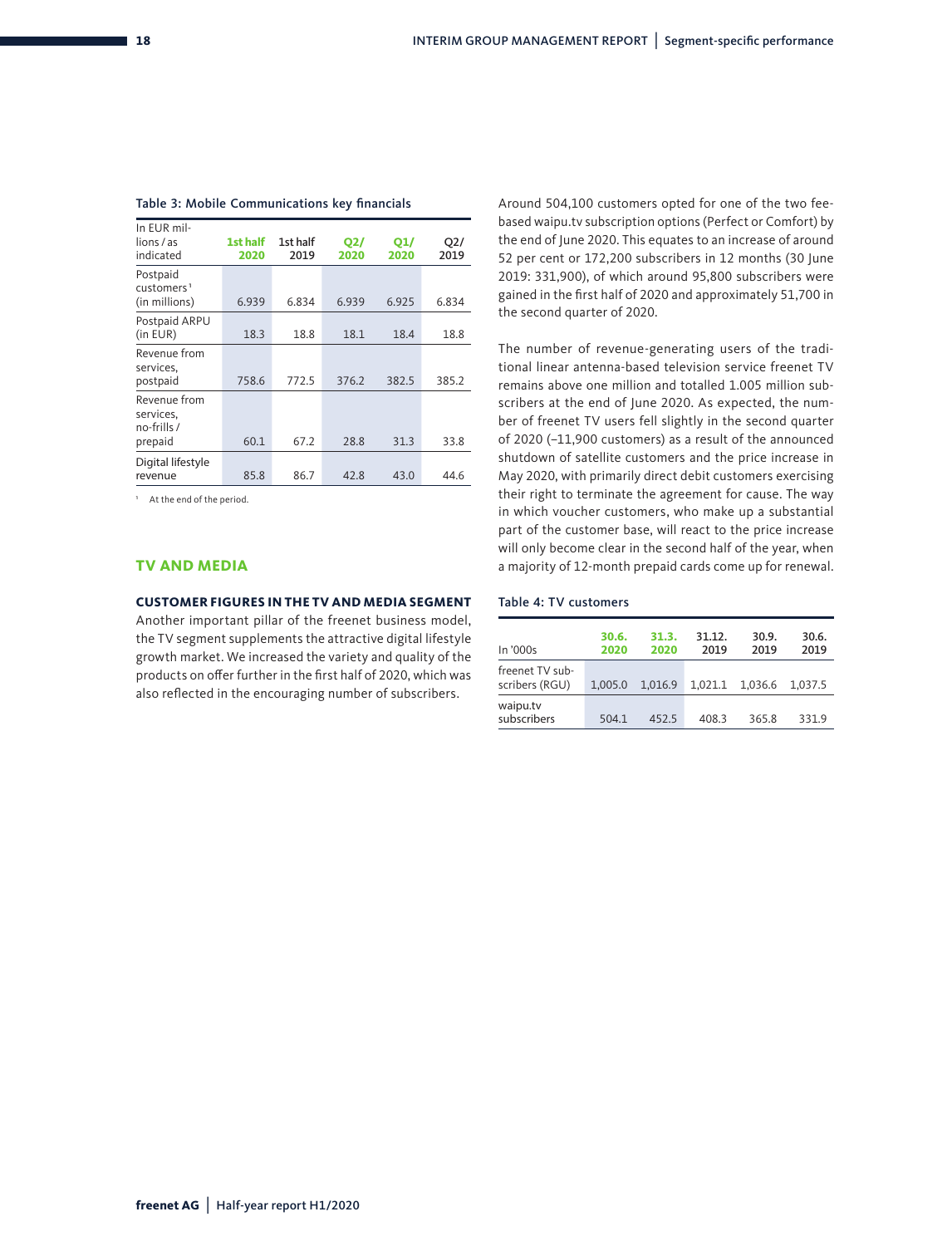# INTERIM GROUP MANAGEMENT REPORT **NET ASSETS, FINANCIAL POSI-TION AND RESULTS OF OPERATIONS**

#### **REVENUE AND RESULTS OF OPERATIONS**

Table 5: Performance indicators for the Group

| In EUR '000s               | <b>Q2/2020</b> | Q2/2019    | Change    |
|----------------------------|----------------|------------|-----------|
| Revenue                    | 622,135        | 699,112    | $-76,977$ |
| Gross profit               | 212,538        | 219,420    | $-6,882$  |
| Overhead                   | $-102,840$     | $-111,886$ | 9,046     |
| EBITDA                     | 109,698        | 107,534    | 2,164     |
| EBIT                       | 70,487         | 68,826     | 1,661     |
| Financial result           | $-5,149$       | $-6,788$   | 1,639     |
| EBT                        | 65,338         | 62,038     | 3,300     |
| <b>Consolidated profit</b> | 58,094         | 55,455     | 2,639     |
|                            |                |            |           |

In the second quarter of 2020, consolidated revenue decreased by 77.0 million euros to 622.1 million euros compared to the prior-year quarter. Of this decline, 74.8 million euros was due to the disposal of the equity investment in MOTION TM for strategic reasons as of 31 December 2019, which means that its revenue is no longer included in consolidated revenue. Revenue remained stable when adjusted for this effect.

The number of strategically important postpaid customers in the Mobile Communications segment (30 June 2020: 6.939 million customers; 30 June 2019: 6.834 million customers) grew moderately, while postpaid ARPU (Q2 / 2020: 18.1 euros, Q2 / 2019: 18.8 euros) fell due to regulatory / coronavirus-related effects. Overall, Mobile

Communications revenue decreased to 554.2 million euros in the second quarter of 2020 (Q2 / 2019: 631.3 million euros), due primarily to the sale of the shares in MOTION TM. At 65.2 million euros, revenue in the TV and Media segment for the second quarter of 2020 was above the prioryear quarter (62.9 million euros). Consolidated revenue amounted to 1,271.0 million euros in the first six months of 2020 (H1 / 2019: 1,389.0 million euros).

Gross profit fell by 6.9 million euros to 212.5 million euros during the quarter under review. This was primarily due to regulatory effects in the Mobile Communications segment (international calls / roaming /mobile communications fee reduction [MNP]) as well as the discontinuation of the gross profit contribution from the equity investment in MOTION TM. Independently of this, the gross profit margin rose by 2.8 percentage points to 34.2 per cent, primarily due to the sale of MOTION TM's low-margin hardware business. In the first half of 2020, gross profit amounted to 425.7 million euros (H1 / 2019: 446.7 million euros) and the gross profit margin was 33.5 per cent (H1 / 2019: 32.2 per cent).

Overhead costs as the difference between gross profit and EBITDA decreased by 9.0 million euros to 102.8 million euros compared to the second quarter of 2019. This was due to lower marketing expenses and personnel expenses, including those connected with the reimbursement of short-time work by the Federal Labour Office.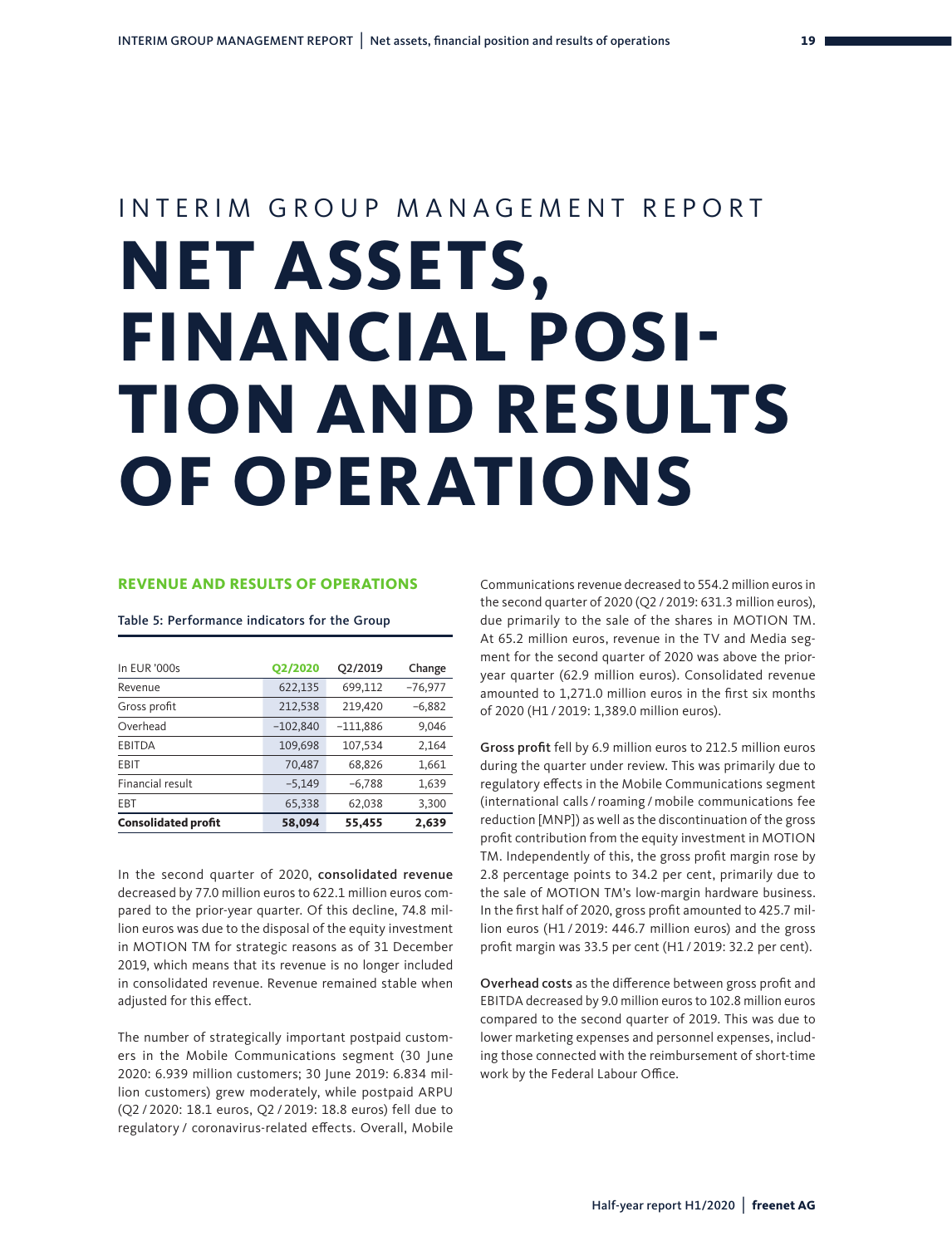Due to the effects explained above, EBITDA amounted to 109.7 million euros (Q2 / 2019: 107.5 million euros). The Mobile Communications segment contributed 91.0 million euros to EBITDA (Q2 / 2019: 90.4 million euros), the TV&Media segment 20.9 million euros (Q2 / 2019: 18.9 million euros) and the Other / Holding segment - 2.3 million euros (Q2 / 2019: – 1.8 million euros). In the first half of 2020, the Group's EBITDA totalled 213.9 million euros, 5000 remaining stable compared to the previous year.

Depreciation, amortisation and impairment losses increased slightly by 0.5 million euros year-on-year to 39.2 million euros.

The financial result improved by 1.6 million euros to – 5.1 million euros compared to the second quarter of 2019. The decrease in interest expenses included in the financial result (Q2 / 2020: 11.8 million euros, Q2 / 2019: 14.8 million euros) is mainly due to the remeasurement of lease liabilities in connection with contract modifications and lower unwinding of discounts on liabilities.

Due to the effects explained above, earnings before tax (EBT) amounted to 65.3 million euros, an increase of 3.3 million euros year-on-year. At 123.1 million euros, consolidated profit before tax for the first half of 2020 was on a par with the same period of the previous year (H1 / 2019: 123.1 million euros).

Income tax expenses of 7.2 million euros (Q2 / 2019: 6.6 million euros) were reported in the quarter under review. Current tax expenses of 6.8 million euros (Q2 / 2019: 9.6 million euros) and deferred tax expenses of 0.5 million euros (Q2 / 2019: deferred tax income of 3.0 million euros) were recognised.

As in the prior-year period, consolidated profit was attributable exclusively to continuing operations and increased by 2.6 million euros year-on-year to 58.1 million euros. Consolidated profit for the first six months of 2020 came to 109.3 million euros, after 111.6 million euros in the same period in 2019.

#### **NET ASSETS AND FINANCIAL POSITION**





Total assets / total equity and liabilities amounted to 4,721.2 million euros as at 30 June 2020, a decrease of 43.4 million euros, or 0.9 per cent, compared with 31 March 2020 (4,764.6 million euros).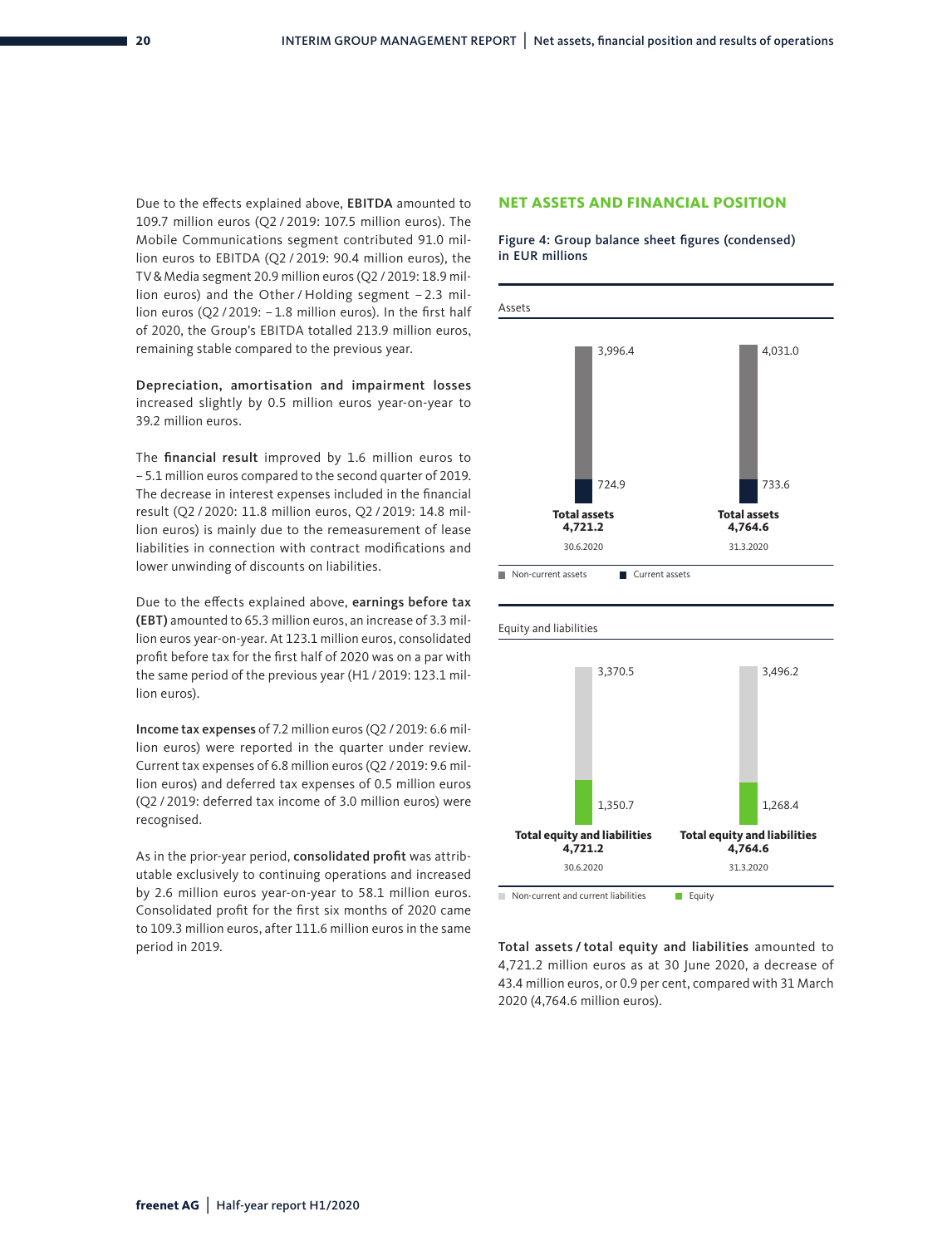On the assets side, non-current assets fell by 34.6 million euros to 3,996.4 million euros. This is primarily due to the dividend payment received from Sunrise in the amount of 46.0 million euros, which led to a decrease in investments accounted for using the equity method by 43.7 million euros to 750.1 million euros (see note 3 of the selected explanatory notes). In addition, lease assets decreased by 10.7 million euros to 448.0 million euros, mainly as a result of depreciation. The 33.4 million euro increase in other financial assets to 186.4 million euros is largely explained by the higher market value of the CECONOMY investment (30 June 2020: 101.2 million euros; 31 March 2020: 64.8 million euros).

In current assets, the decrease in liquid assets by 4.4 million euros to 219.1 million euros is noteworthy. This change mainly resulted from the free cash flow of 90.8 million euros generated, less the scheduled repayment of a promissory note loan in the amount of 50.0 million euros and the 40.0 million euro repayment of the revolving credit facility. The 4.9 million euro decrease in trade accounts receivable to 169.8 million euros is mainly due to lower receivables from end customers.

On the equity and liabilities side, equity increased by 82.4 million euros to 1,350.7 million euros. The positive change is primarily attributable to the consolidated profit (58.1 million euros) and the change in the fair value of the interest in CECONOMY recognised through other comprehensive income (35.7 million euros). The equity ratio as of 30 June 2020 rose from 26.6 per cent to 28.6 per cent.

Total current and non-current liabilities fell by 125.7 million euros to 3,370.5 million euros. Borrowings, still the largest item within current and non-current liabilities, decreased by 89.8 million euros to 1,642.5 million euros, primarily triggered by the repayment of a promissory note loan (50.0 million euros) and the revolving credit facility (40.0 million euros). Further details on borrowings are presented in the section entitled "Financial management". In addition, there was a decrease in other liabilities and deferrals by 25.0 million euros to 492.9 million euros, mainly due to the reporting date.

#### **CASH FLOWS**

#### Table 6: Cash flow indicators of the Group

| In EUR millions                         | <b>Q2/2020</b> | Q2/2019  | Change |
|-----------------------------------------|----------------|----------|--------|
| Cash flows from<br>operating activities | 120.1          | 109.5    | 10.6   |
| Cash flows from<br>investing activities | $-9.6$         | $-8.8$   | $-0.8$ |
| Cash flows from<br>financing activities | $-74.9$        | $-231.8$ | 156.9  |
| <b>Change in cash funds</b>             | 35.6           | $-131.1$ | 166.7  |
| Free cash flow                          | 90.8           | 81.5     | 9.3    |

Cash flows from operating activities increased by 10.6 million euros year-on-year to 120.1 million euros (Q2 / 2019: 109.5 million euros). In addition to a 2.2 million euro increase in EBITDA, the 17.8 million euro reduction in the net working capital increase and the 4.6 million euro rise in the Sunrise dividend distribution (Q2 / 2020: 46.0 million euros, Q2 / 2019: 41.5 million euros) had a positive effect. The 11.3 million euro increase in tax payments (income tax paid in Q2 / 2020: 7.2 million euros, income tax reimbursed in Q2 / 2019: 4.1 million euros) and the 4.6 million euro decrease in contract acquisition costs (mainly sales commissions paid) in particular had an offsetting effect compared to the second quarter of 2019.

Cash flows from investing activities amounted to –9.6 million euros in the second quarter of 2020 compared to –8.8 million euros in the prior-year quarter. The cash outflows for investments in intangible fixed assets and in property, plant and equipment, netted out against the cash inflows from the disposal of such assets, increased by 0.8 million euros year-on-year to 9.5 million euros. The cash investments were financed entirely out of the company's retained earnings.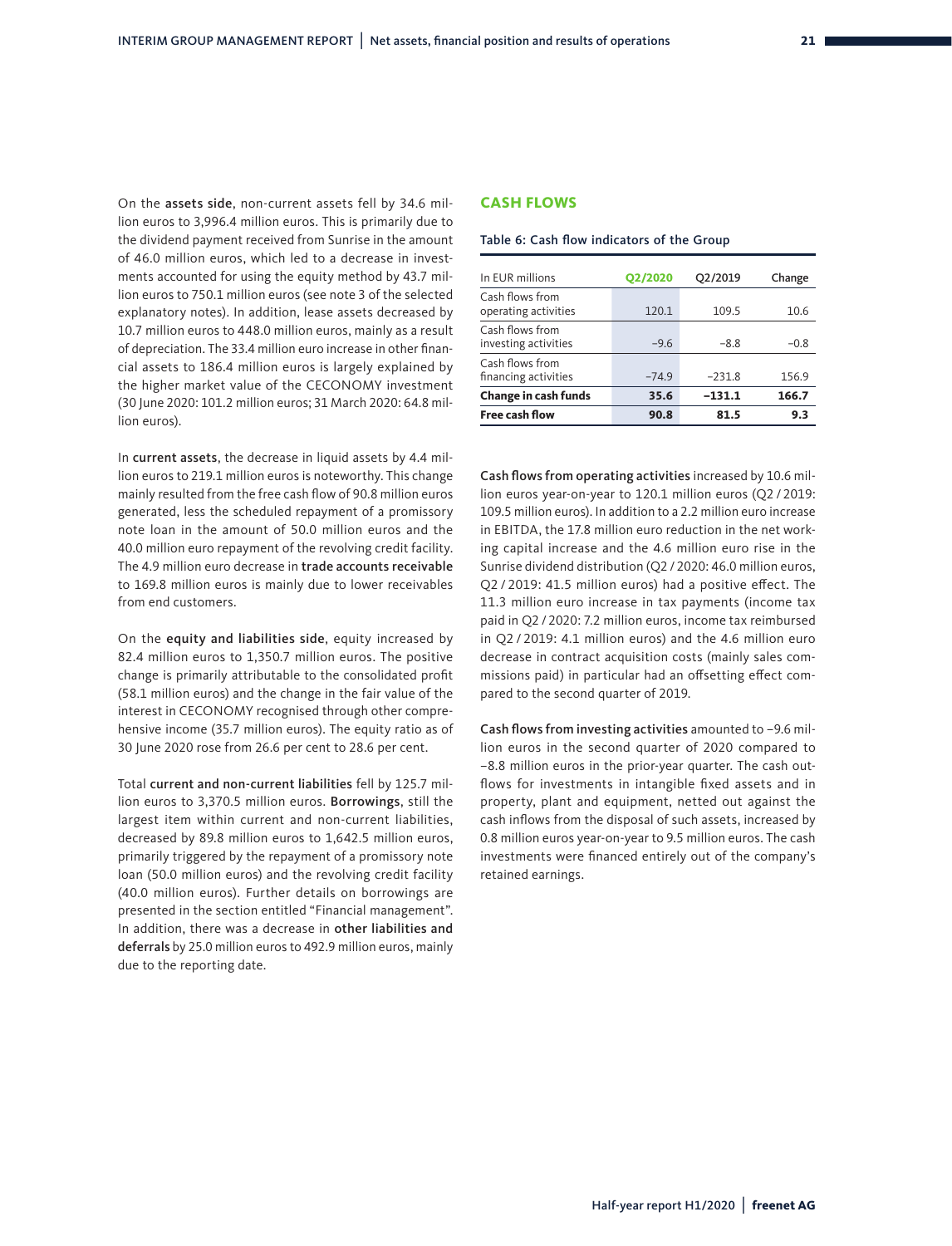Cash flows from financing activities improved from –231.8 million euros in the prior-year period to –74.9 million euros in the period under review. Apart from the mandatory minimum dividend of 5.1 million euros, this change was mainly attributable to the one-off suspension of the dividend payment for the 2019 financial year as well as the scheduled repayment of a promissory note loan totalling 50.0 million euros.

Free cash flow of 90.8 million euros was generated in the second quarter of 2020 as a result of the aforementioned effects, representing an increase of 9.3 million euros compared with the same quarter of the previous year (81.5 million euros). Free cash flow for the first six months of 2020 came to 140.7 million euros (H1 / 2019: 126.7 million euros).

# INTERIM GROUP MANAGEMENT REPORT **REPORT ON OPPORTUNITIES**

The freenet Group's report on opportunities and risks as of 30 June 2020 should be read in conjunction with the comments in the 2019 group management report (see ibid. pages 59 et seq.). In addition to setting out the opportunity and risk management arrangements, this report also outlined the identified opportunities and risks that could impact the net assets, financial position and results of operations as well as the reputation of the freenet Group.

There were no material changes to the identified opportunities as of 30 June 2020. The significance of these opportunities and their resulting effects on the forecast financial and non-financial performance indicators, and therefore on the future development of the freenet Group, continue to be collectively rated as low.

The economic and social impacts that have arisen as a result of COVID-19 and the associated lockdown and could yet arise in the future (e. g. a "second wave") led to the recognition of new risks and assessment adjustments to existing risks. New risks allocated no higher than the "medium" category resulted from the temporary closure of bricksand-mortar distribution channels as well as any changes in consumer and payment behaviour. It is possible that the bonus / commission payments of network operators could also be affected by limited sales performance. The Group has pushed ahead with countermeasures, in particular by reinforcing online distribution channels (e. g. by reallocating marketing budgets and products relevant to specific target audiences). freenet also applied for short-time work compensation (Kurzarbeitergeld), primarily for employees at mobilcom-debitel shops and GRAVIS stores. In summary, sales risks are now assessed with a medium probability of occurrence and a medium anticipated extent of damage.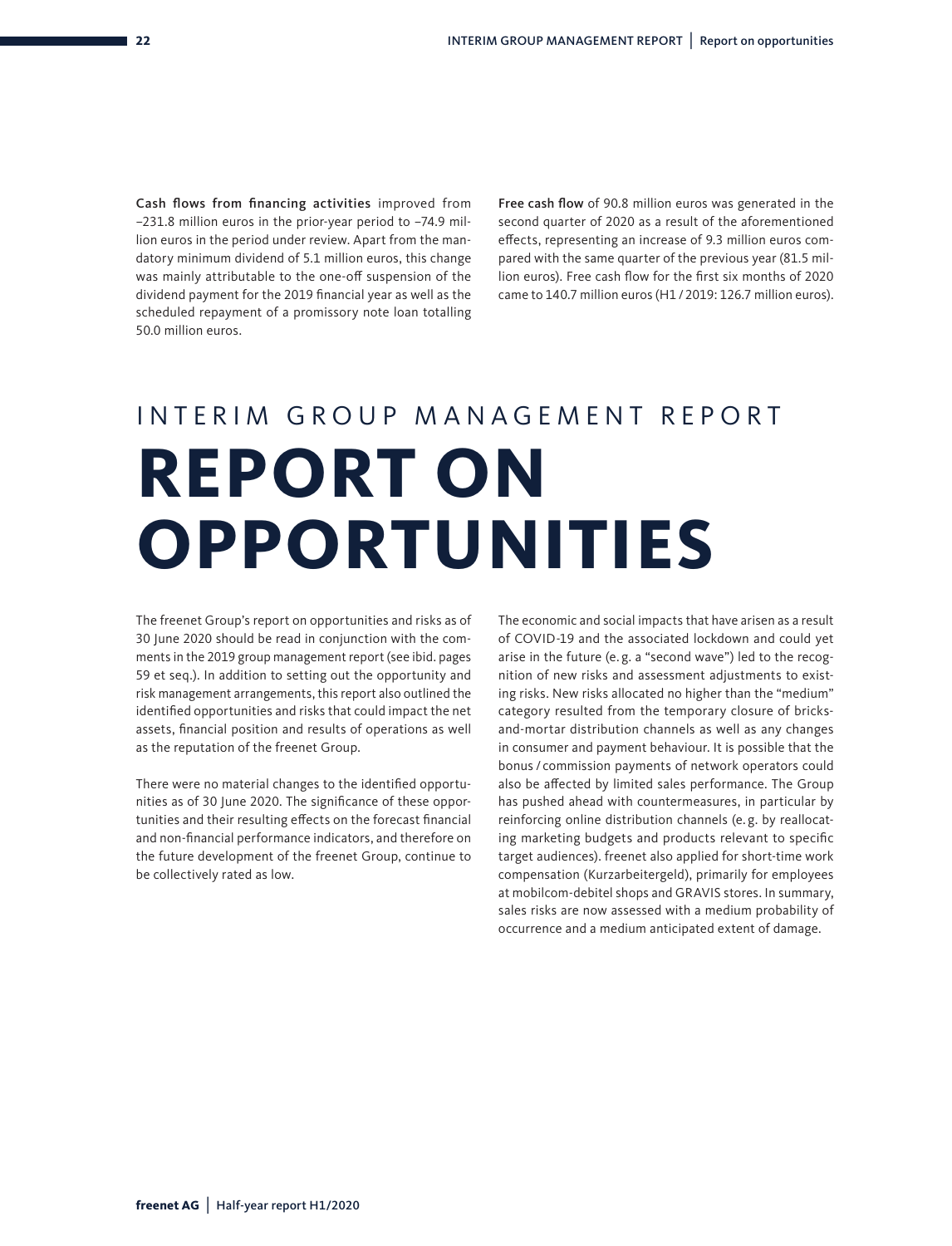Potential changes in customer payment behaviour as a longterm consequence of the coronavirus crisis could result in higher bad debt losses in the existing customer portfolio in future. As a corrective measure, core receivables management processes are being constantly adjusted to take customers' individual circumstances into account as accurately as possible and to prevent bad debt losses.

Based on experience gathered in connection with COVID-19, the impacts in the first half of 2020 and current assumptions, the short and medium-term effects on EBITDA, free cash flow and the number of customers are estimated to be low overall. However, this assessment is always dependent upon the duration and extent of the coronavirus crisis, the economic recovery and the potential for additional lockdowns in the future. At this point, it is not possible to reliably and completely assess this.

Irrespective of the impacts of COVID-19, the following risks were recognised in the risk inventory for the first time and assigned to the "medium" category:

The regulation of value added services is affecting all market players, including the freenet Group (freenet digital). This situation has been recognised as presenting a medium risk (medium probability of occurrence / medium anticipated extent of damage). However, it is only expected to have a low impact on revenue, EBITDA and free cash flow in the current financial year due to the Group's established operating countermeasures.

Buildings at the Group's Büdelsdorf site have been identified as requiring a moderate amount of modernisation and renovation. The decision was made to start this multiyear investment project during the current financial year. At present, there is still uncertainty regarding the precise amount of costs and their distribution over time. As a result, this will only have a low impact on EBITDA and free cash flow during the 2020 financial year (high probability of occurrence / low anticipated extent of damage). Over the coming years, free cash flow will primarily be adversely affected by capital expenditure (CAPEX) associated with this project.

For more information on developments in the mobile communications and the TV/ video market, please refer to the comments in the "Course of business" section.

In principle, the other statements on risks made in the 2019 Group management report continue to apply. As of 30 June 2020, there were still no risks in the "high" or "material" categories. In addition, no risks have been identified which, either individually or in combination with other risks, could endanger the continued existence of the freenet Group as a going concern. The potential effects of the identified market, IT, tax, financial, strategic and operating risks on the forecast financial and non-financial performance indicators, and therefore on the future development of the freenet Group, are classified as moderate overall. The potential effects on the current financial year continue to be qualified as minor.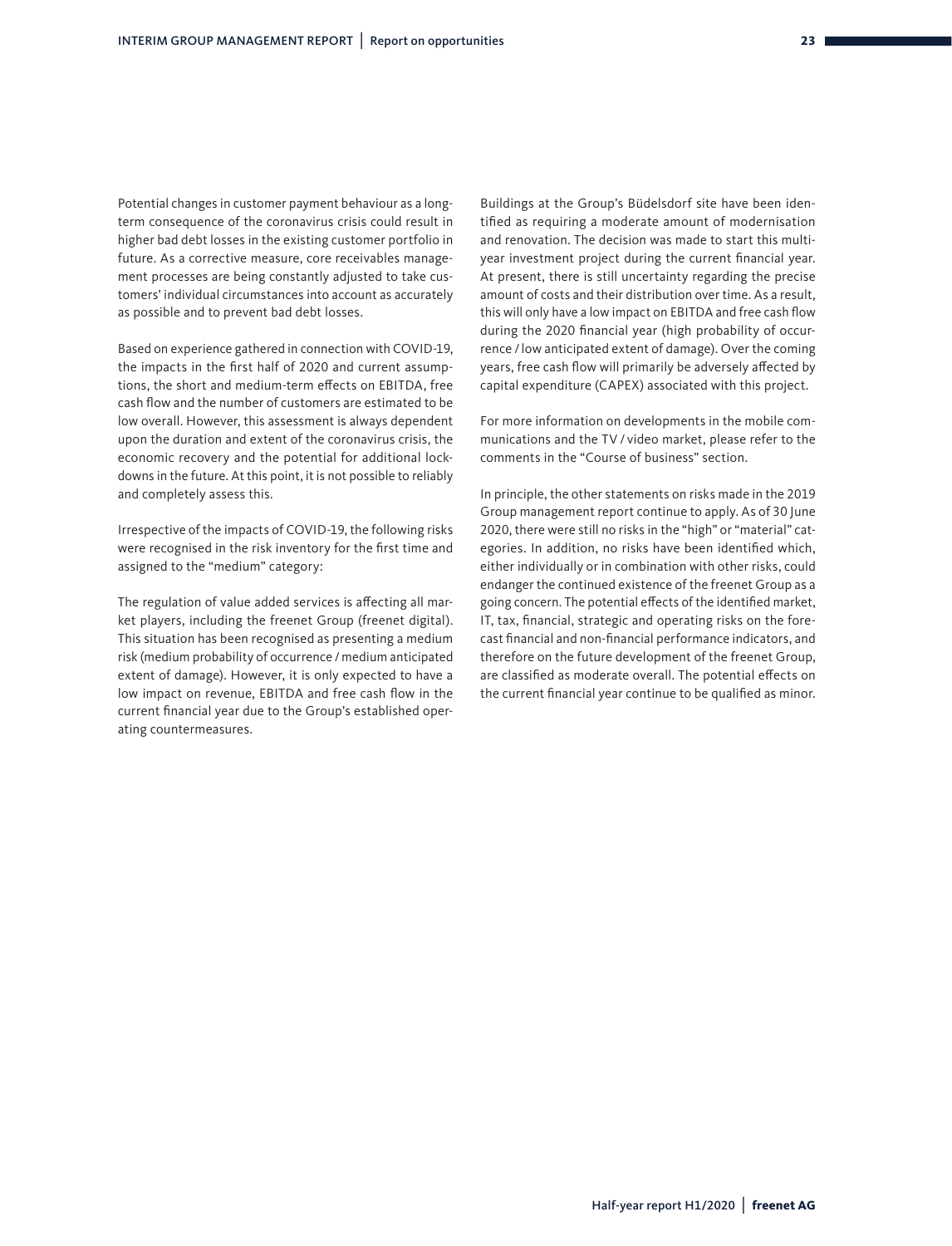# INTERIM GROUP MANAGEMENT REPORT **REPORT ON EXPECTED DEVELOPMENT**

On 11 March 2020, the World Health Organisation (WHO) declared the COVID-19 outbreak a pandemic due to its rapid spread. As a result, countries around the world imposed restrictions on movement and contact in addition to other measures aimed at limiting the spread of the virus. Social and economic life virtually came to a complete standstill in some instances, particularly in the second quarter. The lockdown was eased in many places towards the end of the second quarter and social and economic life began to return to normal once again. Countries introduced comprehensive support and stimulus packages to mitigate the serious impact of the pandemic on the economy. For example, the German federal government approved a 130 billion euro recovery package designed to revive consumer spending. Since 21 July, this programme has been supplemented by a further 750 billion euro economic package at a European level.

The information and communication technology sector, which had already proven comparatively robust and less vulnerable to economic fluctuations during the financial crisis more than ten years ago, also seems to be coming through this crisis situation reasonably unscathed. In particular, the subscription-based business model and increased need for mobile working and collaboration during the coronavirus crisis has protected this industry. Nevertheless, the coronavirus crisis is also having an impact on this sector. For example, restrictions on movement and contact have adversely impacted bricks-and-mortar distribution as well as incoming and outgoing roaming.

The freenet Group's management believes that the risks to its own business primarily relate to sales (see the detailed Report on opportunities and risks). Numerous preventative and corrective measures have been taken to counteract this; their short-term effectiveness and the flexibility of the distribution model are reflected in the comparatively strong quarterly figures. Based on this performance and the current assessment of operating trends, management sees no need to adjust its financial and non-financial performance indicator forecasts and confirms the guidance issued for the 2020 financial year. Although there is now more clarity with regard to the (economic) impact of the coronavirus crisis, the forecast is still subject to greater uncertainty than when the assessment was made at the end of February. This uncertainty remains due to the potential for a second wave of infection in Germany, the impact of which on the economy and society could probably be even more serious.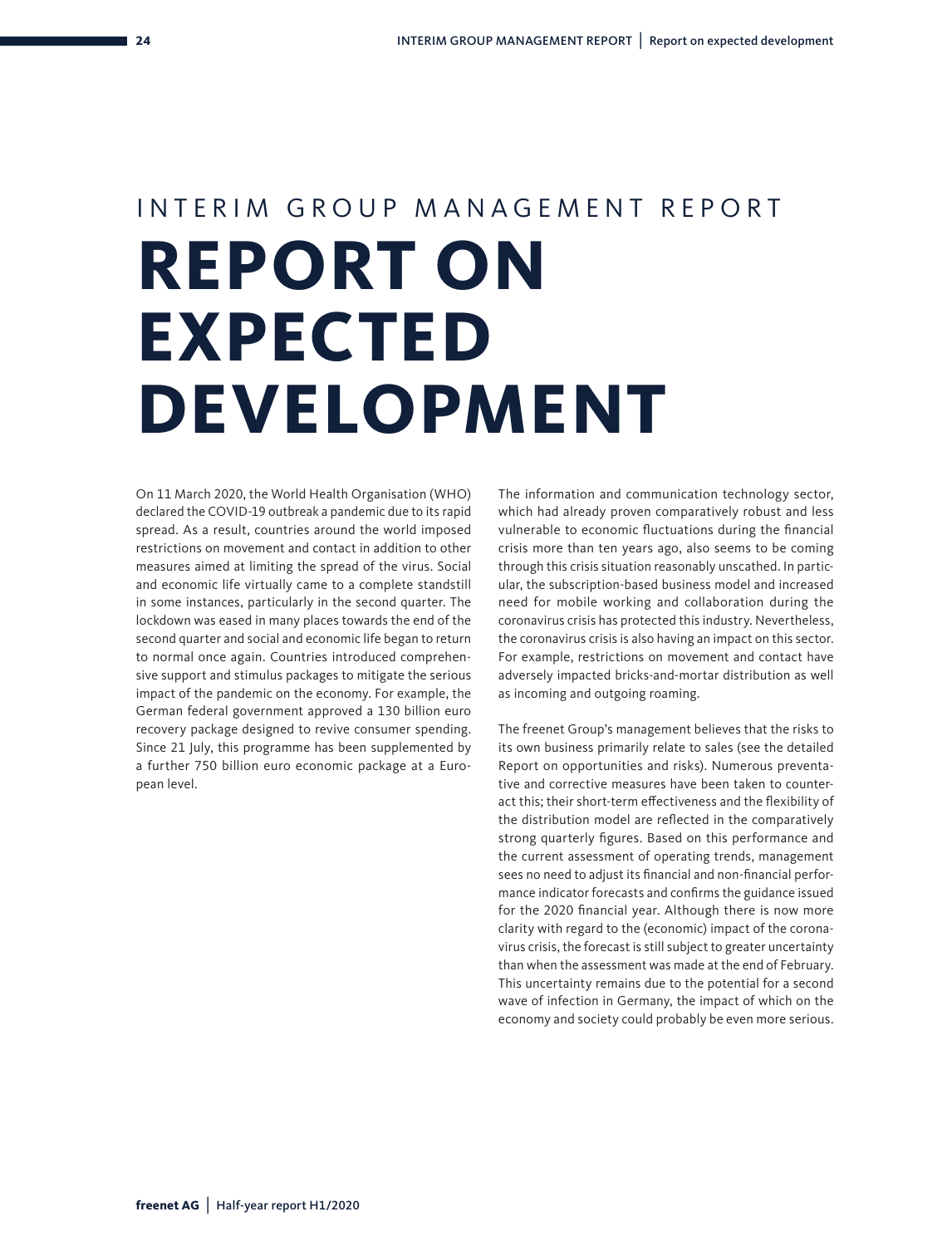A detailed explanation of the outlook can be found in the 2019 Annual Report (see ibid. page 71 et seq.).

#### Comparison of 2020 forecast and current performance

| In EUR mil-<br>lions/as<br>indicated               | Forecast<br>for<br>financial<br><b>year 2020</b><br>(yoy com-<br>parison) | Confor-<br>mation of<br>forecast.<br><b>Q1/2020</b><br>and<br>H1/2020 | Actual.<br>H1/2020 | Change<br>compared<br>to<br>previous<br>forecast |
|----------------------------------------------------|---------------------------------------------------------------------------|-----------------------------------------------------------------------|--------------------|--------------------------------------------------|
| <b>Financial</b>                                   |                                                                           |                                                                       |                    |                                                  |
| performance indicators                             |                                                                           |                                                                       |                    |                                                  |
| Revenue                                            | stable <sup>1</sup>                                                       | stable <sup>1</sup>                                                   | 1,271.0            | ▶                                                |
| <b>EBITDA</b>                                      | $415 - 435$                                                               | $415 - 435$                                                           | 213.9              | ь                                                |
| Free cash flow                                     | $235 - 255$                                                               | $235 - 255$                                                           | 140.7              | ь                                                |
| Postpaid ARPU<br>(in EUR)                          | stable                                                                    | stable                                                                | 18.3               |                                                  |
| Non-financial<br>performance indicators            |                                                                           |                                                                       |                    |                                                  |
| Postpaid<br>customers<br>(in millions)             | moderate<br>increase                                                      | moderate<br>increase                                                  | 6.939              | ь                                                |
| freenet TV sub-<br>scribers (RGU)<br>(in millions) | stable                                                                    | stable                                                                | 1.005              |                                                  |
| waipu.tv<br>subscribers<br>(in millions)           | solid<br>growth                                                           | solid<br>growth                                                       | 0.504              |                                                  |

1 Revenue for financial year 2019 was 2,932.5 million euros. This included hardware revenue of 323.5 million euros from the subsidiary MOTION TM, which was sold and deconsolidated at the end of 2019. The subsidiary was sold for strategic reasons. On an adjusted basis, revenue for 2019 would be 2,609.1 million euros (basis of the forecast for 2020).

**A** above previous forecast

▶ unchanged compared to previous forecast<br>▼ below previous forecast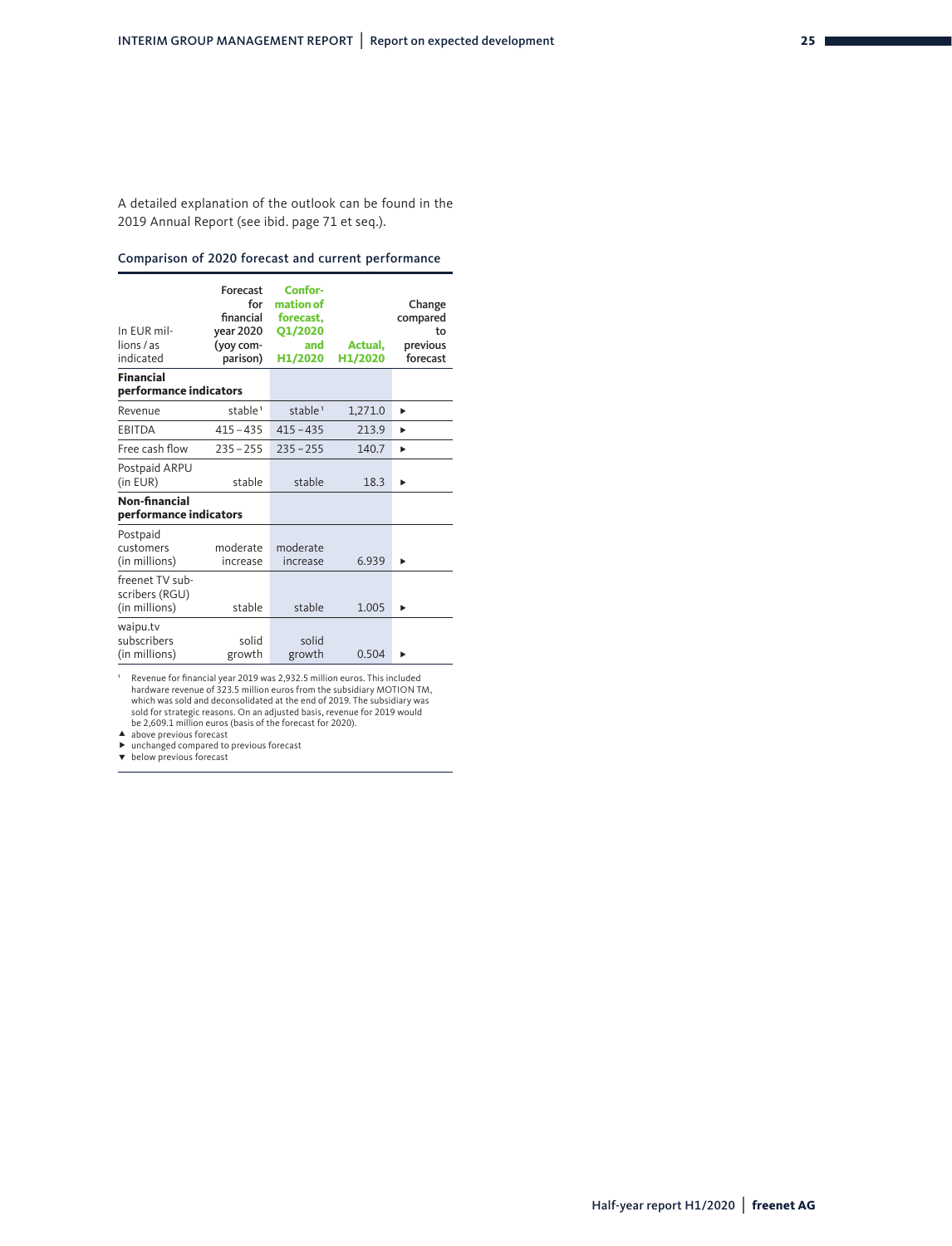# INTERIM GROUP MANAGEMENT REPORT **REPORT ON POST-BALANCE**

On 24 July 2020, freenet AG successfully placed a promissory note loan with a total volume of 345.0 million euros to refinance maturing promissory notes. Lead managers Bayerische Landesbank, Norddeutsche Landesbank, Landesbank Baden-Württemberg and UniCredit Bank placed the promissory note loan with a broadly diversified group of institutional investors in Germany and abroad. The bullet financing instrument consists of three tranches with maturities of 3.5 years, 5 years and 6 years. The 3.5-year tranche of 166.5 million euros bears interest at an initial margin (plus 6-month EURIBOR) of 1.50 per cent p. a., while the 5-year tranche of EUR 168.5 million has an initial margin (plus 6-month EURIBOR) of 1.70 per cent p. a. The 6-year tranche of 10.0 million euros bears interest at an initial margin (plus 6-month EURIBOR) of 1.90 per cent p. a. The entire volume was subscribed at the lower end of the respective marketing range. The initial margin is expected to decline by 0.30 percentage points over time based on a step-down mechanism linked to leverage. The inflowing funds are directly offset against due or redeemable tranches.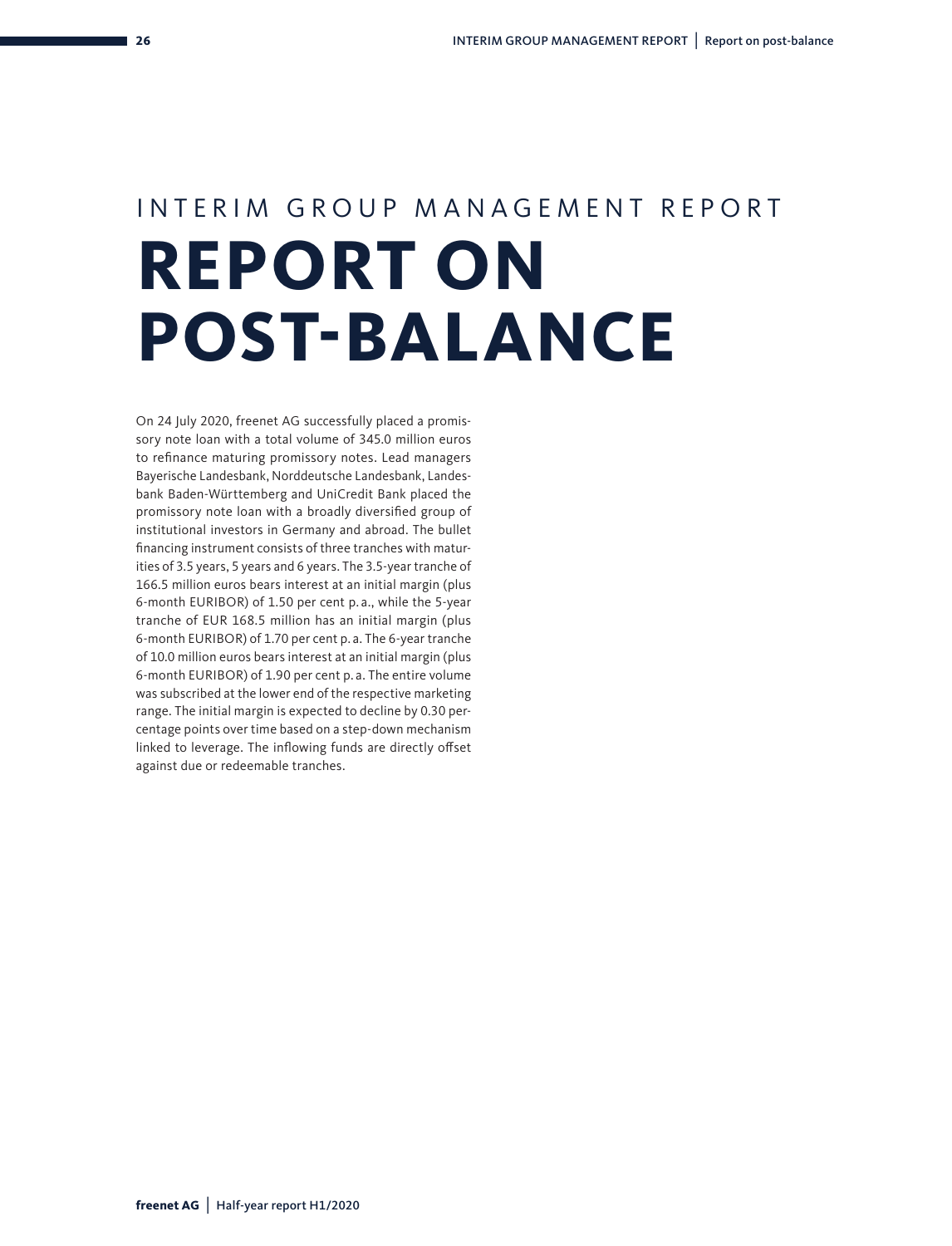# **CONDEN SED INTERIM CONSOLI-DATED FINANCIAL STATEMENTS**

### C O N D E N S E D I N T E R I M CONSOLIDATED FINANCIAL STATEMENTS 27

| Consolidated income statement                  | 28 |
|------------------------------------------------|----|
| Consolidated statement of comprehensive income | 29 |
| <b>Consolidated balance sheet</b>              | 30 |
| Consolidated statement of changes in equity    | 32 |
| Consolidated statement of cash flows           | 34 |
| Selected explanatory notes pursuant to IAS 34  | 36 |
| Responsibility statement                       | 44 |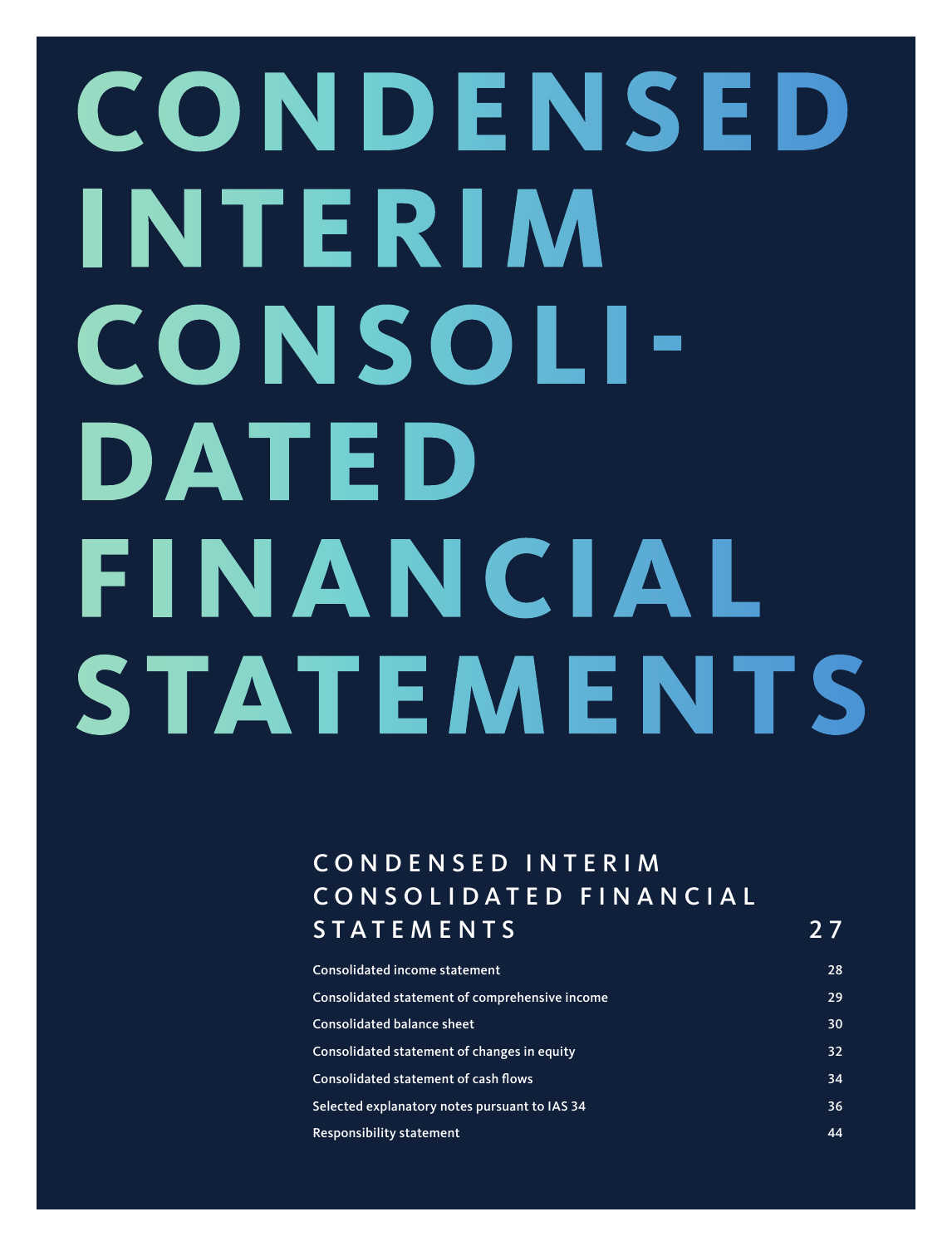### **CONSOLIDATED INCOME STATEMENT**

for the period from 1 January to 30 June 2020

| In EUR '000s / as indicated                                             | H1/2020<br>$1.1.2020 -$<br>30.6.2020 | H1/2019<br>$1.1.2019 -$<br>30.6.2019 | <b>Q2/2020</b><br>$1.4.2020 -$<br>30.6.2020 | Q2/2019<br>$1.4.2019 -$<br>30.6.2019 |
|-------------------------------------------------------------------------|--------------------------------------|--------------------------------------|---------------------------------------------|--------------------------------------|
| Revenue                                                                 | 1,270,980                            | 1,389,045                            | 622,135                                     | 699,122                              |
| Other operating income                                                  | 24,040                               | 32,586                               | 10,599                                      | 18,816                               |
| Other own work capitalised                                              | 9,054                                | 7,832                                | 4,748                                       | 4,134                                |
| Cost of materials                                                       | $-845,241$                           | $-942,320$                           | $-409,597$                                  | $-479,692$                           |
| Personnel expenses                                                      | $-112,382$                           | $-116,940$                           | $-54,015$                                   | $-58,327$                            |
| Other operating expenses                                                | $-132,509$                           | $-154,748$                           | $-64,172$                                   | $-76,509$                            |
| Thereof loss allowances on financial assets and contract assets         | $-20,523$                            | $-22,971$                            | $-10,620$                                   | $-10,987$                            |
| Thereof without loss allowances on financial assets and contract assets | $-111,986$                           | $-131,777$                           | $-53,552$                                   | $-65,522$                            |
| <b>EBITDA</b>                                                           | 213,942                              | 215,455                              | 109,698                                     | 107,534                              |
| Depreciation, amortisation and impairment                               | $-78,543$                            | $-77,295$                            | $-39,211$                                   | $-38,708$                            |
| <b>EBIT</b>                                                             | 135,399                              | 138,160                              | 70,487                                      | 68,826                               |
| Profit or loss of equity-accounted investments                          | 11,045                               | 13,409                               | 5,546                                       | 7,144                                |
| Thereof from share of profit or loss                                    | 21,029                               | 23,231                               | 10,538                                      | 12,055                               |
| Thereof from subsequent accounting from purchase price allocation       | $-9,984$                             | $-9,822$                             | $-4,992$                                    | $-4,911$                             |
| Interest and similar income                                             | 1,256                                | 1.575                                | 639                                         | 737                                  |
| Interest and similar expenses                                           | $-24,545$                            | $-30,450$                            | $-11,756$                                   | $-14,844$                            |
| Other financial result                                                  | $-60$                                | 437                                  | 422                                         | 175                                  |
| <b>Financial result</b>                                                 | $-12,304$                            | $-15,029$                            | $-5,149$                                    | $-6,788$                             |
| <b>EBT</b>                                                              | 123,095                              | 123,131                              | 65,338                                      | 62,038                               |
| Income taxes                                                            | $-13,789$                            | $-11,494$                            | $-7,244$                                    | $-6,583$                             |
| <b>Consolidated profit</b>                                              | 109,306                              | 111,637                              | 58,094                                      | 55,455                               |
| Consolidated profit attributable to shareholders of freenet AG          | 112,412                              | 116,943                              | 59,413                                      | 57,360                               |
| Consolidated profit attributable to non-controlling interests           | $-3,106$                             | $-5,306$                             | $-1,319$                                    | $-1,905$                             |
|                                                                         |                                      |                                      |                                             |                                      |
| Earnings per share in EUR (basic)                                       | 0.88                                 | 0.91                                 | 0.46                                        | 0.45                                 |
| Earnings per share in EUR (diluted)                                     | 0.88                                 | 0.91                                 | 0.46                                        | 0.45                                 |
| Weighted average number of shares outstanding in thousand (basic)       | 128,011                              | 128,011                              | 128,011                                     | 128,011                              |
| Weighted average number of shares outstanding in thousand (diluted)     | 128,011                              | 128,011                              | 128,011                                     | 128,011                              |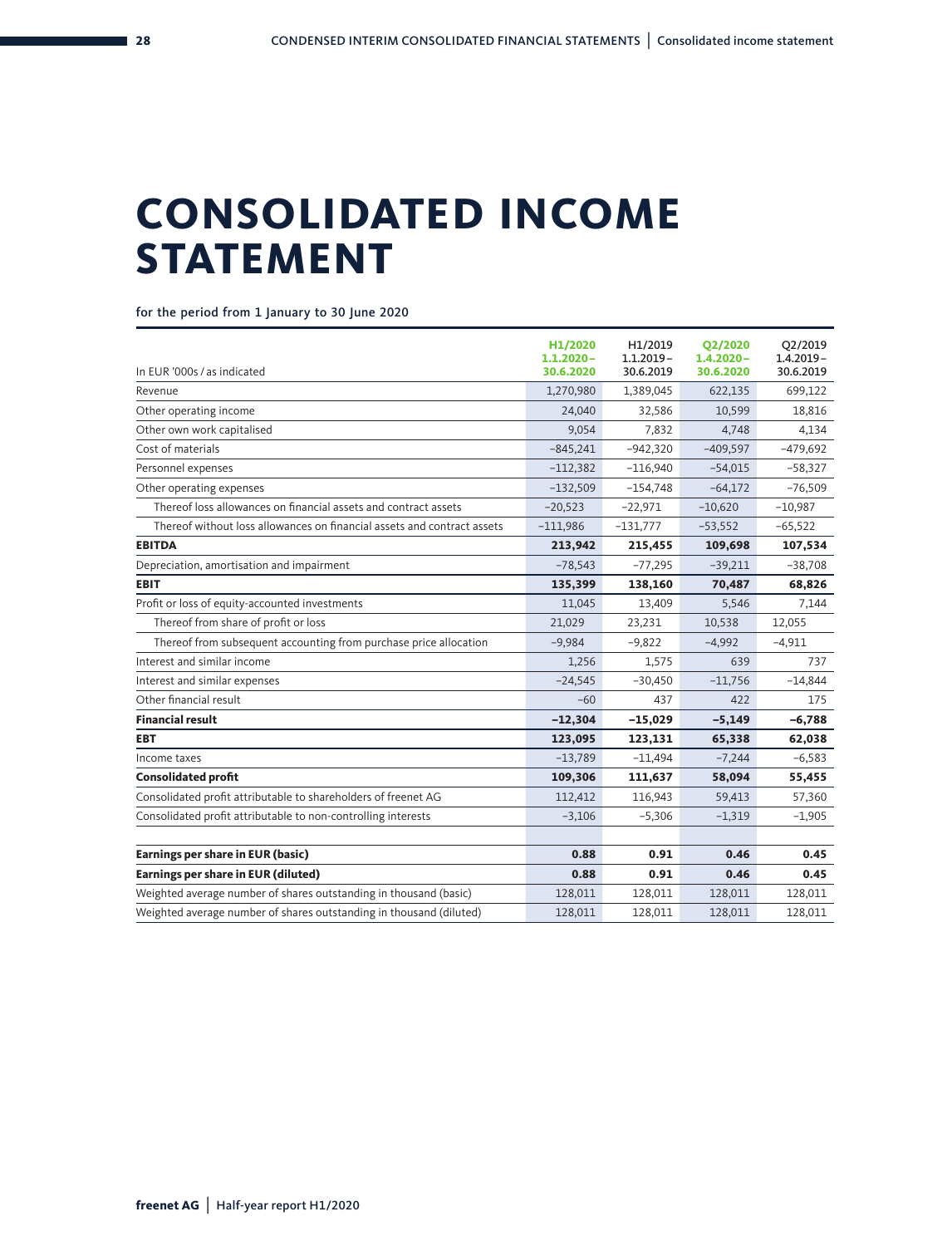## **CONSOLIDATED STATEMENT OF COMPREHENSIVE INCOME**

for the period from 1 January to 30 June 2020

| In EUR '000s                                                                                                          | H1/2020<br>$1.1.2020 -$<br>30.6.2020 | H1/2019<br>$1.1.2019 -$<br>30.6.2019 | <b>Q2/2020</b><br>$1.4.2020 -$<br>30.6.2020 | Q2/2019<br>$1.4.2019 -$<br>30.6.2019 |
|-----------------------------------------------------------------------------------------------------------------------|--------------------------------------|--------------------------------------|---------------------------------------------|--------------------------------------|
| <b>Consolidated profit</b>                                                                                            | 109,306                              | 111,637                              | 58,094                                      | 55,455                               |
| Currency translation differences                                                                                      | $-182$                               | $-14$                                | $-37$                                       | $-29$                                |
| Currency translation differences from subsequent<br>accounting for equity-accounted investments                       | 1.862                                | $-946$                               | $-734$                                      | $-2,055$                             |
| Income tax recognised in other comprehensive income                                                                   | $-28$                                | 14                                   | 11                                          | 31                                   |
| Other comprehensive income / to be reclassified<br>to the income statement in future periods                          | 1,652                                | $-946$                               | $-760$                                      | $-2,053$                             |
| Change in fair value of investments in equity instruments                                                             | $-77,604$                            | 73,035                               | 36,358                                      | 22,715                               |
| Recognition of actuarial gains and losses arising from the<br>accounting for pension plans according to IAS 19 (2011) | 2.702                                | $-12,531$                            | $-5,027$                                    | $-4,694$                             |
| Other shares of the profit or loss of equity-accounted investments                                                    | $-2,180$                             | $-631$                               | $-2.180$                                    | $-631$                               |
| Income tax recognised in other comprehensive income                                                                   | 391                                  | 2,709                                | 1,005                                       | 1,091                                |
| Other comprehensive income / not to be reclassified<br>to the income statement in future periods                      | $-76,691$                            | 62,582                               | 30,156                                      | 18,481                               |
| Other comprehensive income                                                                                            | $-75,039$                            | 61,636                               | 29,396                                      | 16,428                               |
| Consolidated total comprehensive income                                                                               | 34,267                               | 173,273                              | 87,490                                      | 71,883                               |
| Consolidated total comprehensive income attributable<br>to shareholders of freenet AG                                 | 37,373                               | 178,579                              | 88,809                                      | 73,788                               |
| Consolidated total comprehensive income attributable<br>to non-controlling interests                                  | $-3,106$                             | $-5,306$                             | $-1,319$                                    | $-1,905$                             |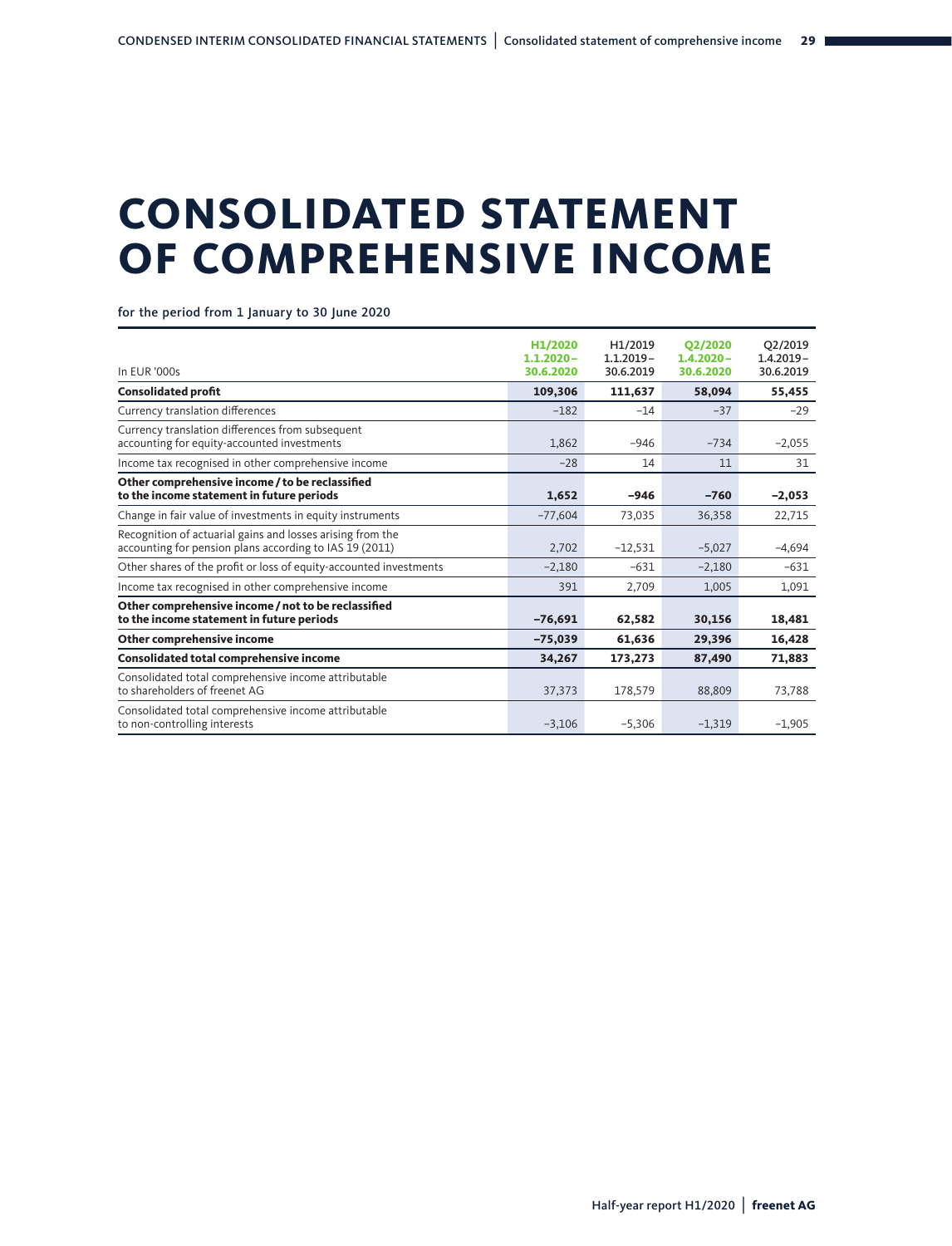## **CONSOLIDATED BALANCE SHEET**

as of 30 June 2020

| <b>ASSETS</b><br>In EUR '000s      | 30.6.2020 | 31.3.2020 | 31.12.2019 |
|------------------------------------|-----------|-----------|------------|
| <b>Non-current assets</b>          |           |           |            |
| Intangible assets                  | 496,509   | 493,176   | 501,878    |
| Lease assets                       | 448,044   | 458,701   | 451,964    |
| Goodwill                           | 1,383,474 | 1,383,474 | 1,383,474  |
| Property, plant and equipment      | 137,057   | 139,429   | 143,830    |
| Equity-accounted investments       | 750,066   | 793,731   | 785,637    |
| Deferred income tax assets         | 129,632   | 128,998   | 130,226    |
| Trade accounts receivable          | 67,119    | 68,846    | 68,678     |
| Other receivables and other assets | 113,888   | 120,508   | 122,921    |
| Other financial assets             | 186,405   | 153,023   | 268,480    |
| Contract acquisition costs         | 284,170   | 291,092   | 297,240    |
|                                    | 3,996,364 | 4,030,978 | 4,154,328  |
| <b>Current assets</b>              |           |           |            |
| Inventories                        | 82,121    | 85,100    | 75,819     |
| Current income tax assets          | 2,068     | 2,094     | 2,084      |
| Trade accounts receivable          | 169,796   | 174,742   | 225,753    |
| Other receivables and other assets | 203,364   | 203,438   | 201,734    |
| Other financial assets             | 48,419    | 44,796    | 46,187     |
| Liquid assets                      | 219,101   | 223,454   | 133,692    |
|                                    | 724,869   | 733,624   | 685,269    |
|                                    |           |           |            |
|                                    | 4,721,233 | 4,764,602 | 4,839,597  |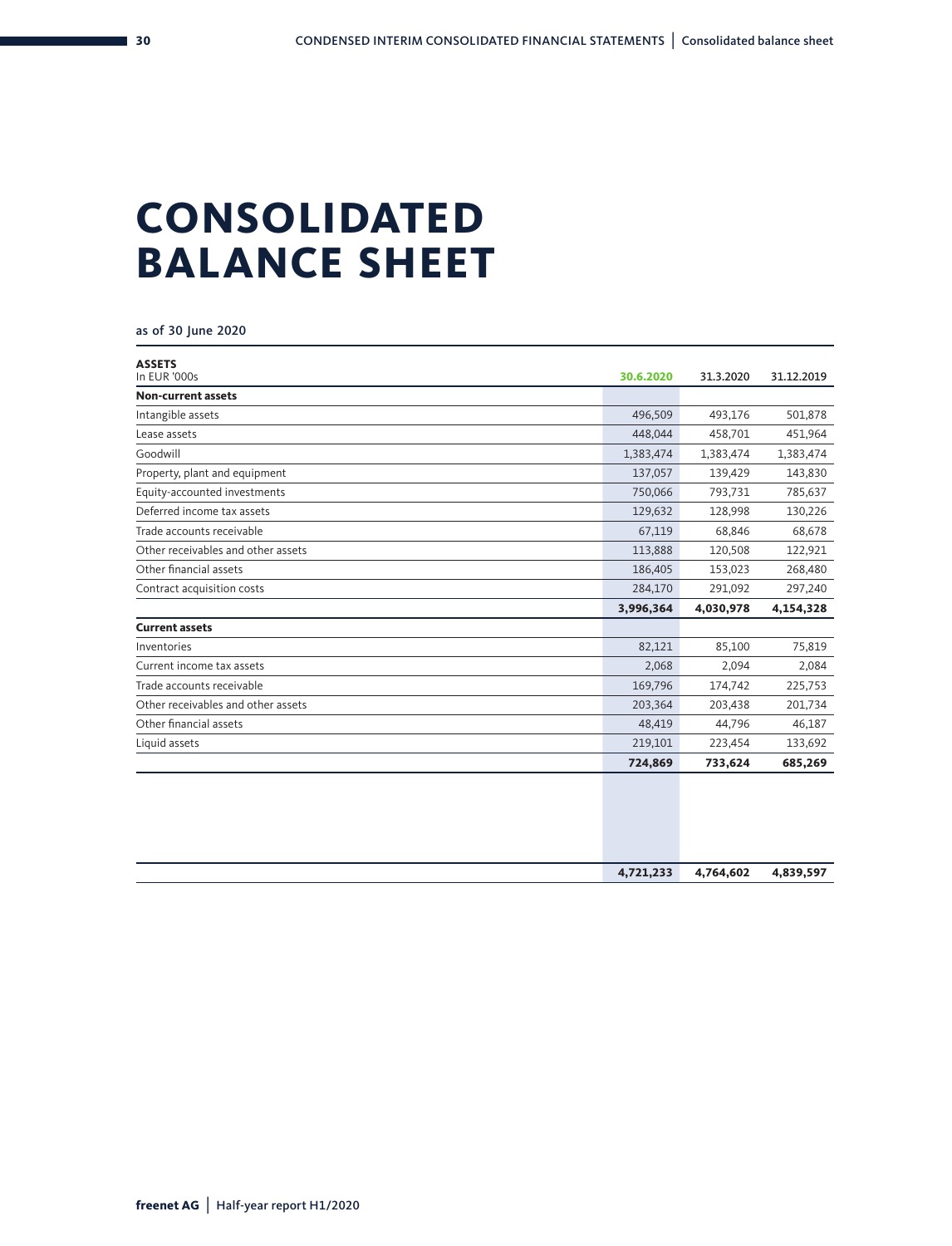| <b>EQUITY AND LIABILITIES</b><br>In EUR '000s     | 30.6.2020  | 31.3.2020  | 31.12.2019 |
|---------------------------------------------------|------------|------------|------------|
| <b>Equity</b>                                     |            |            |            |
| Share capital                                     | 128,061    | 128,061    | 128,061    |
| Capital reserve                                   | 737,536    | 737,536    | 737,536    |
| Cumulative other comprehensive income             | $-149,321$ | $-178,717$ | $-74,282$  |
| Consolidated net retained profits                 | 628,323    | 574,030    | 521,031    |
| Equity attributable to shareholders of freenet AG | 1,344,599  | 1,260,910  | 1,312,346  |
| Non-controlling interests in equity               | 6,149      | 7,468      | 9,255      |
|                                                   | 1,350,748  | 1,268,378  | 1,321,601  |
| <b>Non-current liabilities</b>                    |            |            |            |
| Lease liabilities                                 | 463,368    | 476,650    | 473,272    |
| Other liabilities and deferrals                   | 103,674    | 108,142    | 107,378    |
| Other financial liabilities                       | 26,835     | 28,683     | 31,048     |
| Borrowings                                        | 1,000,796  | 1,000,666  | 1,428,009  |
| Pension provisions                                | 95,264     | 89,895     | 98,787     |
| Other provisions                                  | 41,812     | 41.609     | 41,206     |
|                                                   | 1,731,749  | 1,745,645  | 2,179,700  |
| <b>Current liabilities</b>                        |            |            |            |
| Lease liabilities                                 | 81,792     | 81,415     | 80,004     |
| Trade accounts payable                            | 409,007    | 407,084    | 465,230    |
| Other liabilities and deferrals                   | 389,179    | 409,732    | 402,175    |
| Other financial liabilities                       | 58,160     | 60,493     | 64,546     |
| Current income tax liabilities                    | 43,995     | 43,910     | 43,991     |
| <b>Borrowings</b>                                 | 641,703    | 731,608    | 265,610    |
| Other provisions                                  | 14,900     | 16,337     | 16,740     |
|                                                   | 1,638,736  | 1,750,579  | 1,338,296  |
|                                                   | 4,721,233  | 4,764,602  | 4,839,597  |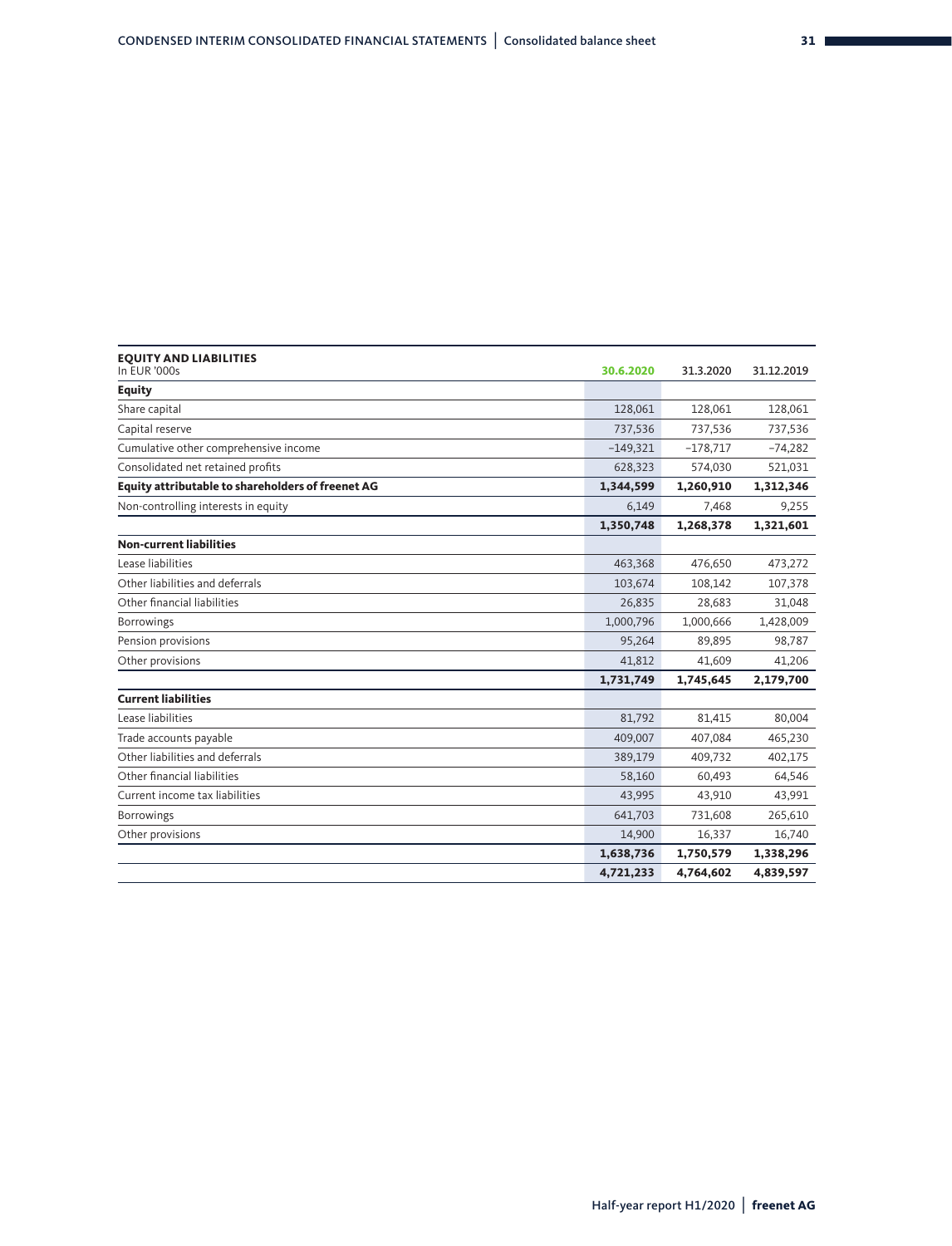### **CONSOLIDATED STATEMENT OF CHANGES IN EQUITY**

for the period from 1 January to 30 June 2019

|                                                                                                                                          |                  |                    | Cumulative other comprehensive income  |                                                                                                                         |                                                                       |                                                        |                                                                                    |              |                                                                                   |                                               |                  |
|------------------------------------------------------------------------------------------------------------------------------------------|------------------|--------------------|----------------------------------------|-------------------------------------------------------------------------------------------------------------------------|-----------------------------------------------------------------------|--------------------------------------------------------|------------------------------------------------------------------------------------|--------------|-----------------------------------------------------------------------------------|-----------------------------------------------|------------------|
| In EUR '000s                                                                                                                             | Share<br>capital | Capital<br>reserve | Currency<br>translation<br>differences | Currency<br>translation<br>differences<br>from sub-<br>sequent<br>accounting<br>for equity-<br>accounted<br>investments | Change in fair<br>value of<br>investments<br>in equity<br>instruments | Revaluation<br>reserve in<br>accordance<br>with IAS 19 | Other shares<br>of the profit<br>or loss<br>of equity-<br>accounted<br>investments | Consolidated | Equity attrib-<br>utable to<br>net retained shareholders<br>profits of freenet AG | Non-<br>controlling<br>interests in<br>equity | Equity           |
| As of 1.1.2019                                                                                                                           |                  |                    |                                        |                                                                                                                         |                                                                       |                                                        |                                                                                    |              |                                                                                   |                                               |                  |
| as reported<br>Effects of the                                                                                                            | 128,061          | 737,536            | 943                                    |                                                                                                                         | $-7,422$ $-125,512$                                                   | $-21,083$                                              | 12,954                                                                             |              | 535,124 1,260,601                                                                 |                                               | 20,152 1,280,753 |
| transition to IFRS 16,<br>at freenet                                                                                                     | $\mathbf 0$      | $\mathbf 0$        | 0                                      | 0                                                                                                                       | $\mathsf{O}\xspace$                                                   | $\mathbf 0$                                            | $\mathbf 0$                                                                        | $-774$       | $-774$                                                                            | 0                                             | $-774$           |
| As of 1.1.2019<br>restated                                                                                                               | 128,061          | 737,536            | 943                                    |                                                                                                                         | $-7,422 -125,512$                                                     | $-21,083$                                              | 12,954                                                                             |              | 534,350 1,259,827                                                                 |                                               | 20,152 1,279,979 |
| Dividend payment                                                                                                                         | $\mathbf 0$      | $\mathbf 0$        | $\mathbf 0$                            | $\mathsf 0$                                                                                                             | $\mathbf 0$                                                           | $\mathbf 0$                                            | $\mathbf 0$                                                                        | $-211,218$   | $-211,218$                                                                        | 0                                             | $-211,218$       |
| Consolidated profit                                                                                                                      | $\mathbf 0$      | $\boldsymbol{0}$   | $\mathsf{O}\xspace$                    | 0                                                                                                                       | $\mathsf{O}\xspace$                                                   | $\mathbf 0$                                            | $\mathbf 0$                                                                        | 116,943      | 116,943                                                                           | $-5,306$                                      | 111,637          |
| Change in fair<br>value of financial<br>instruments<br>measured at fair<br>value through<br>other comprehen-<br>sive income <sup>1</sup> | 0                | $\mathbf{0}$       | $\mathbf{0}$                           | $\mathbf{0}$                                                                                                            | $\mathbf{0}$                                                          | $-8,721$                                               | $\mathbf{0}$                                                                       | $\mathbf{0}$ | $-8,721$                                                                          | $\mathbf{0}$                                  | $-8,721$         |
| Other shares<br>of the profit or<br>loss of equity-<br>accounted<br>investments <sup>1</sup>                                             | $\mathbf 0$      | $\mathbf 0$        | $\mathbf 0$                            | $\mathbf 0$                                                                                                             | 71,924                                                                | $\mathbf{0}$                                           | $\mathbf 0$                                                                        | $\mathbf 0$  | 71,924                                                                            | $\mathbf{0}$                                  | 71,924           |
| Recognition of<br>actuarial gains<br>and losses accord-<br>ing to IAS 19<br>$(2011)^{1}$                                                 | $\Omega$         | $\Omega$           | $\Omega$                               | $\Omega$                                                                                                                | $\Omega$                                                              | $\Omega$                                               | $-621$                                                                             | 0            | $-621$                                                                            | 0                                             | $-621$           |
| Foreign currency<br>translation $1$                                                                                                      | $\mathbf 0$      | $\mathbf 0$        | $-14$                                  | $\mathbf 0$                                                                                                             | $\mathbf 0$                                                           | $\mathbf 0$                                            | $\mathbf 0$                                                                        | $\mathsf 0$  | $-14$                                                                             | $\mathsf 0$                                   | $-14$            |
| Foreign currency<br>translation from<br>subsequent<br>accounting for<br>equity-accounted<br>investments <sup>1</sup>                     | $\mathbf 0$      | $\mathbf 0$        | $\mathsf{O}\xspace$                    | $-932$                                                                                                                  | $\mathsf{O}\xspace$                                                   | $\mathbf 0$                                            | $\mathbf 0$                                                                        | 0            | $-932$                                                                            | 0                                             | $-932$           |
| Subtotal:<br>Consolidated total<br>comprehensive<br>income                                                                               | 0                | 0                  | $-14$                                  | $-932$                                                                                                                  | 71,924                                                                | $-8,721$                                               | $-621$                                                                             | 116,943      | 178,579                                                                           | $-5,306$                                      | 173,273          |
| As of 30.6.2019                                                                                                                          | 128,061          | 737,536            | 929                                    | $-8,354$                                                                                                                | $-53,588$                                                             | $-29,804$                                              | 12,333                                                                             |              | 440,075 1,227,188                                                                 |                                               | 14,846 1,242,034 |
|                                                                                                                                          |                  |                    |                                        |                                                                                                                         |                                                                       |                                                        |                                                                                    |              |                                                                                   |                                               |                  |

1 Figures are shown offset against income tax recognised in other comprehensive income.

**32**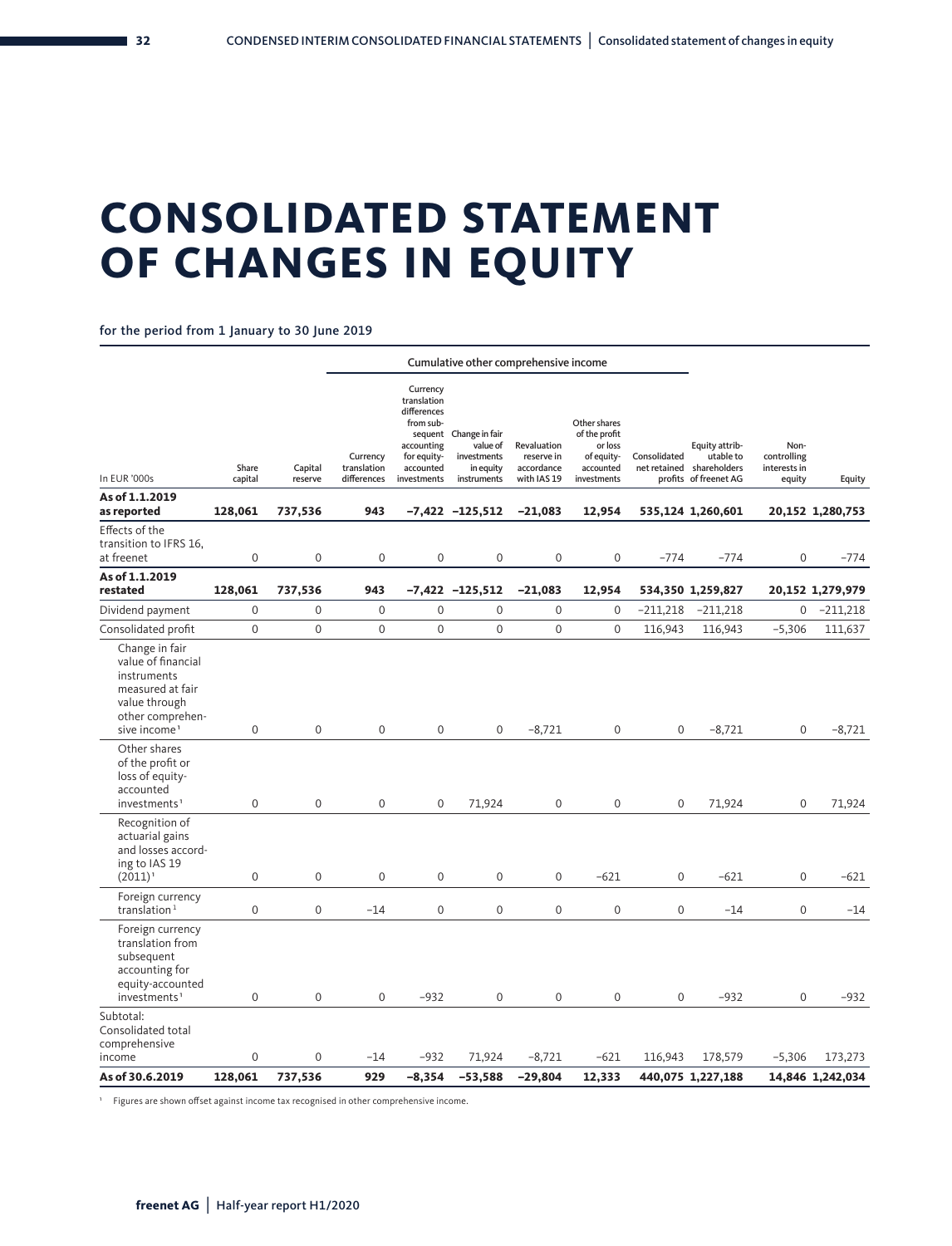## **CONSOLIDATED STATEMENT OF CHANGES IN EQUITY**

for the period from 1 January to 30 June 2020

| Cumulative other comprehensive income                                                                                |                        |                         |                                        |                                                                                                                         |                                                                       |                                                        |                                                                                 |                                         |                                                              |                                               |                           |
|----------------------------------------------------------------------------------------------------------------------|------------------------|-------------------------|----------------------------------------|-------------------------------------------------------------------------------------------------------------------------|-----------------------------------------------------------------------|--------------------------------------------------------|---------------------------------------------------------------------------------|-----------------------------------------|--------------------------------------------------------------|-----------------------------------------------|---------------------------|
| In EUR '000s                                                                                                         | Share<br>capital       | Capital<br>reserve      | Currency<br>translation<br>differences | Currency<br>translation<br>differences<br>from sub-<br>sequent<br>accounting for<br>equity-<br>accounted<br>investments | Change in fair<br>value of<br>investments in<br>equity<br>instruments | Revaluation<br>reserve in<br>accordance<br>with IAS 19 | Other shares<br>of the profit or<br>loss of equity-<br>accounted<br>investments | Consolidated<br>net retained<br>profits | Equity attrib-<br>utable to<br>shareholders<br>of freenet AG | Non-<br>controlling<br>interests in<br>equity | Equity                    |
| As of 1.1.2020                                                                                                       | 128,061                | 737,536                 | 966                                    | $-5,527$                                                                                                                | $-52,304$                                                             | $-29,127$                                              | 11,710                                                                          |                                         | 521,031 1,312,346                                            |                                               | 9,255 1,321,601           |
| Dividend payment                                                                                                     | $\mathbf 0$            | $\mathbf 0$             | $\mathbf 0$                            | $\mathbf 0$                                                                                                             | $\mathbf{0}$                                                          | $\mathbf{0}$                                           | $\mathbf{0}$                                                                    | $-5,120$                                | $-5,120$                                                     | 0                                             | $-5,120$                  |
| Consolidated profit                                                                                                  | $\mathbf 0$            | $\mathbf 0$             | $\mathbf 0$                            | $\mathbf 0$                                                                                                             | $\mathbf 0$                                                           | $\mathbf 0$                                            | $\mathbf{0}$                                                                    | 112,412                                 | 112,412                                                      | $-3,106$                                      | 109,306                   |
| Change in fair<br>value of invest-<br>ments in equity<br>instruments <sup>1</sup>                                    | 0                      | $\mathbf 0$             | 0                                      | 0                                                                                                                       | $-76,428$                                                             | $\boldsymbol{0}$                                       | $\mathbf 0$                                                                     | $\mathbf 0$                             | $-76,428$                                                    | 0                                             | $-76,428$                 |
| Other shares<br>of the profit or<br>loss of equity-<br>accounted<br>investments <sup>1</sup>                         | 0                      | $\mathsf{O}\xspace$     | 0                                      | $\boldsymbol{0}$                                                                                                        | 0                                                                     | $\mathbf 0$                                            | $-2,147$                                                                        | $\mathbf 0$                             | $-2,147$                                                     | 0                                             | $-2,147$                  |
| Recognition of<br>actuarial gains<br>and losses accord-<br>ing to IAS 19<br>$(2011)^1$                               | $\mathbf 0$            | $\mathbf{0}$            | $\mathbf 0$                            | $\mathbf{0}$                                                                                                            | $\mathbf{0}$                                                          | 1,884                                                  | $\mathbf{0}$                                                                    | $\mathbf 0$                             | 1,884                                                        | 0                                             | 1,884                     |
| Foreign currency<br>translation <sup>1</sup>                                                                         | $\mathbf 0$            | $\mathbf{0}$            | $-182$                                 | $\mathbf{0}$                                                                                                            | $\mathbf{0}$                                                          | $\mathbf 0$                                            | $\mathbf{0}$                                                                    | $\mathbf 0$                             | $-182$                                                       | $\mathbf 0$                                   | $-182$                    |
| Foreign currency<br>translation from<br>subsequent<br>accounting for<br>equity-accounted<br>investments <sup>1</sup> | 0                      | $\mathbf 0$             | $\mathbf 0$                            | 1,834                                                                                                                   | $\mathsf{O}\xspace$                                                   | $\mathbf 0$                                            | $\mathbf 0$                                                                     | $\mathbf 0$                             | 1,834                                                        | $\mathbf 0$                                   | 1,834                     |
| Subtotal:<br>Consolidated total<br>comprehensive                                                                     |                        |                         |                                        |                                                                                                                         |                                                                       |                                                        |                                                                                 |                                         |                                                              |                                               |                           |
| income<br>As of 30.6.2020                                                                                            | $\mathbf 0$<br>128,061 | $\mathbf{0}$<br>737,536 | $-182$<br>784                          | 1,834<br>$-3,693$                                                                                                       | $-76,428$<br>$-128,732$                                               | 1,884<br>$-27,243$                                     | $-2,147$<br>9,563                                                               | 112,412                                 | 37,373<br>628,323 1,344,599                                  | $-3,106$                                      | 34,267<br>6,149 1,350,748 |
|                                                                                                                      |                        |                         |                                        |                                                                                                                         |                                                                       |                                                        |                                                                                 |                                         |                                                              |                                               |                           |

1 Figures are shown offset against income tax recognised in other comprehensive income.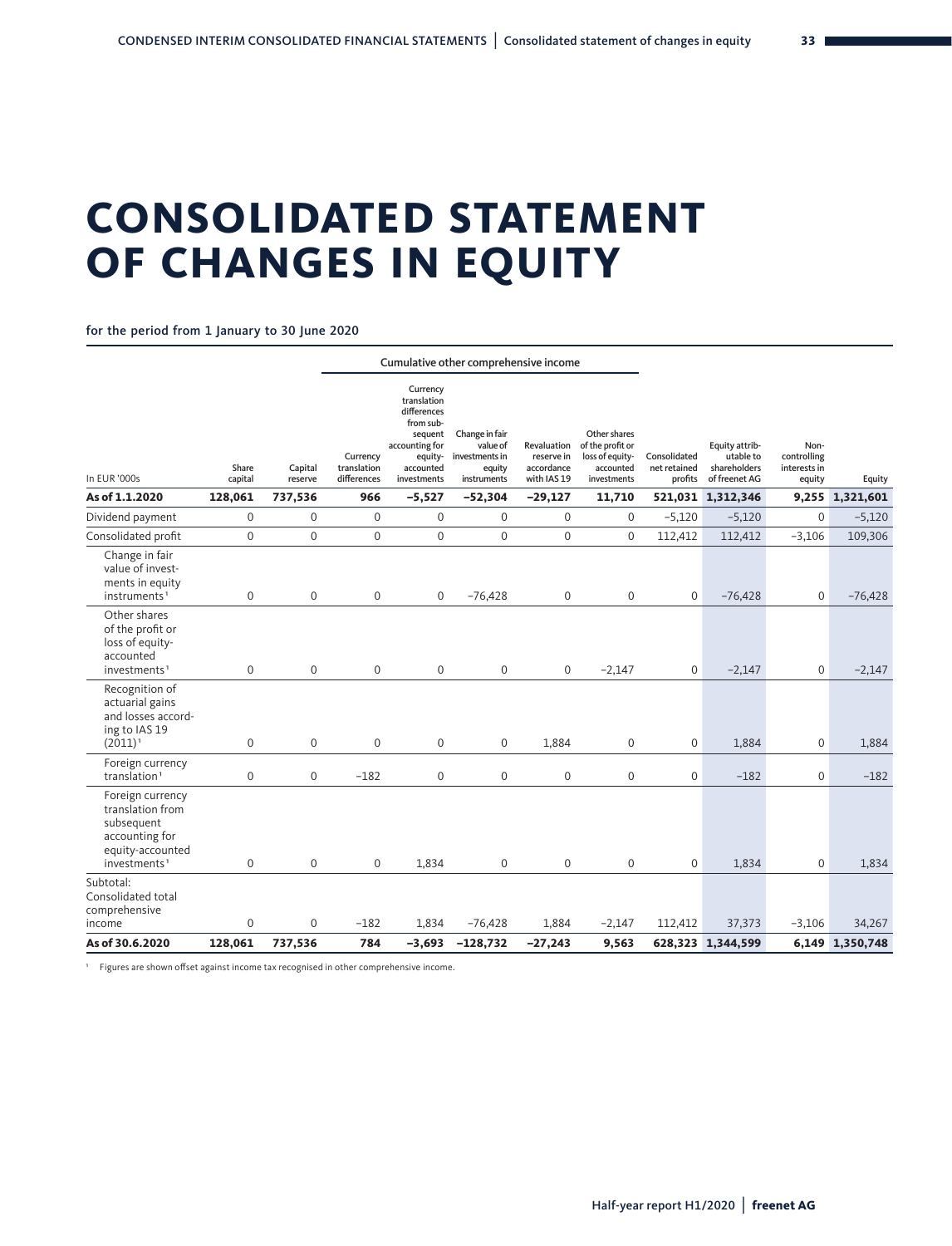### **CONSOLIDATED STATEMENT OF CASH FLOWS**

for the period from 1 January to 30 June 2020

| In EUR '000s                                                                          | H1/2020<br>$1.1.2020 -$<br>30.6.2020 | H1/2019<br>$1.1.2019 -$<br>30.6.2019 |
|---------------------------------------------------------------------------------------|--------------------------------------|--------------------------------------|
| <b>EBIT</b>                                                                           | 135,399                              | 138,160                              |
| <b>Restatements</b>                                                                   |                                      |                                      |
| Depreciation, amortisation and impairment of non-current assets                       | 78,543                               | 77,295                               |
| Dividends received from equity-accounted investments                                  | 46,047                               | 41,462                               |
| Gain / loss on disposal of non-current assets                                         | 386                                  | $-328$                               |
| Increase in net working capital not attributable to investing or financing activities | $-45,708$                            | $-75,159$                            |
| Proceeds from the cash repayment of financial assets under leases                     | 7,400                                | 6,374                                |
| Capitalisation of contract acquisition costs                                          | $-145,052$                           | $-132,743$                           |
| Amortisation of contract acquisition costs                                            | 158,122                              | 157,060                              |
| Tax payments                                                                          | $-13,712$                            | $-3,522$                             |
| Income from interest and other financial result                                       | 943                                  | 1,165                                |
| Interest paid                                                                         | $-24,078$                            | $-27,542$                            |
| Cash flows from operating activities                                                  | 198,290                              | 182,222                              |
| Payments to acquire property, plant and equipment and intangible assets               | $-18,024$                            | $-18,231$                            |
| Proceeds from disposal of intangible assets and property, plant and equipment         | 728                                  | 2,679                                |
| Proceeds from the acquisition of subsidiaries                                         | $-25$                                | 3,052                                |
| Payments into equity of equity-accounted investments                                  | 250                                  | $\Omega$                             |
| Payments to acquire other equity investments                                          | $-368$                               | $-100$                               |
| <b>Cash flows from investing activities</b>                                           | $-17,439$                            | $-12,600$                            |
| Payments to company owners and minority shareholders                                  | $-5,120$                             | $-211,218$                           |
| Cash repayments of borrowings                                                         | $-50,000$                            | $-15,000$                            |
| Cash repayments of lease liabilities                                                  | $-40,322$                            | $-39,928$                            |
| Payments of other financing costs                                                     | $\Omega$                             | 1.220                                |
| <b>Cash flows from financing activities</b>                                           | $-95,442$                            | $-267,366$                           |
| Net change in cash funds                                                              | 85,409                               | $-97,744$                            |
| Cash funds at beginning of period                                                     | 133,692                              | 126,332                              |
| Cash funds at end of period                                                           | 219,101                              | 28,588                               |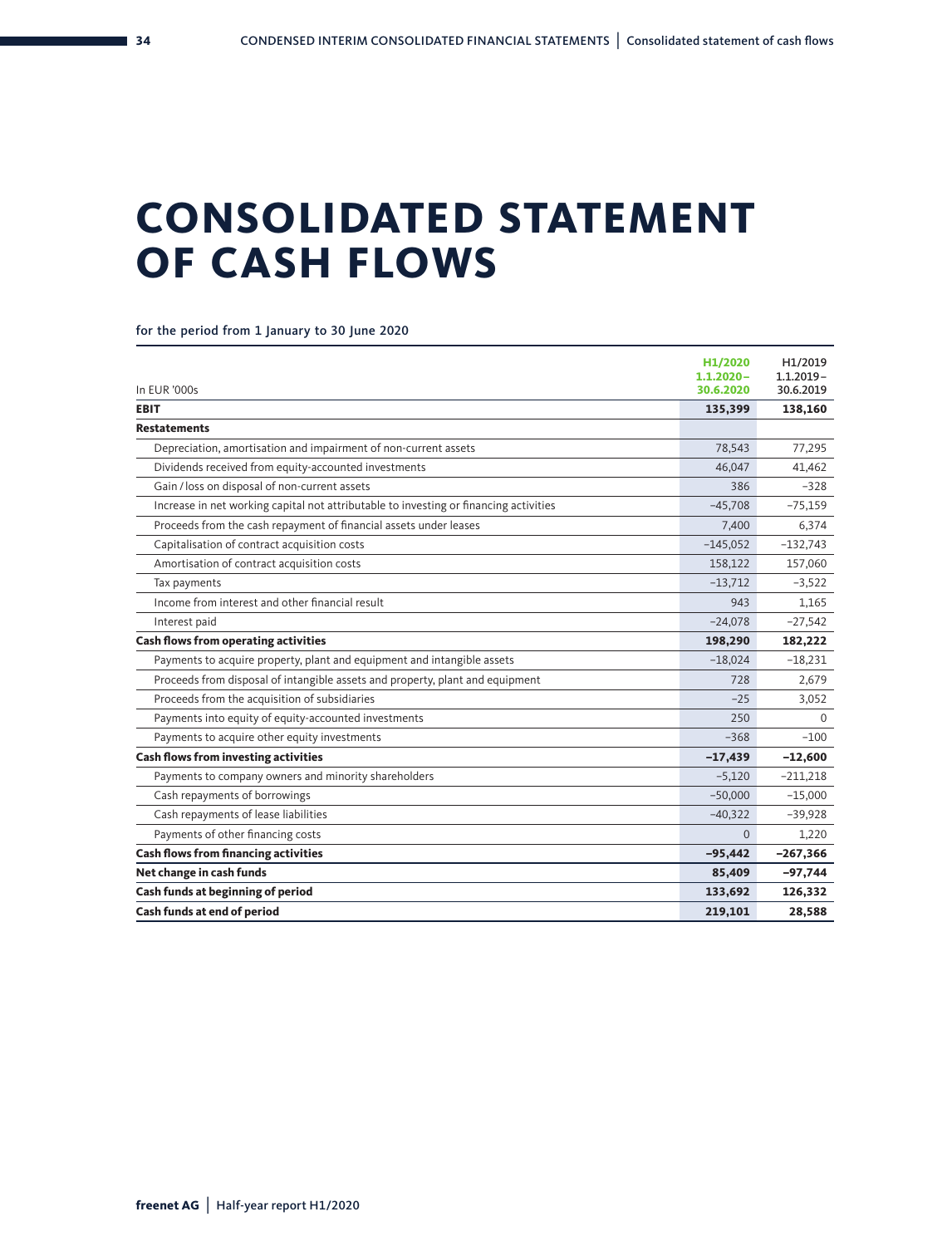#### Composition of cash funds

| In EUR '000s                                        | 30.6.2020 | 30.6.2019  |
|-----------------------------------------------------|-----------|------------|
| Liquid assets of continuing operations              | 219,101   | 153,588    |
| Liabilities to banks for short-term cash management |           | $-125.000$ |
|                                                     | 219.101   | 28,588     |

#### Composition of free cash flow (FCF)<sup>1</sup>

| In EUR '000s                                                                  | 30.6.2020 | 30.6.2019 |
|-------------------------------------------------------------------------------|-----------|-----------|
| Cash flows from operating activities                                          | 198,290   | 182.222   |
| Payments to acquire property, plant and equipment and intangible assets       | $-18.024$ | $-18.231$ |
| Proceeds from disposal of intangible assets and property, plant and equipment | 728       | 2,679     |
| Cash repayments of lease liabilities                                          | $-40.322$ | $-39.928$ |
| <b>FCF</b>                                                                    | 140,672   | 126,742   |

1 Free cash flow is a non-GAAP parameter that is defined in the corporate management section of the 2019 Annual Report.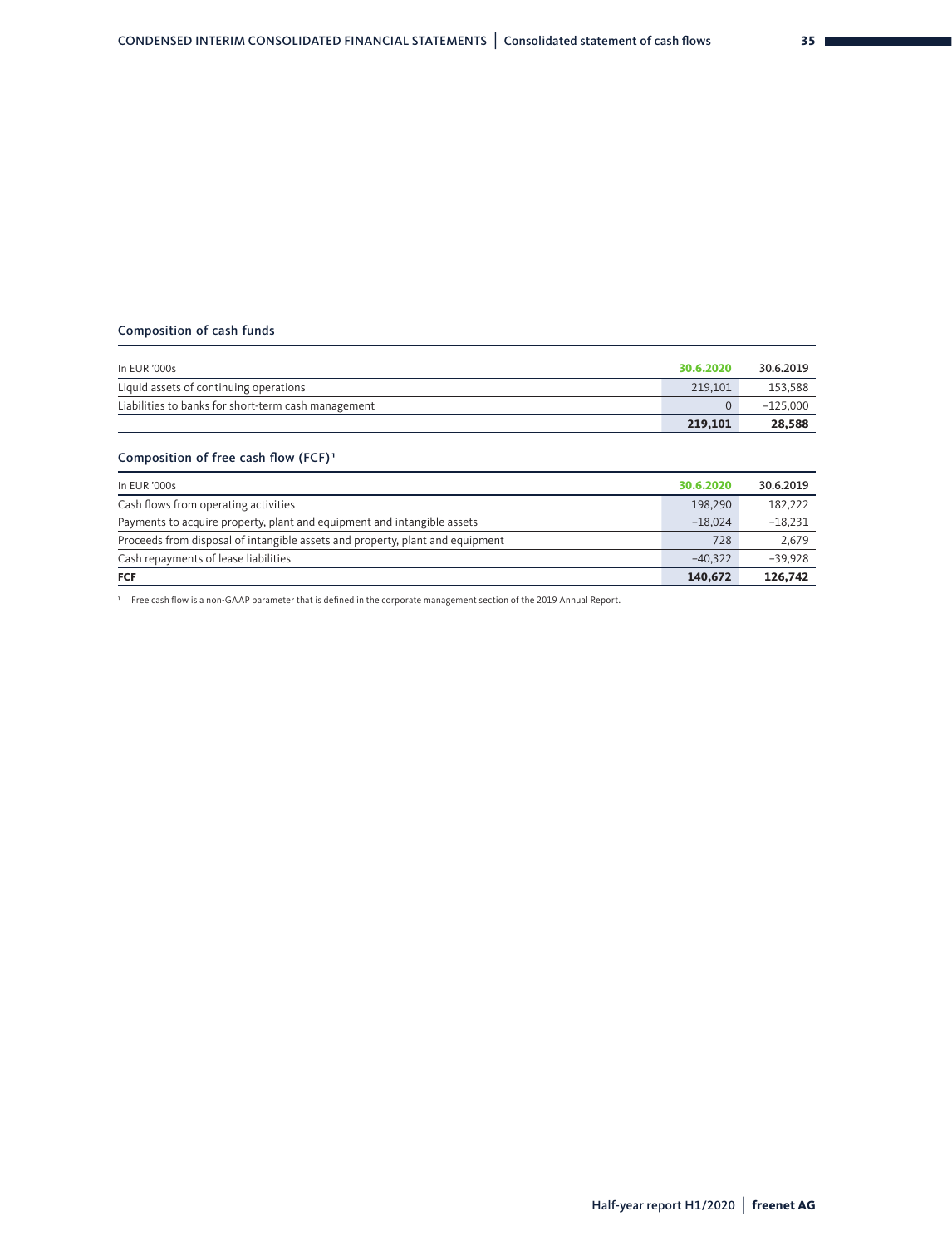### CONDENSED INTERIM CONSOLIDATED FIN A N C I A L S T A T F M F N T S

# **SELECTED EXPLANATORY NOTES PURSUANT TO IAS 34**

#### **MATERIAL ACCOUNTING POLICIES AND CONSOLIDATION PRINCIPLES**

1. These condensed consolidated interim financial statements have been prepared in accordance with Regulation 1606 / 2002 of the European Parliament and of the Council, International Financial Reporting Standards (IFRSs) adopted by the European Union and IAS 34. The Group has taken into account all IFRSs that have been adopted by the EU and are mandatory. These interim consolidated financial statements have not been reviewed by an auditor.

As of 1 January 2020, the Group has adopted all accounting pronouncements required to be applied as of the reporting date, specifically Amendments to IFRS 3 (Definition of a Business), IAS 1 and IAS 8 (Definition of Material), IFRS 9 and IFRS 7 (Interest Rate Benchmark Reform) and Updating References to the Conceptual Framework for Financial Reporting. These amendments have no significant effect on these condensed interim consolidated financial statements of freenet AG.

The material estimates and assumptions have remained unchanged compared with the consolidated financial statements for 2019 – despite the coronavirus crisis.

#### **SIGNIFICANT EVENTS AND TRANSACTIONS**

2. As at 30 June 2020, receivables originating from the existing factoring agreement regarding receivables from the mobile phone upgrade option amounting to 99.7 million euros (31 December 2019: 99.8 million euros) were sold and derecognised but not yet paid.

3. On 16 April 2020, freenet AG received a dividend payment of 46.0 million euros as a result of the dividend payment of 4.40 CHF per share adopted by the Annual General Meeting of Sunrise Communications Group AG ("Sunrise") on 8 April 2020.

4. In May 2020, a promissory note loan in the amount of 50.0 million euros was repaid as scheduled.

5. The following significant transactions took place between the Group and related parties: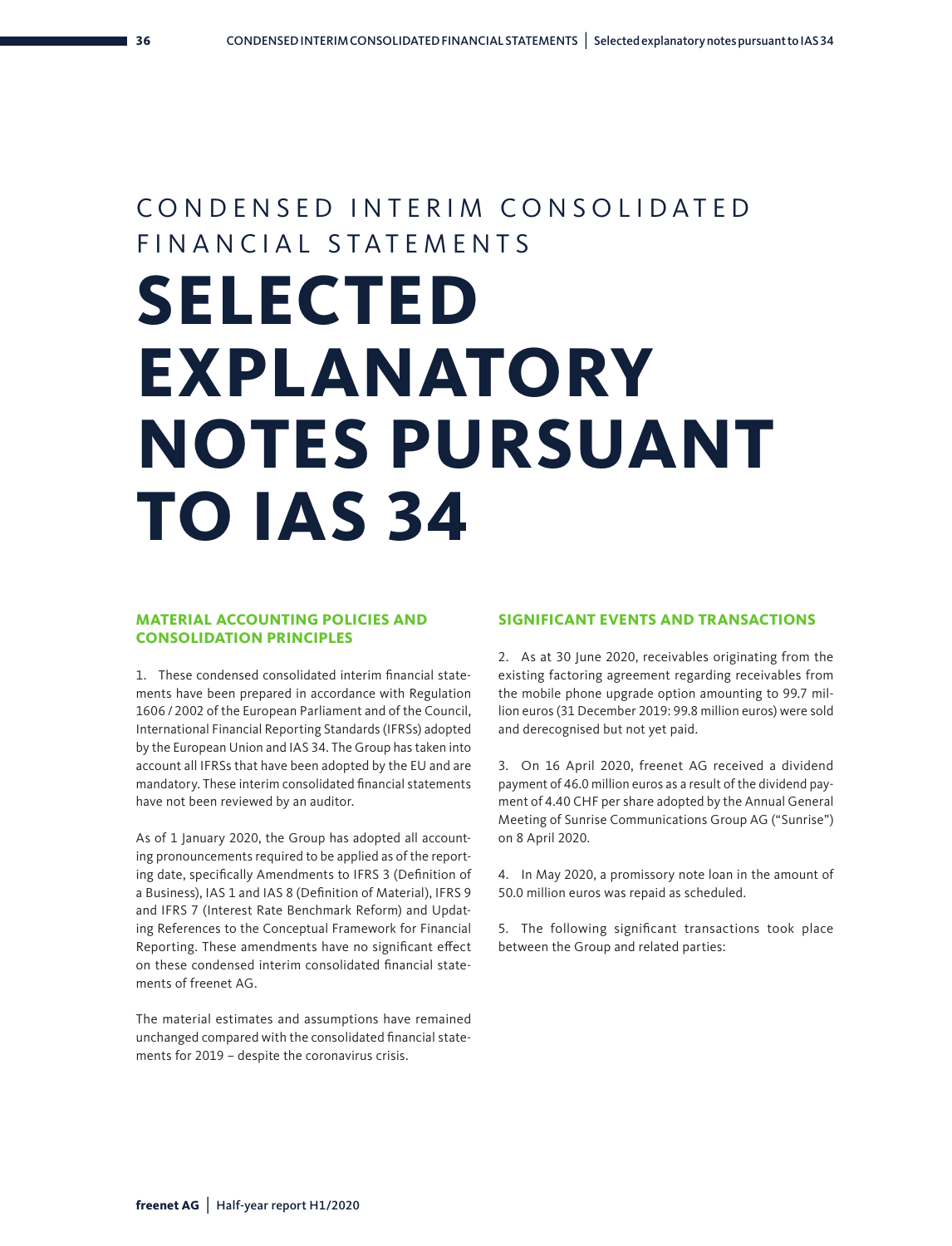| In EUR '000s                                          | $1.1.2020 -$<br>30.6.2020 | $1.1.2019 -$<br>30.6.2019 |
|-------------------------------------------------------|---------------------------|---------------------------|
| <b>Revenue attributable</b><br>to billing of services |                           |                           |
| Joint ventures                                        |                           |                           |
| Jestoro GmbH, Hamburg                                 | 222                       | 213                       |
| Non-consolidated companies                            |                           |                           |
| Bayern Digital Radio GmbH                             | 214                       | 180                       |
| Digital Radio Südwest GmbH                            | 168                       | 140                       |
| Hessen Digital Radio GmbH                             | 451                       | 521                       |
| <b>Total</b>                                          | 1.055                     | 1.054                     |

The following significant receivables from and liabilities to related parties existed as at 30 June 2020:

| In EUR '000s                                                        | 30.6.2020 | 30.6.2019 |
|---------------------------------------------------------------------|-----------|-----------|
| <b>Receivables from current</b><br>service transactions             |           |           |
| Joint ventures                                                      |           |           |
| Jestoro GmbH, Hamburg                                               | 44        | 43        |
| Non-consolidated companies                                          |           |           |
| Digital Radio Südwest GmbH                                          | 33        | 0         |
| Hessen Digital Radio GmbH                                           | 89        | 0         |
| <b>Total</b>                                                        | 166       | 43        |
|                                                                     |           |           |
| In EUR '000s                                                        | 30.6.2020 | 30.6.2019 |
| <b>Liabilities from current</b><br>service transactions             |           |           |
| Joint ventures                                                      |           |           |
| Check Tech Service GmbH,<br>Hamburg (subsidiary<br>of Jestoro GmbH) | 6         | 4         |
| Total                                                               | 6         | 4         |

| In EUR '000s                                                        | $1.1.2020 -$<br>30.6.2020 | $1.1.2019 -$<br>30.6.2019 |
|---------------------------------------------------------------------|---------------------------|---------------------------|
| <b>Expenses from the purchase</b><br>of services                    |                           |                           |
| Joint ventures                                                      |                           |                           |
| Jestoro GmbH, Hamburg                                               | $\Omega$                  | $\overline{2}$            |
| Check Tech Service GmbH,<br>Hamburg (subsidiary<br>of Jestoro GmbH) | 44                        | 25                        |
| <b>Non-consolidated companies</b>                                   |                           |                           |
| Bayern Digital Radio GmbH                                           | 46                        | 8                         |
| Hessen Digital Radio GmbH                                           | 17                        | 30                        |
| Total                                                               | 107                       | 65                        |

All transactions were based on market prices. No collateral has been provided.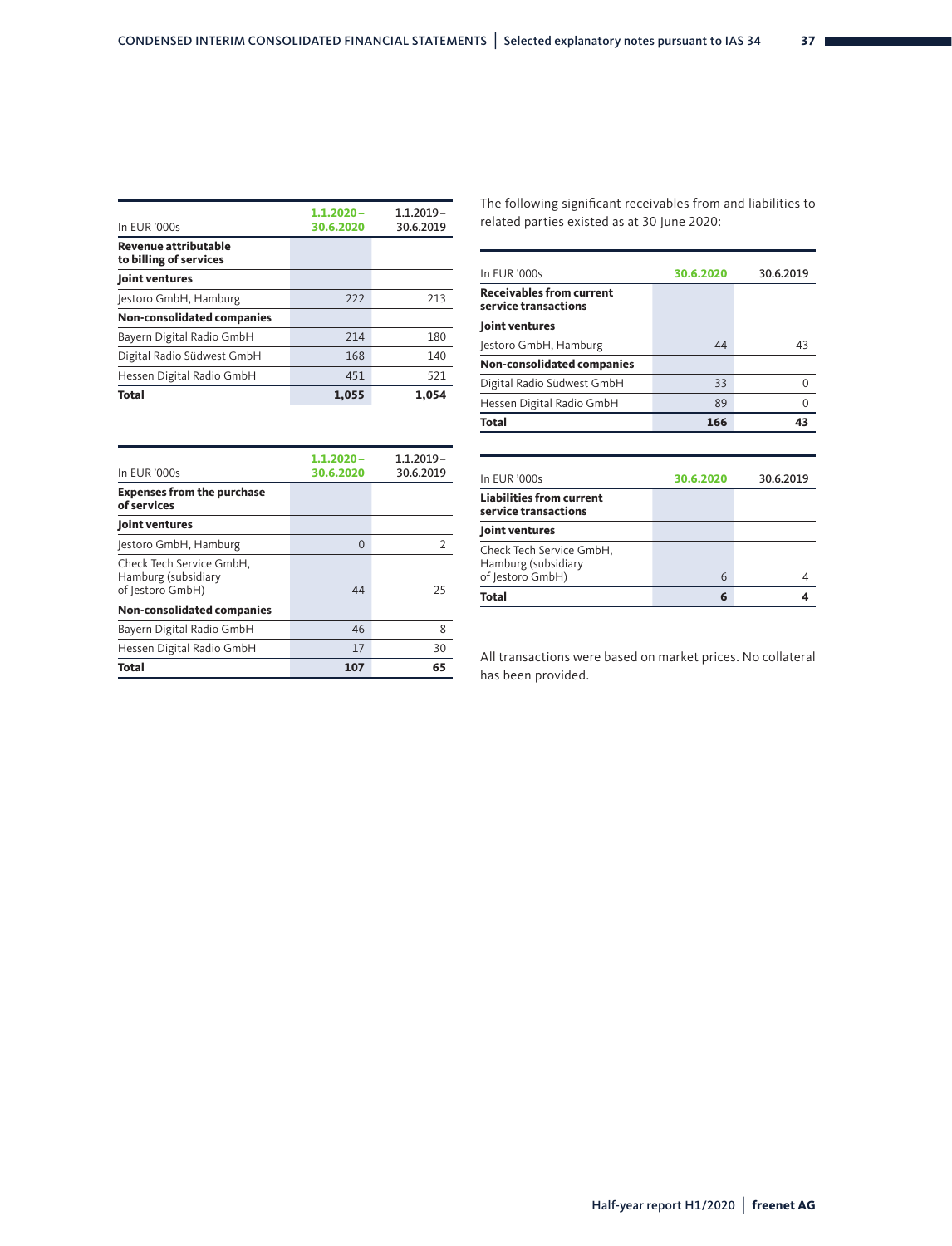#### **OTHER DISCLOSURES**

6. The following section presents material financial information on the last interim report published by Sunrise as of 31 March 2020 and a reconciliation to the carrying amount of the Sunrise equity investment reported in freenet's consolidated financial statements.

| <b>Balance sheet</b> <sup>1</sup>                                |            |            |
|------------------------------------------------------------------|------------|------------|
| In EUR '000s                                                     | 31.03.2020 | 31.12.2019 |
| Non-current assets                                               | 3,150,847  | 3,111,071  |
| Thereof intangible assets                                        | 1,960,114  | 1,953,974  |
| Current assets                                                   | 697,691    | 632,863    |
| Thereof cash                                                     | 263,156    | 184,903    |
| <b>Total assets</b>                                              | 3,848,538  | 3,743,934  |
| Non-current liabilities                                          | 1,968,157  | 1,932,064  |
| Thereof long-term borrowings                                     | 1,490,809  | 1,453,968  |
| Current liabilities                                              | 603,126    | 577,294    |
| Thereof trade accounts pay-<br>able as well as other liabilities | 497,571    | 487,767    |
| <b>Total liabilities</b>                                         | 2,571,283  | 2,509,358  |

**Other comprehensive** 

| income <sup>1</sup>                                                                                                    |              |              |
|------------------------------------------------------------------------------------------------------------------------|--------------|--------------|
|                                                                                                                        | $1.1.2020 -$ | $1.1.2019 -$ |
| In EUR '000s                                                                                                           | 31.3.2020    | 31.12.2019   |
| <b>Consolidated profit after tax</b>                                                                                   | 20,757       | 48,560       |
| Recognition of actuarial gains<br>and losses arising from the<br>accounting for pension plans<br>acc. to IAS 19 (2011) | $-10,749$    | $-5,272$     |
| Income taxes                                                                                                           | 1,872        | 130          |
| <b>Other comprehensive</b><br>income / not to be reclassified<br>to the income statement in<br>future periods          | $-8,876$     | $-5,142$     |
| Other comprehensive income                                                                                             | 11,881       | 43,418       |

1 The average exchange rate for the first quarter of 2020 was 0.9375 EUR/CHF.

The reconciliation to the carrying amount is as follows:

| <b>Reconciliation to the</b><br>carrying amount         |                           |                            |
|---------------------------------------------------------|---------------------------|----------------------------|
| In EUR millions                                         | $1.1.2020 -$<br>30.6.2020 | $1.1.2019 -$<br>31.12.2019 |
| <b>Carrying amount</b>                                  | 783.9                     |                            |
| as of 1 January, as reported                            |                           | 810.4                      |
| Current profit share                                    | 71.0                      | 34.3                       |
| Subsequent accounting from<br>purchase price allocation | $-10.0$                   | 20.0                       |
| Other comprehensive income                              | $-0.3$                    | 0.7                        |
| Dividend paid to freenet                                | $-46.0$                   | $-41.5$                    |
| <b>Carrying amount</b><br>as of the reporting date      | 748.6                     | 783.9                      |

7. We provide the following information regarding fair values:

The following overview entitled "Fair value hierarchy as at 30 June 2020" shows the major parameters on which the measurement of financial instruments measured at fair value, and of the financial instruments measured at amortised cost whose fair value could be determined, is based. For the definition of the individual levels in accordance with IFRS 13, please refer to the notes to the consolidated financial statements of freenet AG as of 31 December 2019.

1 The closing rate as of 31 March 2020 was 0.9437 EUR/CHF.

| <b>Income statement</b>                      |                           |                            |
|----------------------------------------------|---------------------------|----------------------------|
| In EUR '000s                                 | $1.1.2020 -$<br>31.3.2020 | $1.1.2019 -$<br>31.12.2019 |
| Revenue                                      | 430,429                   | 1,697,054                  |
| Gross profit                                 | 296,103                   | 1,126,357                  |
| <b>EBITDA</b>                                | 152,175                   | 528,966                    |
| Depreciation, amortisation<br>and impairment | $-116,134$                | $-427,075$                 |
| Interest and similar expenses                | $-10,495$                 | $-44,622$                  |
| Income taxes                                 | $-4,789$                  | $-11,426$                  |
| <b>Consolidated profit after tax</b>         | 20,757                    | 48,560                     |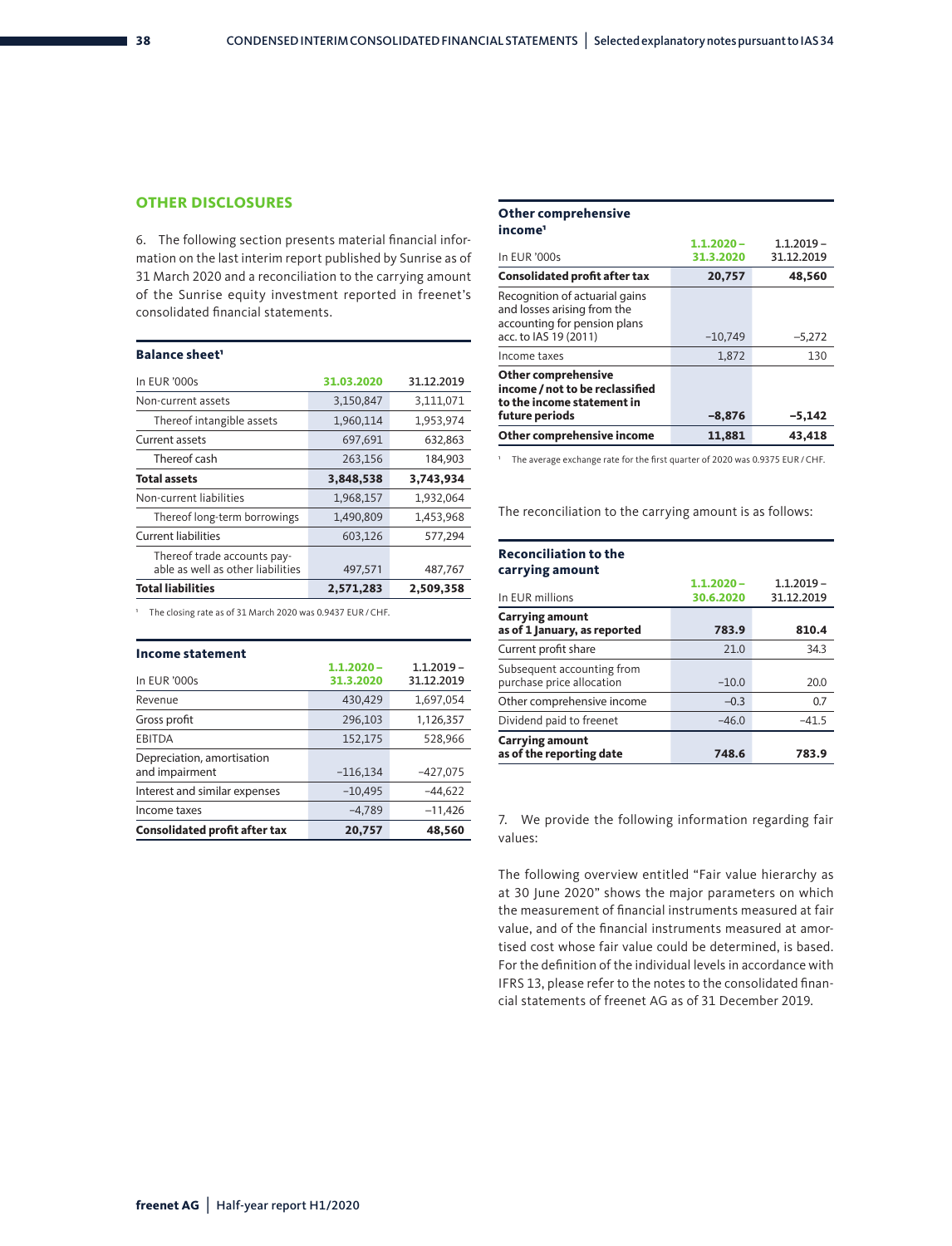#### Financial instruments by category as of 30 June 2020

|                                                             | IFRS <sub>9</sub><br>measure- |           |                   |                                                 |                                                                | Fair value of              |
|-------------------------------------------------------------|-------------------------------|-----------|-------------------|-------------------------------------------------|----------------------------------------------------------------|----------------------------|
|                                                             | ment                          | Carrying  |                   | Measurement                                     |                                                                | financial                  |
| in EUR '000s                                                | category                      | amount    |                   | instruments                                     |                                                                |                            |
|                                                             |                               | 30.6.2020 | Amortised<br>cost | Fair value<br>through<br>profit or loss<br>Cost | Fair value<br>through<br>other<br>comprehen-<br>sive<br>income | 30.6.2020                  |
| <b>Assets</b>                                               |                               |           |                   |                                                 |                                                                |                            |
| Cash / liquid assets                                        | AC                            | 219,101   | 219,101           |                                                 |                                                                | $-1$                       |
| Trade accounts receivable                                   |                               | 236,915   |                   |                                                 |                                                                |                            |
| At amortised cost                                           | AC                            | 125,924   | 125,924           |                                                 |                                                                | $-1$                       |
| Fair value through profit or loss                           | <b>FVTPL</b>                  | 110,991   |                   | 110,991                                         |                                                                | $-1$                       |
| Other financial assets                                      |                               | 234,824   |                   |                                                 |                                                                |                            |
| Lease liabilities                                           | n/a                           | 76,836    |                   |                                                 |                                                                |                            |
| Non-derivative financial assets                             |                               |           |                   |                                                 |                                                                |                            |
| At amortised cost                                           | AC                            | 23,235    | 23,235            |                                                 |                                                                | $-1$                       |
| Other financial assets                                      |                               |           |                   |                                                 |                                                                |                            |
| At amortised cost                                           | AC                            | 12,037    | 12,037            |                                                 |                                                                | $\overline{\phantom{0}}^1$ |
| Fair value through profit or loss                           | <b>FVTPL</b>                  | 19,812    |                   | 19,812                                          |                                                                |                            |
| Other equity instruments                                    |                               |           |                   |                                                 |                                                                |                            |
| Fair value through profit or loss                           | <b>FVTPL</b>                  | 1,220     |                   | 1,220                                           |                                                                | $-1$                       |
| Fair value through other<br>comprehensive income            | <b>FVOCI</b>                  | 101,684   |                   |                                                 | 101,684                                                        | 101,684                    |
| <b>Equity and liabilities</b>                               |                               |           |                   |                                                 |                                                                |                            |
| Lease liabilities                                           | n/a                           | 545,160   |                   |                                                 |                                                                |                            |
| Trade accounts payable                                      | AC                            | 409,007   | 409,007           |                                                 |                                                                |                            |
| <b>Borrowings</b>                                           |                               | 1,642,499 | 1,642,499         |                                                 |                                                                |                            |
| Borrowings from promissory notes                            | AC                            | 1,027,850 | 1,027,850         |                                                 |                                                                | 1,029,606                  |
| Other borrowings                                            | AC                            | 614,649   | 614,649           |                                                 |                                                                |                            |
| Other financial liabilities                                 |                               | 84,995    |                   |                                                 |                                                                |                            |
| At amortised cost                                           | AC                            | 60,099    | 60,099            |                                                 |                                                                |                            |
| Fair value through profit or loss                           | <b>FVTPL</b>                  | 24,896    |                   | 24,896                                          |                                                                | $\overline{\phantom{0}}$   |
| <b>Thereof aggregated by IFRS 9</b><br>measurement category |                               |           |                   |                                                 |                                                                |                            |
| <b>Assets</b>                                               |                               |           |                   |                                                 |                                                                |                            |
| At amortised cost                                           | AC                            | 380,297   | 380,297           |                                                 |                                                                | $_{-1}$                    |
| Fair value through profit or loss                           | <b>FVTPL</b>                  | 132,023   |                   | 132,023                                         |                                                                | $-1$                       |
| Fair value through other<br>comprehensive income            | <b>FVOCI</b>                  | 101,684   |                   |                                                 | 101,684                                                        | 101,684                    |
| <b>Equity and liabilities</b>                               |                               |           |                   |                                                 |                                                                |                            |
| At amortised cost                                           | AC                            | 2,111,605 | 2,111,605         |                                                 |                                                                | 1,029,606 <sup>1</sup>     |
| Fair value through profit or loss                           | <b>FVTPL</b>                  | 24,896    |                   | 24,896                                          |                                                                | $_{-1}$                    |

No fair value has been determined for the items; however, the carrying amount is a reasonable approximation of the fair value. This means that the aggregate fair value for the Nagregate fair value for the in the balance sh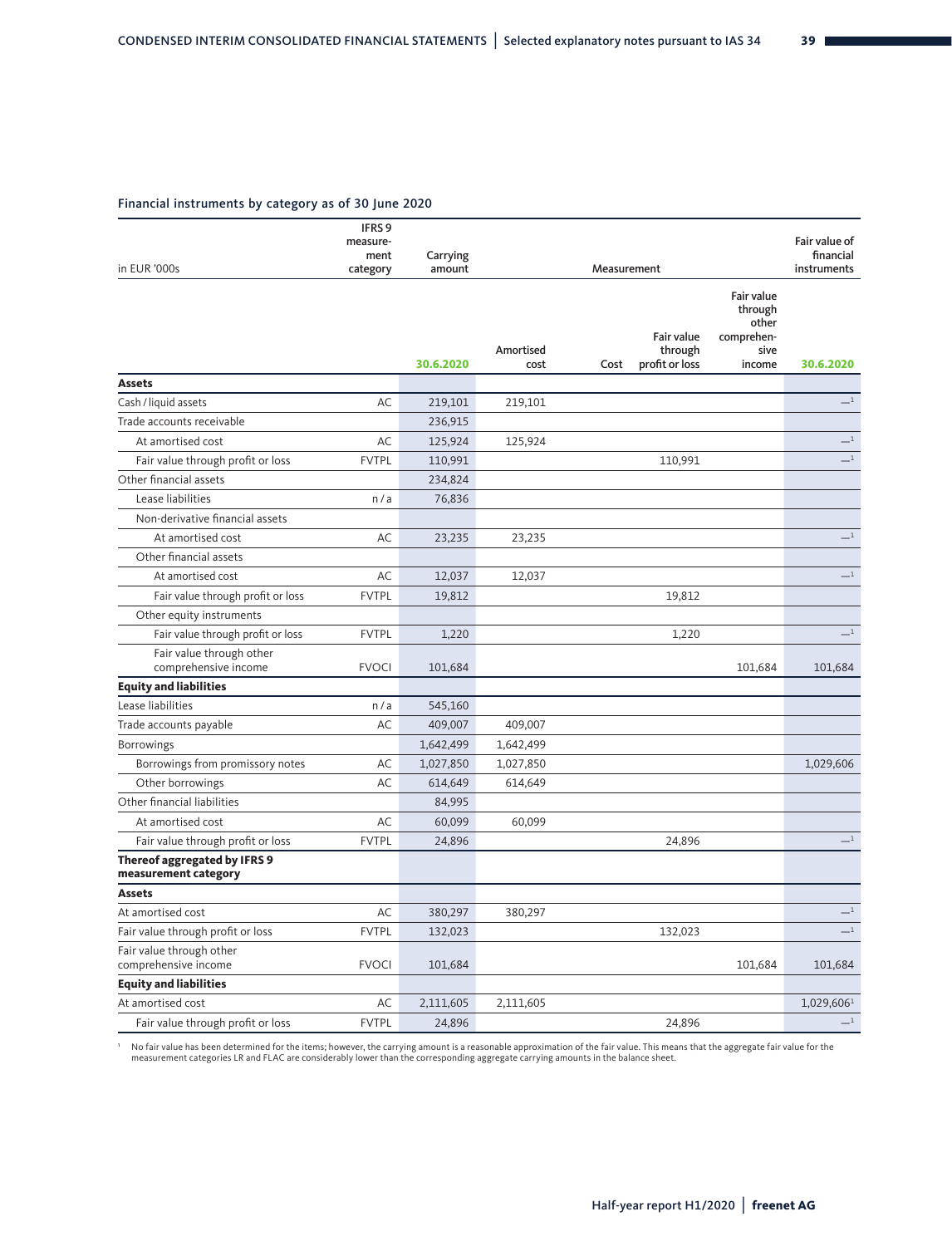#### Fair value hierarchy as of 30 June 2020

| in EUR '000s                                                                  | Total     | Level 1  | Level 2 | Level 3   |
|-------------------------------------------------------------------------------|-----------|----------|---------|-----------|
| <b>Assets</b>                                                                 |           |          |         |           |
| Trade accounts receivable, at fair value through profit or loss               | 110,991   | $\Omega$ |         | 110,991   |
| Other financial assets, at fair value through profit or loss                  | 19,812    | $\Omega$ |         | 19,812    |
| Other equity instruments, at fair value through profit or loss                | 1,220     | $\Omega$ |         | 1,220     |
| Other equity instruments, at fair value through<br>other comprehensive income | 101.684   | 101.684  |         | 0         |
| <b>Equity and liabilities</b>                                                 |           |          |         |           |
| Borrowings from promissory notes                                              | 1.029.606 | $\Omega$ |         | 1.029.606 |
| Other financial liabilities, at fair value through profit or loss             | 24,896    | $\Omega$ |         | 24.896    |

There have been no changes regarding levels.

8. Pension provisions were remeasured based on updated interest rates (freenet, debitel programme: 1.66 per cent, Media Broadcast Group programme: 1.11 per cent), with premises remaining unchanged otherwise. The resulting actuarial gain of 2.7 million euros and the offsetting decrease in deferred tax assets by 0.8 million euros were recognised in the statement of comprehensive income. There was a net positive result of 1.9 million euros from items not to be reclassified to the income statement.

9. As in the 2019 consolidated financial statements, the calculation of current and deferred income taxes was based on an average tax rate of 30.30 per cent (previous year: 30.40 percent).

10. The following reportable events have occurred after 30 June 2020:

On 24 July 2020, freenet AG successfully placed a promissory note loan with a total volume of 345.0 million euros to refinance maturing promissory notes. Lead managers Bayerische Landesbank, Norddeutsche Landesbank, Landesbank Baden-Württemberg and UniCredit Bank placed the promissory note loan with a broadly diversified group of institutional investors in Germany and abroad. The bullet financing instrument consists of three tranches with maturities of 3.5 years, 5 years and 6 years. The 3.5-year tranche of 166.5 million euros bears interest at an initial margin (plus 6-month EURIBOR) of 1.50 per cent p. a., while the 5-year tranche of 168.5 million euros has an initial margin (plus 6-month EURIBOR) of 1.70 per cent p. a. The 6-year tranche of 10.0 million euros bears interest at an initial margin (plus 6-month EURIBOR) of 1.90 per cent p. a. The entire volume was subscribed at the lower end of the respective marketing range. The initial margin is expected to decline by 0.30 percentage points over time based on a step-down mechanism linked to leverage. The inflowing funds are directly offset against due or redeemable tranches.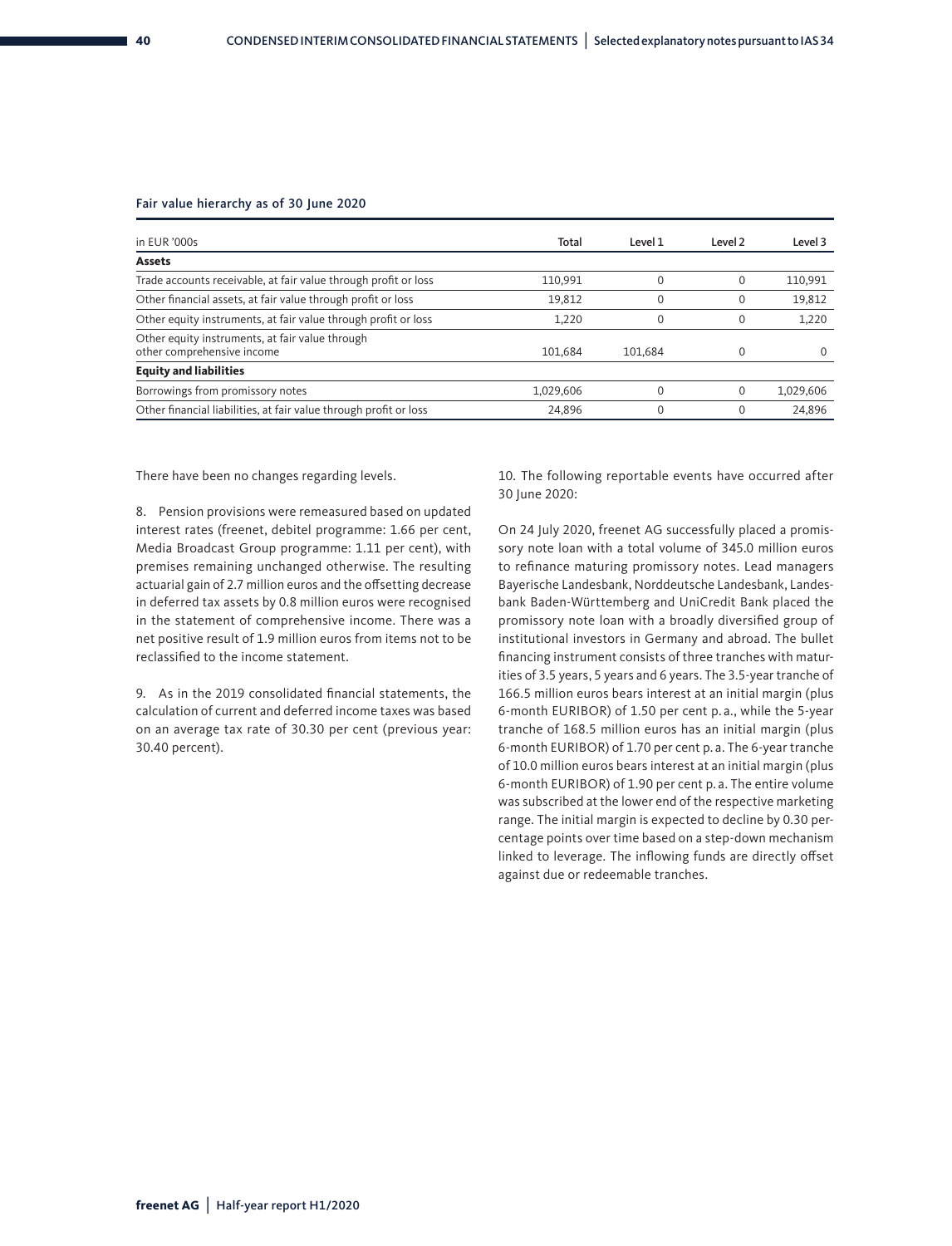11. As its main decision-making body, the Executive Board organises and manages the company on the basis of the differences between the individual products and services offered by the company. As the Group performs its business operations almost entirely in Germany, its business is not organised or managed based on geographical regions. The Group was active in the following operating segments in the first six months of 2020:

- Mobile Communications:
	- Activities as a mobile communications service provider – marketing of mobile communications services (voice and data services) from the mobile communications network operators Deutsche Telekom, Vodafone and Telefónica
	- Based on the network operator agreements entered into with these network operators, a range of the company's own network-independent services and tariffs as well as a range of network operator tariffs
	- Sale / distribution of mobile communications devices as well as additional services for mobile data communications and digital lifestyle
	- Rendering of sales services
	- Sunrise activities (areas of activity of Sunrise: mobile communications, landline, Internet as well as digital TV)
- TV and Media:
	- Rendering of services, mainly to end users, in the field of IPTV
	- Planning, project management, installation, operation, service and marketing of broadcast-related solutions for business clients in the radio and media sectors
	- Rendering of services to end users in the field of DVB-T2
- Other / Holding:
	- Rendering of portal services such as e-commerce / advertising services (these essentially comprise the offer of online shopping and the marketing of advertising space on websites), of payment services for end customers as well as various digital products and entertainment formats for downloading and displaying and use on mobile devices
	- Development of communication solutions, IT solutions and other services for corporate customers
	- Range of narrowband voice services (call-by-call, preselection) and data services
	- Rendering of sales services

The "Other / Holding" segment includes other business activities in addition to operating activities. This mainly comprises the holding activities of freenet AG (with the centralised rendering of services within the Group, such as legal, human resources and finance) as well as areas which cannot be clearly allocated to operating segments. The segment revenue of 29.5 million euros (previous year: 30.2 million euros) reported for the "Other /Holding" segment in the first six months of 2020 is attributable to operating activities (29.9 million euros; previous year: 30.7 million euros) and other business activities (–0.4 million euros; previous year: –0.5 million euros). Of the figure of 22.3 million euros (previous year: 22.5 million euros) reported as gross profit for the first six months of 2020 for the "Other / Holding" segment, 22.9 million euros (previous year: 23.1 million euros) is attributable to the operating activities and –0.6 million euros (previous year: –0.6 million euros) is attributable to the other business activities. The EBITDA of –5.1 million euros (previous year: –4.7 million euros) reported for the "Other / Holding" segment for the first six months of 2020 was accounted for by operating activities to the extent of 7.0 million euros (previous year: 6.3 million euros) and by other business activities in the amount of –12.1 million euros (previous year: –11.0 million euros).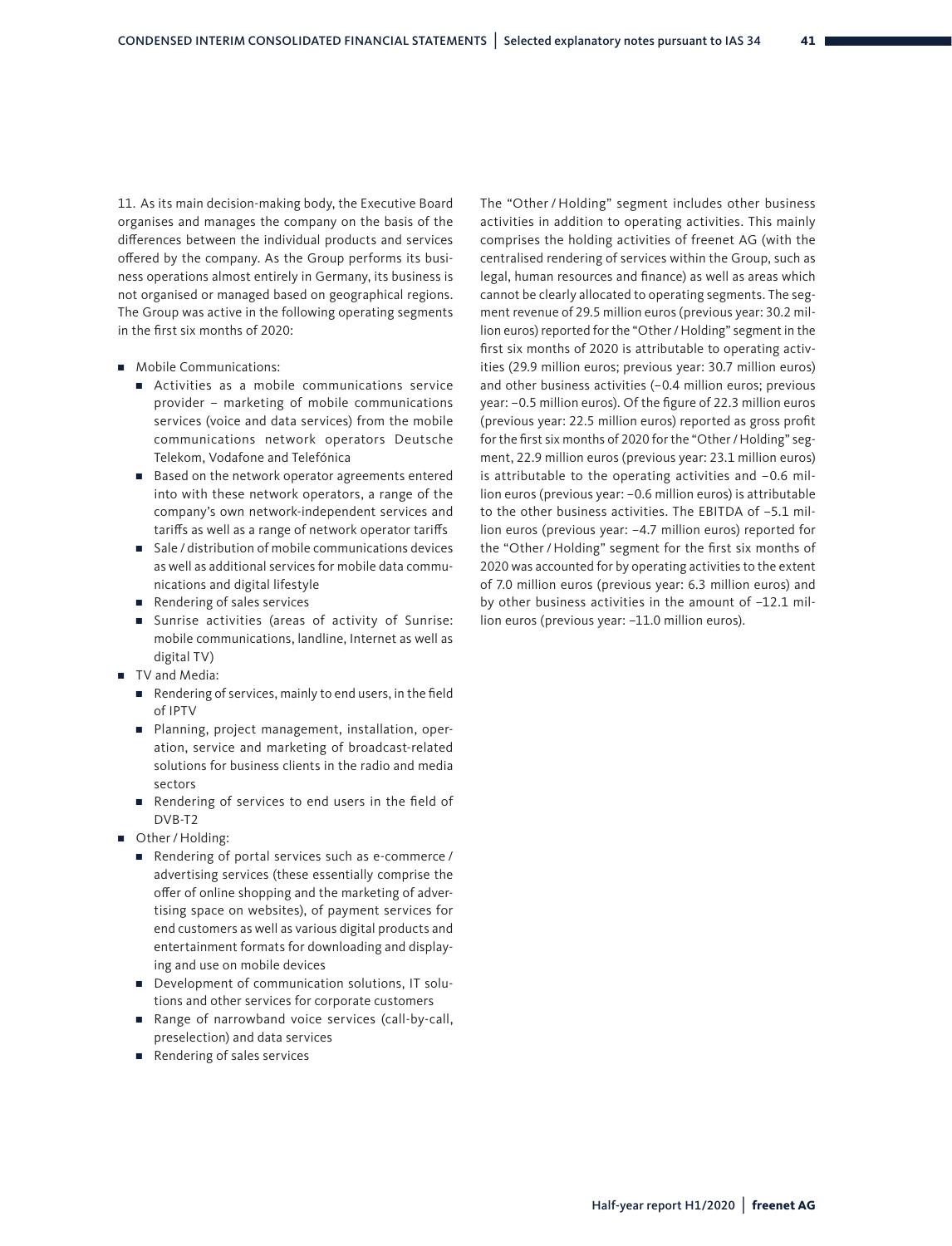#### Segment report

for the period from 1 January to 30 June 2020

|                                                                            |                          |              |                   | Elimination of<br>intersegment |              |
|----------------------------------------------------------------------------|--------------------------|--------------|-------------------|--------------------------------|--------------|
| in EUR '000s                                                               | Mobile<br>Communications | TV and Media | Other/<br>Holding | revenue<br>and costs           | <b>Total</b> |
| Third-party revenue                                                        | 1,128,286                | 121,200      | 21,494            | $\mathbf{0}$                   | 1,270,980    |
| Inter-segment revenue                                                      | 8,516                    | 4,691        | 8,026             | $-21,233$                      | $\Omega$     |
| Total revenue                                                              | 1,136,802                | 125,891      | 29,520            | $-21,233$                      | 1,270,980    |
| Cost of materials, third party                                             | $-801,374$               | $-36,953$    | $-6,914$          | 0                              | $-845,241$   |
| Inter-segment cost of materials                                            | $-9,294$                 | $-7,803$     | $-351$            | 17,448                         | $\Omega$     |
| Total cost of materials                                                    | $-810,668$               | $-44.756$    | $-7.265$          | 17,448                         | $-845,241$   |
| Segment gross profit                                                       | 326,134                  | 81,135       | 22,255            | $-3,785$                       | 425,739      |
| Other operating income                                                     | 23,795                   | 469          | 1,637             | $-1,861$                       | 24,040       |
| Other own work capitalised                                                 | 5,876                    | 2,328        | 850               | $\Omega$                       | 9,054        |
| Personnel expenses                                                         | $-63,950$                | $-29,749$    | $-18,683$         | $\Omega$                       | $-112,382$   |
| Other operating expenses                                                   | $-109,248$               | $-17,715$    | $-11,192$         | 5,646                          | $-132,509$   |
| Thereof loss allowances on financial assets<br>and contract assets         | $-19,974$                | $-453$       | $-96$             | $\mathbf 0$                    | $-20,523$    |
| Thereof without loss allowances on financial<br>assets and contract assets | $-89,274$                | $-17,262$    | $-11,096$         | 5,646                          | $-111,986$   |
| Overhead <sup>1</sup>                                                      | $-143,527$               | $-44,667$    | $-27,388$         | 3,785                          | $-211,797$   |
| Thereof inter-segment allocation                                           | $-3,517$                 | $-478$       | 210               | 3,785                          |              |
| <b>Segment EBITDA</b>                                                      | 182,607                  | 36,468       | $-5,133$          | 0                              | 213,942      |
| Depreciation, amortisation and impairment                                  |                          |              |                   |                                | $-78,543$    |
| <b>EBIT</b>                                                                |                          |              |                   |                                | 135,399      |
| Financial result                                                           |                          |              |                   |                                | $-12,304$    |
| Income taxes                                                               |                          |              |                   |                                | $-13,789$    |
| <b>Consolidated profit</b>                                                 |                          |              |                   |                                | 109,306      |
| Consolidated profit attributable<br>to shareholders of freenet AG          |                          |              |                   |                                | 112,412      |
| Consolidated profit attributable<br>to non-controlling interests           |                          |              |                   |                                | $-3,106$     |
| <b>Net cash investments</b>                                                | 10,006                   | 5,843        | 1,447             |                                | 17,296       |

1 The overhead costs as the difference between gross profit and EBITDA include the items other operating income, other own work capitalised, personnel expenses and other operating expenses.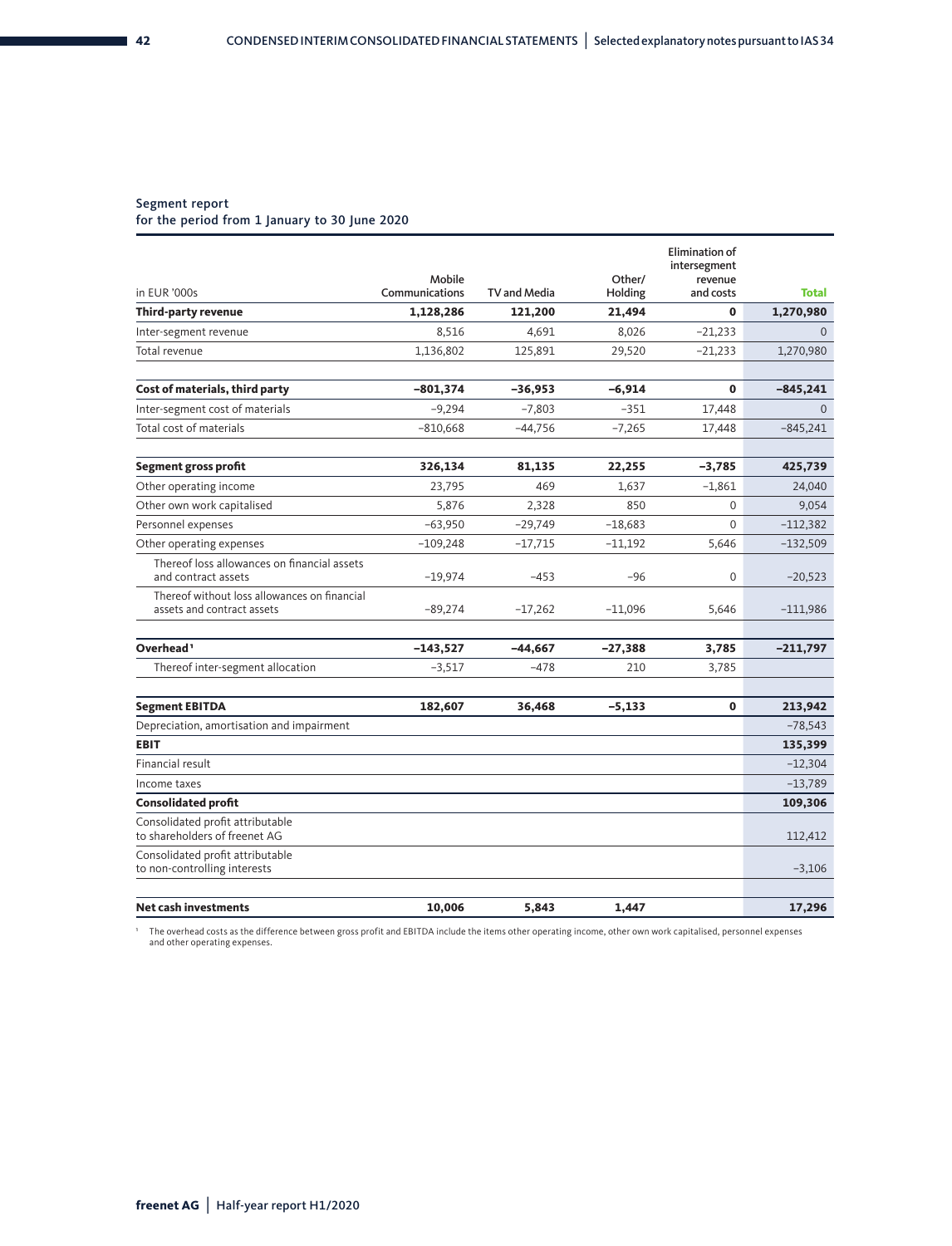#### Segment report

for the period from 1 January to 30 June 2019

|                                                                            |                          |              |                   | <b>Elimination of</b><br>intersegment |              |
|----------------------------------------------------------------------------|--------------------------|--------------|-------------------|---------------------------------------|--------------|
| in EUR '000s                                                               | Mobile<br>Communications | TV and Media | Other/<br>Holding | revenue<br>and costs                  | <b>Total</b> |
| <b>Third-party revenue</b>                                                 | 1,246,939                | 119,276      | 22,830            | $\mathbf 0$                           | 1,389,045    |
| Inter-segment revenue                                                      | 9,030                    | 4,641        | 7,362             | $-21,033$                             | $\Omega$     |
| Total revenue                                                              | 1,255,969                | 123,917      | 30,192            | $-21,033$                             | 1,389,045    |
| Cost of materials, third party                                             | $-898,480$               | $-36,575$    | $-7,265$          | $\mathbf 0$                           | -942,320     |
| Inter-segment cost of materials                                            | $-9,020$                 | $-7,500$     | $-425$            | 16,945                                | $\Omega$     |
| Total cost of materials                                                    | $-907,500$               | $-44,075$    | $-7,690$          | 16,945                                | -942,320     |
| Segment gross profit                                                       | 348,469                  | 79,842       | 22,502            | $-4,088$                              | 446,725      |
| Other operating income                                                     | 22,908                   | 7,656        | 3,715             | $-1,693$                              | 32,586       |
| Other own work capitalised                                                 | 4,561                    | 2,536        | 735               | 0                                     | 7,832        |
| Personnel expenses                                                         | $-66,274$                | $-32,220$    | $-18,446$         | $\Omega$                              | $-116,940$   |
| Other operating expenses                                                   | $-122,770$               | $-24,598$    | $-13,161$         | 5,781                                 | $-154,748$   |
| Thereof loss allowances on financial assets<br>and contract assets         | $-22,541$                | $-346$       | $-84$             | 0                                     | $-22,971$    |
| Thereof without loss allowances on financial<br>assets and contract assets | $-100,229$               | $-24,252$    | $-13,077$         | 5,781                                 | $-131,777$   |
| Overhead <sup>1</sup>                                                      | $-161,575$               | $-46,626$    | $-27,157$         | 4,088                                 | -231,270     |
| Thereof inter-segment allocation                                           | $-3,771$                 | $-646$       | 329               | 4,088                                 |              |
| <b>Segment EBITDA</b>                                                      | 186,894                  | 33,216       | $-4,655$          | $\mathbf{0}$                          | 215,455      |
| Depreciation, amortisation and impairment                                  |                          |              |                   |                                       | $-77,295$    |
| <b>EBIT</b>                                                                |                          |              |                   |                                       | 138,160      |
| Financial result                                                           |                          |              |                   |                                       | $-15,029$    |
| Income taxes                                                               |                          |              |                   |                                       | $-11,494$    |
| <b>Consolidated profit</b>                                                 |                          |              |                   |                                       | 111,637      |
| Consolidated profit attributable<br>to shareholders of freenet AG          |                          |              |                   |                                       | 116.943      |
| Consolidated profit attributable<br>to non-controlling interests           |                          |              |                   |                                       | $-5,306$     |
| <b>Net cash investments</b>                                                | 9,431                    | 4,916        | 1,205             |                                       | 15,552       |

1 The overhead costs as the difference between gross profit and EBITDA include the items other operating income, other own work capitalised, personnel expenses and other operating expenses.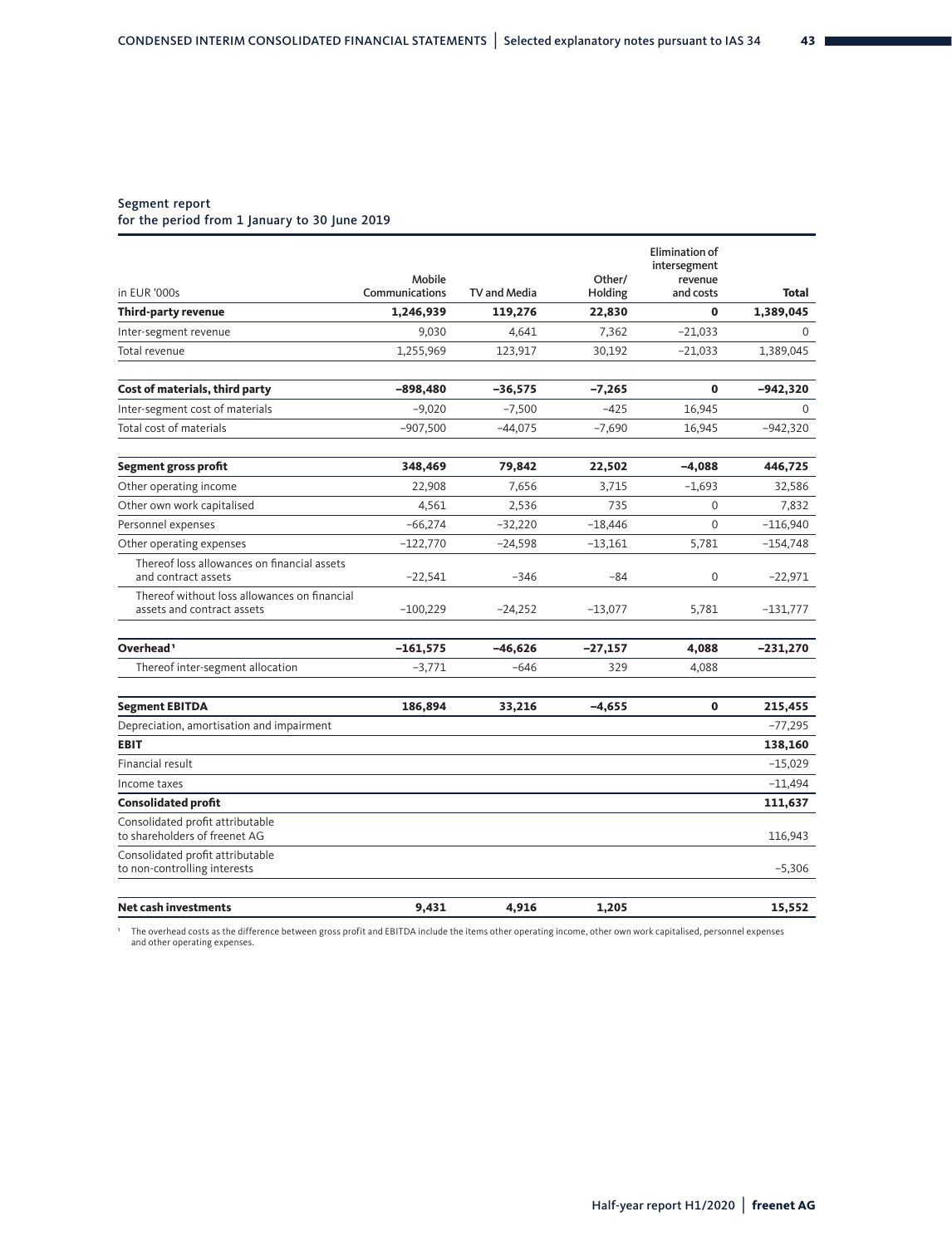#### **RESPONSIBILITY STATEMENT**

To the best of our knowledge, and in accordance with the applicable reporting principles for interim reporting, the condensed interim consolidated financial statements give a true and fair view of the assets, liabilities, financial position and profit or loss of the Group, and the Group interim management report includes a fair review of the development and performance of the business and the position of the Group, together with a description of the material opportunities and risks associated with the expected development of the Group for the remaining months of the financial year.

Büdelsdorf, 11 August 2020

freenet AG

The Executive Board

Chiefol Vilant Dyp July 8.43

Christoph Vilanek Ingo Arnold Stephan Esch

- Rickway  $A.5 - C$ 

Antonius Fromme Rickmann v. Platen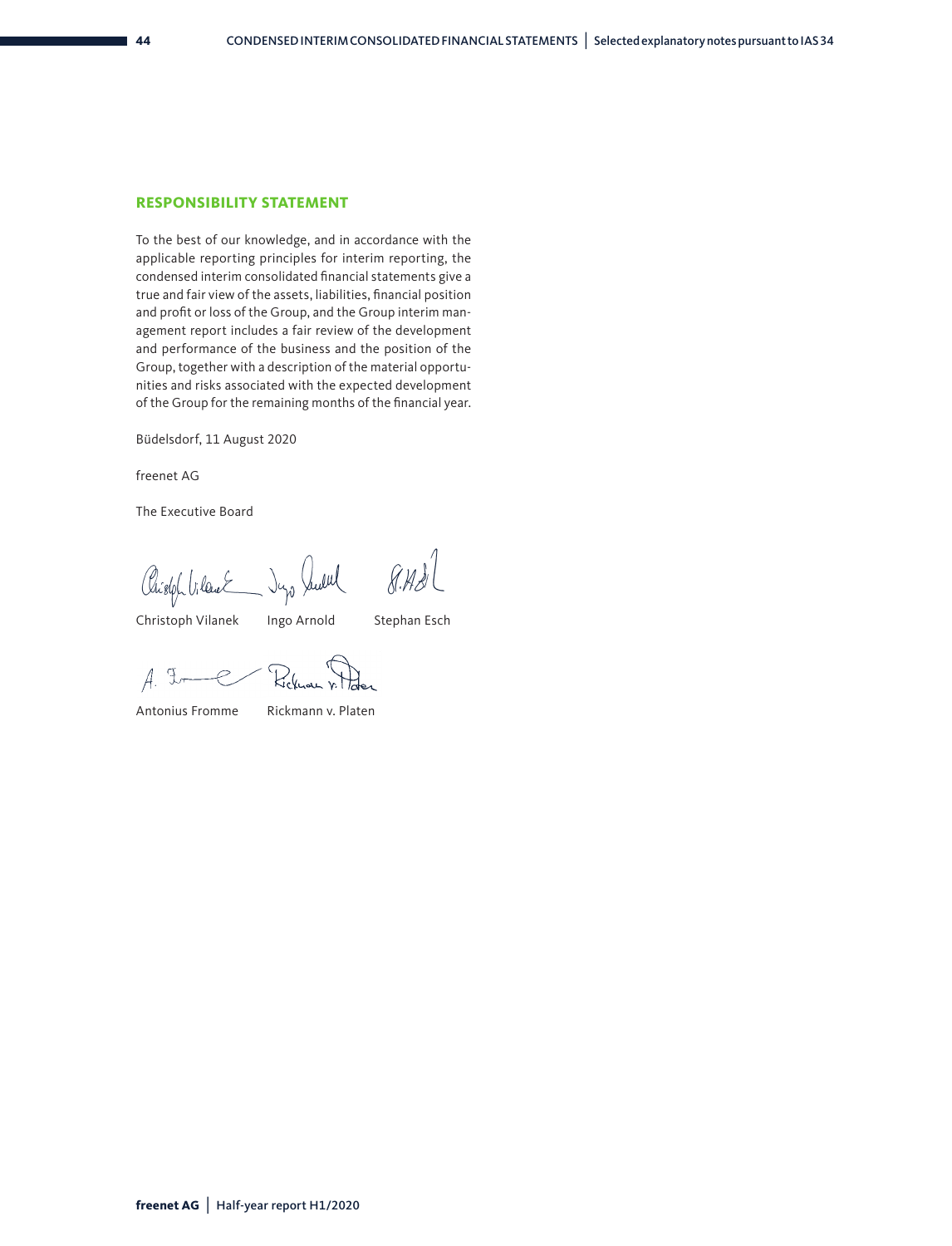# **FURTHER INFOR-MATION**

### FURTHER INFORMATION 45 Glossary 46 Financial calendar 48

Imprint and contact 49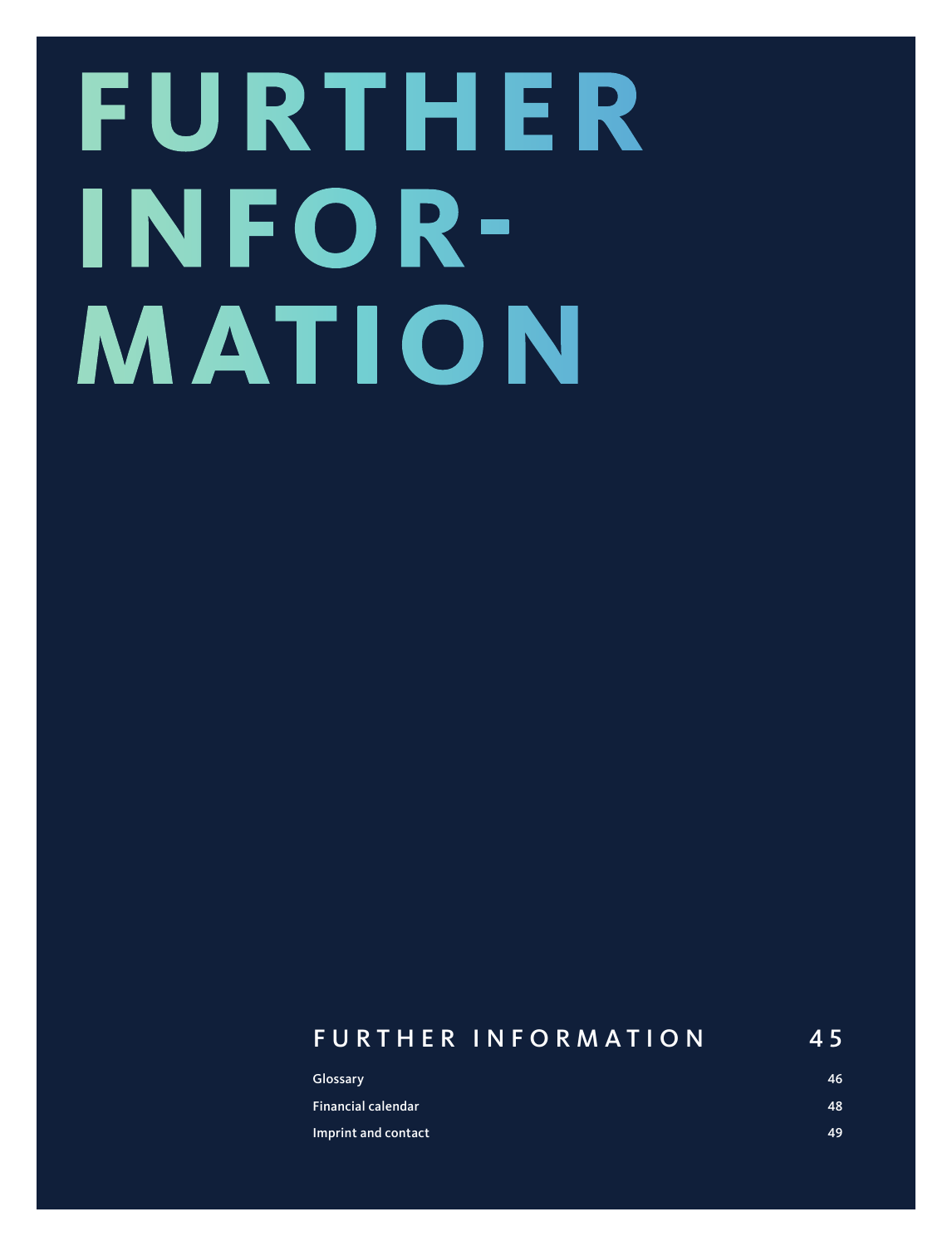## FURTHER INFORMATION **GLOSSARY**

**Adjusted EBITDA** EBITDA (see "EBITDA") adjusted for one-time effects.

**Adjusted net debt** Net debt (see "Net debt") less equity investments (see "Equity investments").

**Adjusted leverage** Ratio between adjusted net debt (see "Adjusted net debt") and EBITDA (see "EBITDA") generated in the last twelve months.

**Equity investments** Market value of Sunrise Communications Group AG and CECONOMY AG on the reporting date. The market value of Sunrise Communications Group AG is calculated by multiplying the closing price of the Sunrise share on the Swiss stock exchange by the number of shares held by the freenet Group (11,051,578) as of the relevant reference date. Swiss francs are translated into euros using an officially defined reference date rate based on data of Bloomberg. The market value of CECONOMY AG is calculated by multiplying the closing price of the CECONOMY share on the Frankfurt stock exchange by the number of CECONOMY AG shares held by the freenet Group (32,633,555 no-par-value shares) as of the relevant reference date.

**ARPU (Mobile Communications segment)** abbr. Average revenue per user. The customer group-specific usage fee divided by the average number of customers on the relevant reference date.

**EBIT** Earnings before financial result and income taxes.

**EBITDA** EBIT (see "EBIT") plus depreciation, amortisation and impairment.

**EBT** Earning before taxes.

**Equity ratio** Ratio between equity and total equity and liabilities.

**Earnings per share** The portion of consolidated profit or loss which is attributable to an individual share. It is calculated by dividing consolidated profit / loss by the weighted average number of issued shares.

**Free cash flow** Cash flows from operating activities less CAPEX (see "Net investments") and cash repayments of lease liabilities.

**freenet TV subscribers (RGU)** RGU means "revenue generating unit"; it refers to active freenet TV subscribers.

**Overhead** Overhead includes the items other operating income, other own work capitalised, personnel expenses and other operating expenses.

**IPTV** abbr., Internet protocol television; refers to the transmission of television programmes and films using the Internet Protocol as opposed to other broadcasting channels such as cable television, DVB-T2 or satellite.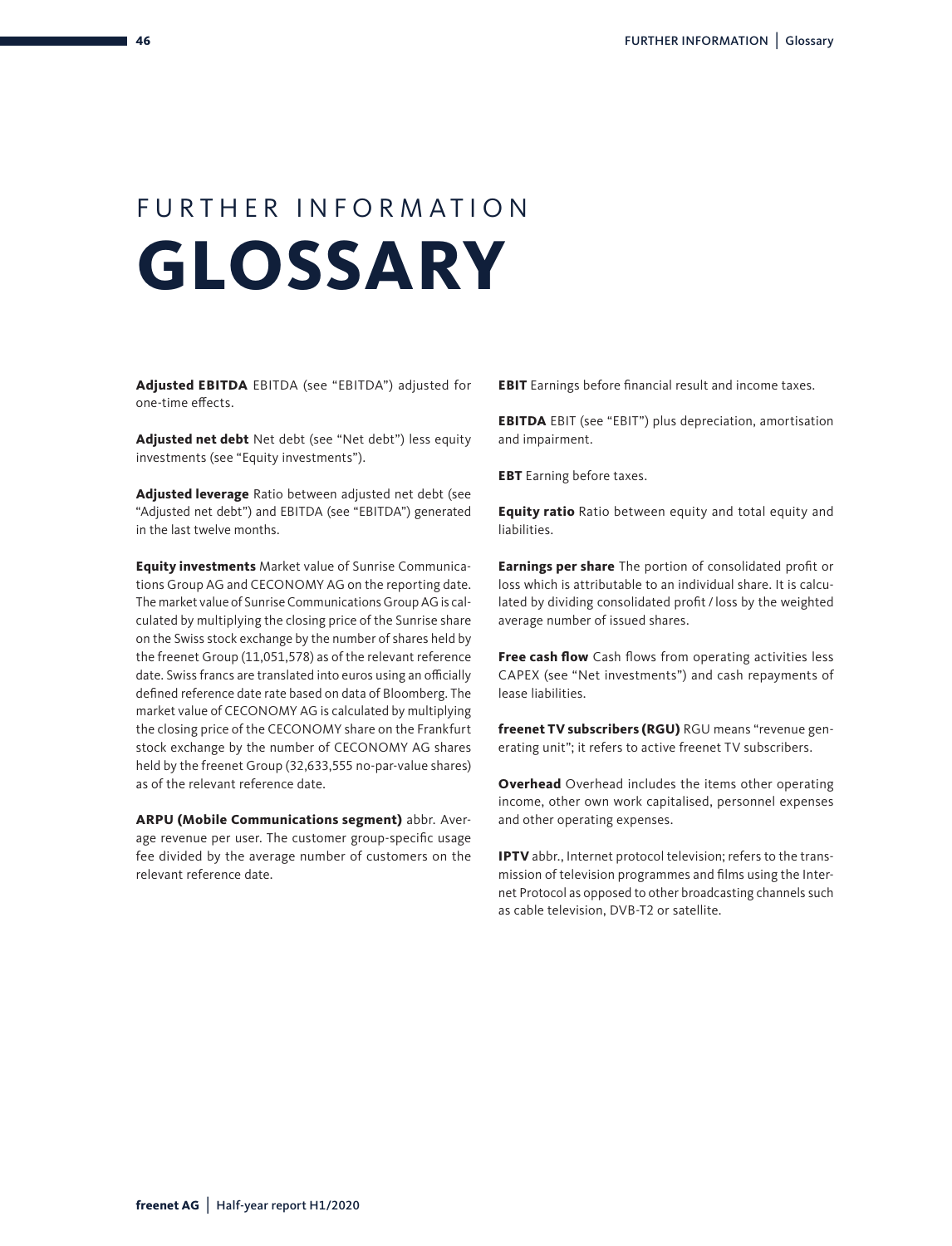**MNP** Mobile number portability enables mobile phone users to retain their mobile phone number when changing mobile network operators.

**Net debt** Long-term and short-term borrowings shown in the balance sheet, less liquid assets.

**Net investments (CAPEX)** Investments in property, plant and equipment and intangible assets, less proceeds from the disposal of intangible assets and property, plant and equipment.

**Net lease liabilities** Non-current and current lease liabilities shown in the balance sheet, less non-current and current lease receivables.

**No-frills** No-frills tariffs deliberately have a simple structure, and in general do not include a subsidised device. Traditionally, they are marketed by way of direct distribution (e. g. online) and not via specialist outlets.

**Postpaid** Mobile services billed subsequently (usually 24-month contracts).

**Prepaid** Mobile services billed in advance.

**Gross profit** Revenue less cost of materials.

**Gross profit margin** Ratio between gross profit and revenue.

**TV customers** Customers of the freenet Group in the TV and Media segment who are freenet TV subscribers (RGU) (see "freenet TV subscribers (RGU)") or waipu.tv subscribers (see "waipu.tv subscribers").

**Leverage** Ratio between net debt (see "Net debt") and EBITDA (see "EBITDA") generated in the last twelve months.

**Diluted earnings per share** Diluted earnings per share are calculated by dividing the profit attributable to the shareholders by the weighted average number of shares outstanding increased by potentially dilutive shares. The number of potentially dilutive shares is calculated as the difference between the potential ordinary shares attributable to employee incentive programmes measured at the subscription price and the ordinary shares issuable at fair value.

**waipu.tv subscribers** Customers who use the service of waipu.tv in connection with one of the fee-based tariffs offered (e. g. Comfort or Perfect).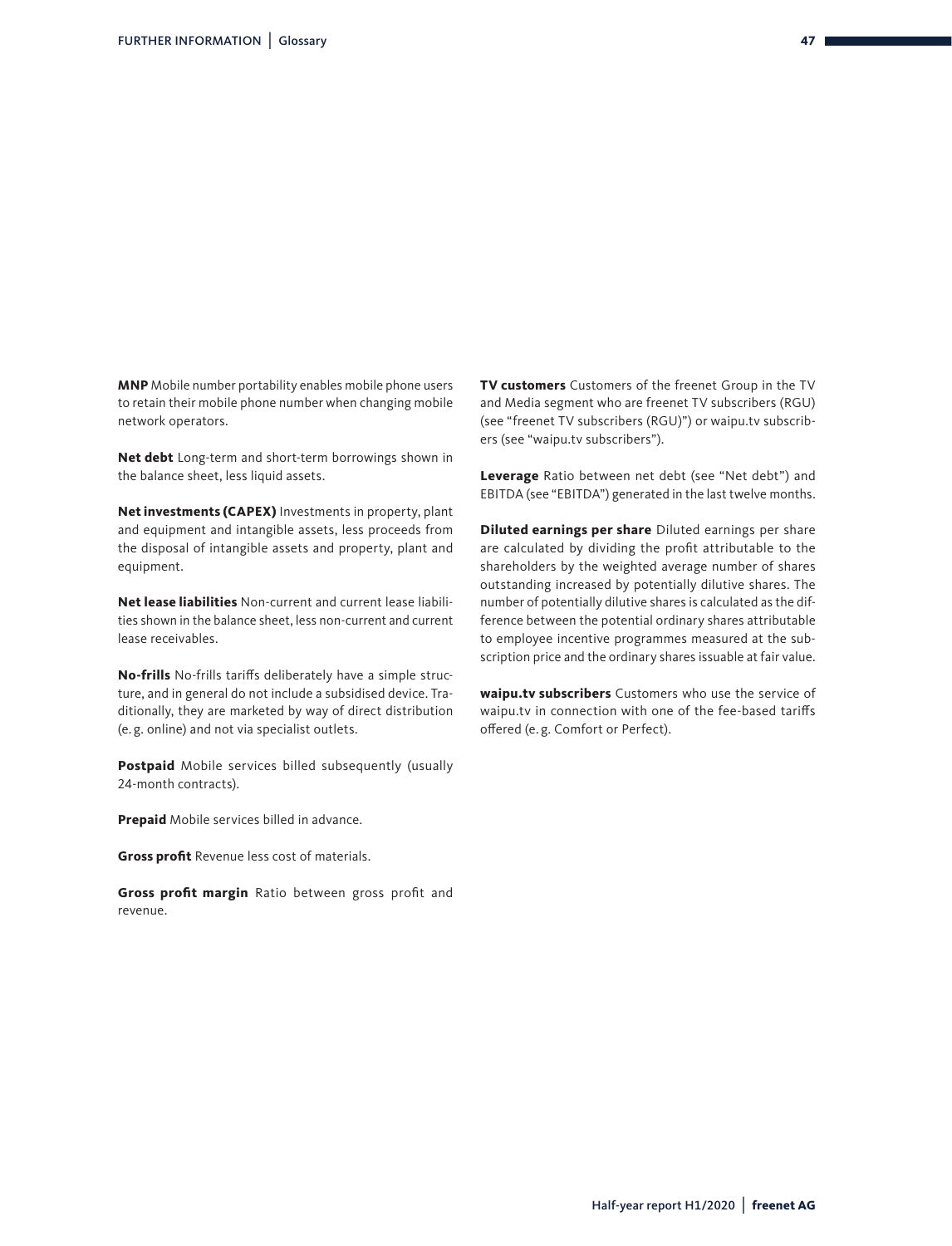# FURTHER INFORMATION **FINANCIAL CALENDAR**

| Date             | Event                                                            |
|------------------|------------------------------------------------------------------|
| 11 August 2020   | Interim Report as of 30 June 2020 – Second quarter 2020          |
| 6 November 20201 | Quarterly Statement as of 30 September 2020 - Third quarter 2020 |

<sup>1</sup> Dates are subject to change.

The English version of the half-yearly report is a convenience translation of the German version. The German version is legally binding.

All reports can also be found on our website at https://www.freenet-group.de/investor/publications/index.html

Current information regarding freenet AG and the freenet shares is available on our website at: www.freenet-group.de/en.



If you have installed a QR-Code recognition software on your smartphone, scanning this code will take you directly to the freenet Group website.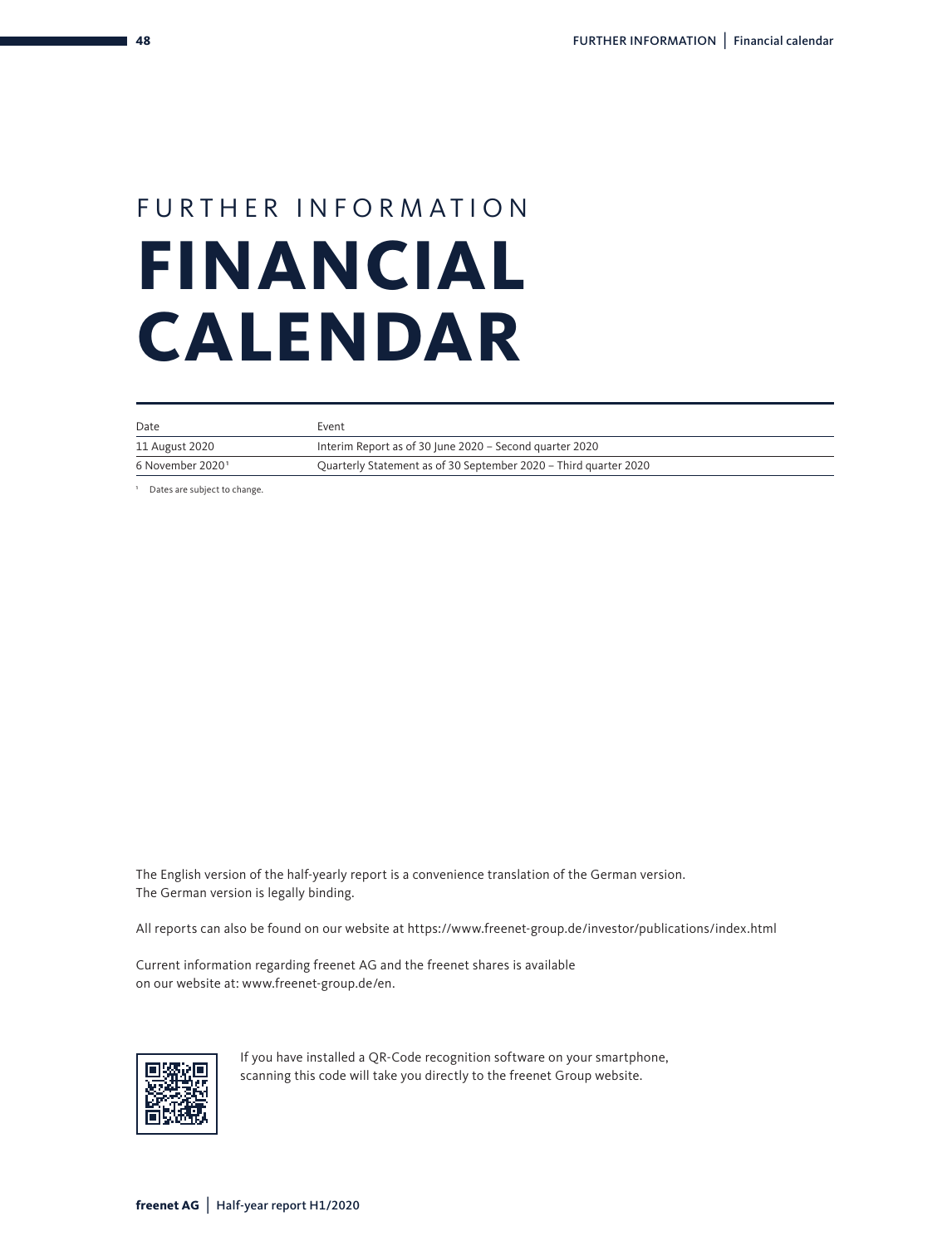# FURTHER INFORMATION **IMPRINT AND CONTACT**

#### **freenet AG**

Hollerstraße 126 24782 Büdelsdorf

Phone: + 49 (0) 43 31/69-10 00 Internet: www.freenet-group.de

#### **Investor Relations & ESG**

Deelbögenkamp 4 22297 Hamburg

Phone: + 49 (0) 40/5 13 06-7 78 Fax: +49 (0) 40 / 5 13 06-9 70 E-Mail: investor.relations@freenet.ag

#### **CONSULTING, CONCEPT&DESIGN**

Silvester Group www.silvestergroup.com